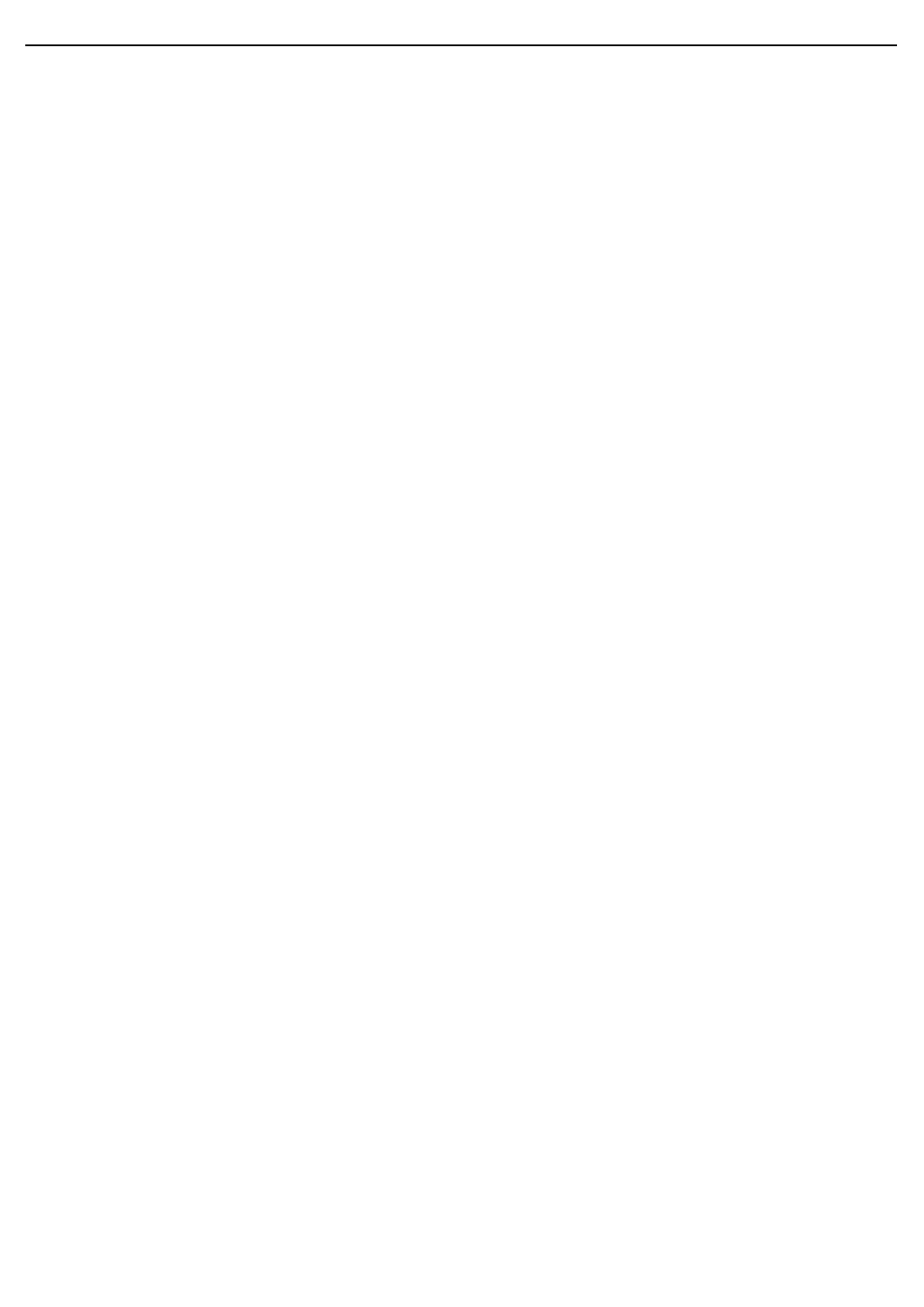#### **EXPLANATORY NOTE**

The Arena Group Holdings, Inc. (the "Company" or the "Registrant") has filed with the U.S. Securities and Exchange Commission (the "SEC" or the "Commission") this registration statement on Form S-8 (this "Registration Statement") to register under the Securities Act of 1933, as amended (the "Securities Act"), the following shares of common stock, par value of \$0.01 per share (the "Common Stock"), of the Company:

- (1) 308,076 shares of Common Stock issuable upon the exercise of stock options granted under the 2016 Stock Incentive Plan, as amended (the "2016 Plan" and the options, the "2016 Plan Options");
- (2) 5,306,725 shares of Common Stock issuable upon the exercise of stock options granted under the 2019 Equity Incentive Plan, as amended (the "2019 Plan" and the options, the "2019 Plan Options");
- (3) 138,644 shares of Common Stock issuable upon the exercise of stock options granted to certain employees pursuant to option agreements (collectively, the "Option Agreements") outside of the 2016 Plan and the 2019 Plan (collectively, the "Outside Plans");
- (4) the offer and sale of up to 1,800,000 shares of Common Stock available for issuance under the 2022 Equity Incentive Plan (the "2022 Plan" and, together with the 2016 Plan, the 2019 Plan, and the Outside Plans, the "Plans"); and
- (5) the reoffer and resale of 7,779,612 shares of Common Stock (the "Reoffer Prospectus Shares"), which includes shares previously issued or issuable under the 2016 Plan and the 2019 Plan, shares of Common Stock issued to certain employees pursuant to restricted stock award agreements under the Outside Plans (the "Restricted Stock Awards"), and shares of Common Stock issuable upon exercise of the 2016 Plan Options, the 2019 Plan Options, and the Option Agreements for which the initial sale upon exercise is also registered on this Registration **Statement**

The inclusion of such shares of Common Stock herein does not necessarily represent a present intention to sell all or any such shares Common Stock. Pursuant to Rule 416(a) under the Securities Act, this Registration Statement also covers any additional shares of Common Stock that have been issued or may become issuable under the Plans as a result of anti-dilution provisions described therein by reason of any dividend, share split, recapitalization or other similar transaction.

This Registration Statement includes a prospectus (the "Reoffer Prospectus"), which may be used for reofferings and resales of certain shares of Common Stock that have been or will be, as appliable in accordance with General Instruction C of Form S-8, acquired pursuant to an employee benefit plan, where such shares are listed above and may be deemed to be "control securities" or "restricted securities" under the Securities Act. These are shares that were acquired by our officers, directors, and affiliates, or that were acquired by our employees or consultants (the "Selling Stockholders"). The Selling Stockholders are identified in the Reoffer Prospectus to the extent required.

The Reoffer Prospectus is prepared in accordance with General Instruction C of Form S-8 and the requirements of Part I of Form S-3. The Reoffer Prospectus permits reoffers and resales on a continuous or delayed basis of the Reoffer Prospectus Shares. As specified in General Instruction C of Form S-8, the amount of securities to be reoffered or resold under the Reoffer Prospectus by each Selling Stockholder, and any other person with whom they are acting in concert for the purpose of selling the Company's securities, may not exceed, during any three-month period, the amount specified in Rule 144(e) under the Securities Act.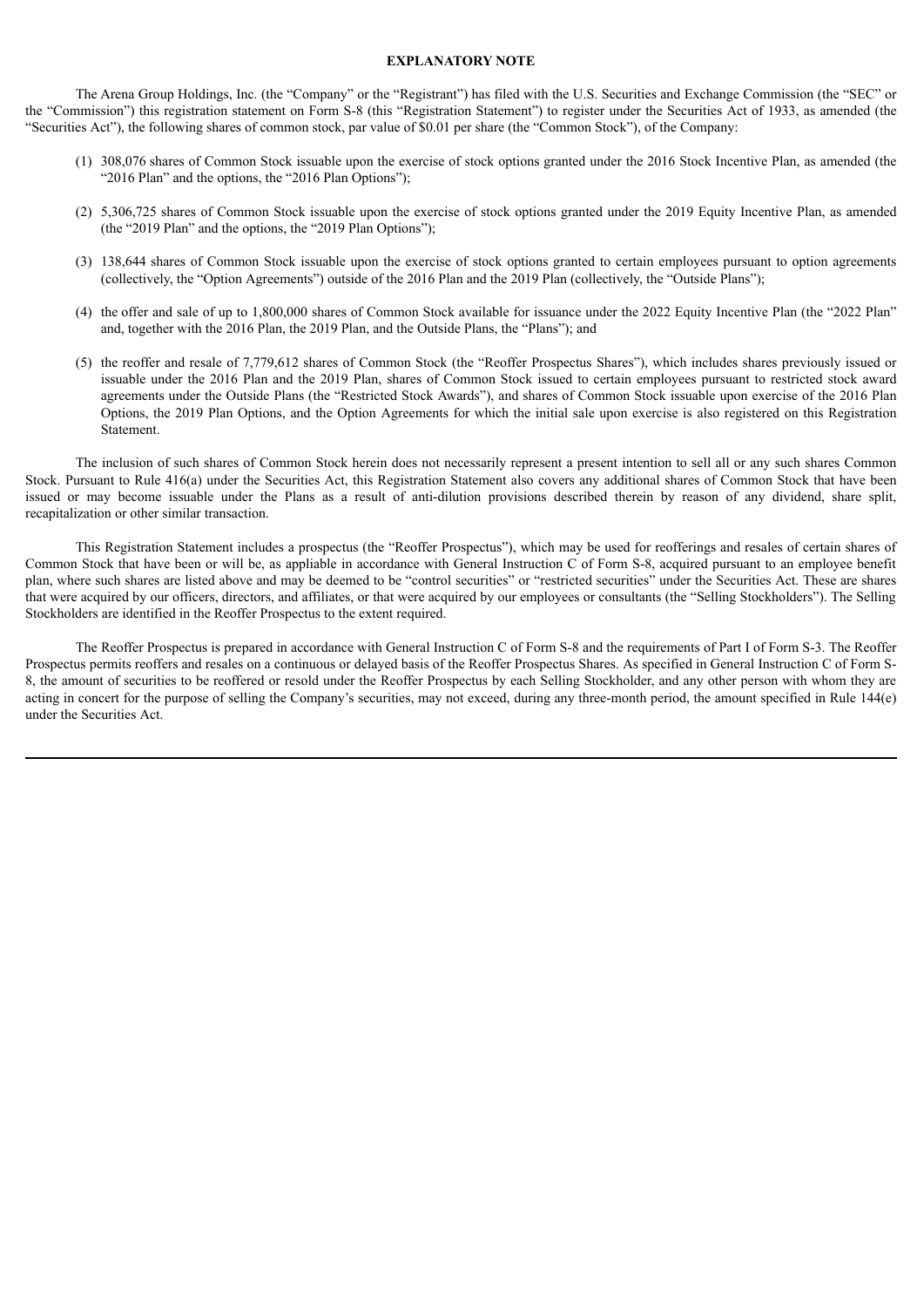### **PART I**

# **INFORMATION REQUIRED IN THE SECTION 10(a) PROSPECTUS**

# **Item 1. Plan Information.\***

# **Item 2. Registrant Information and Employee Plan Annual Information.\***

\* The information specified in Items 1 and 2 of Part I of Form S-8 is omitted from this Registration Statement in accordance with the provisions of Rule 428 under the Securities Act and the introductory note to Part I of Form S-8. The documents containing the information specified in Part I of this Registration Statement will be sent or given to each recipient of a grant under the Plans, and as required by Rule 428(b) under the Securities Act. Such documents are not required to be, and are not being filed with the SEC, either as part of this Registration Statement or as prospectuses or prospectus supplements pursuant to Rule 424 under the Securities Act. These documents, and the documents incorporated by reference in this Registration Statement pursuant to Item 3 of Part II of this Registration Statement, taken together, constitute a prospectus that meets the requirements of Section 10(a) of the Securities Act.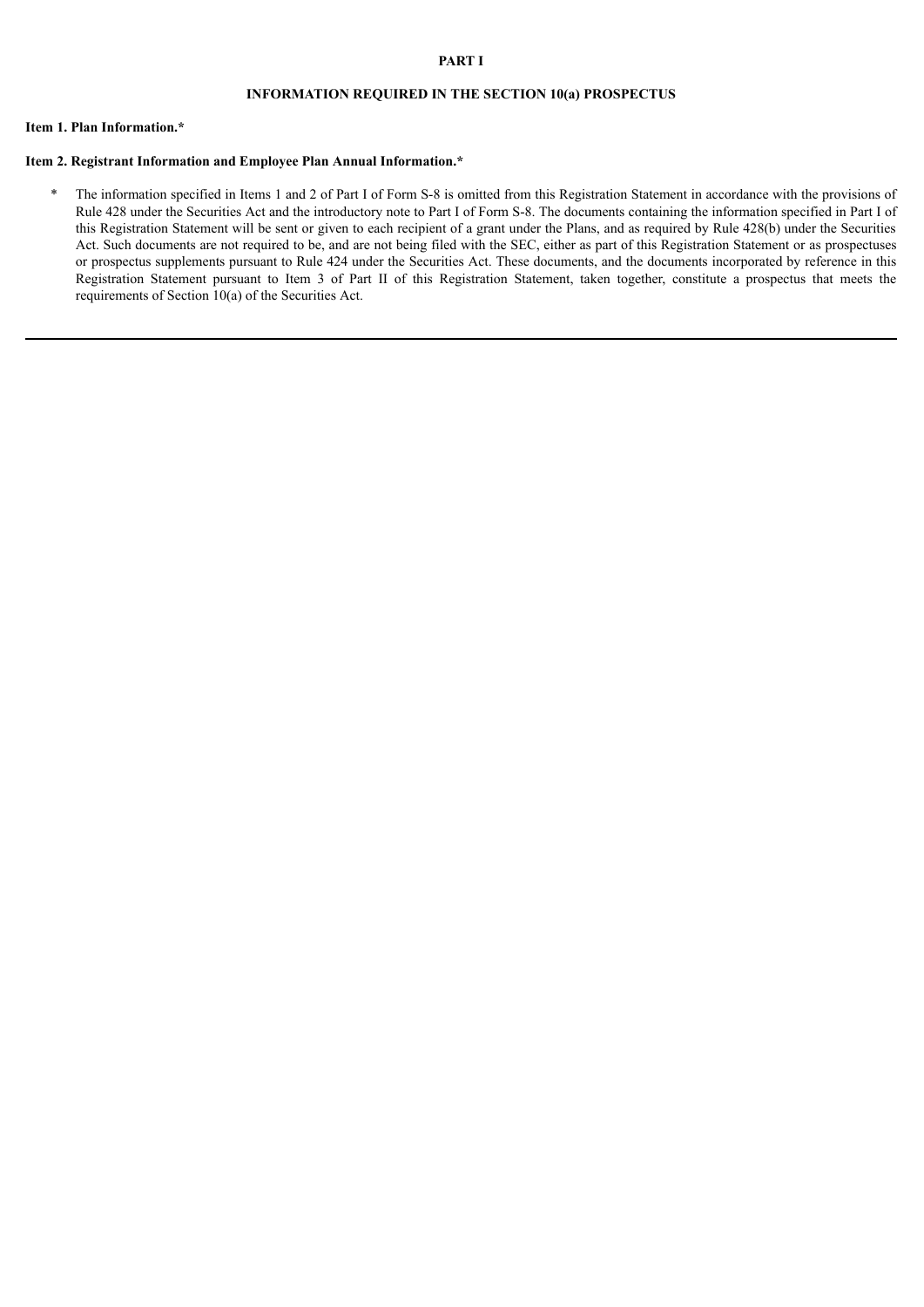## **THE ARENA GROUP HOLDINGS, INC.**

#### **7,779,612 Shares of Common Stock**

#### **Offered by Selling Stockholders**

This reoffer prospectus (the "Reoffer Prospectus") relates to the offer and sale from time to time by selling stockholders (the "Selling Stockholders"), or their permitted transferees, of up to 7,779,612 shares of Common Stock, par value \$0.01 ("Common Stock"), of The Arena Group Holdings, Inc., a Delaware corporation (unless otherwise indicated or the context otherwise requires, the "Company," "Arena Group," "we," "our," or "us"). This Reoffer Prospectus covers the offer and sale by the Selling Stockholders of 7,779,612 shares of Common Stock that have been or may be acquired in connection with equity awards granted under the 2016 Stock Incentive Plan, as amended (the "2016 Plan"), the 2019 Equity Incentive Plan, as amended (the "2019 Plan"), stock options granted outside of the 2016 Plan and the 2019 Plan (the "Outside Option Plans"), and restricted stock award agreements granted outside of the 2016 Plan and the 2019 Plan (the "Outside RSA Plans"; and, together with the 2016 Plan, the 2019 Plan, the Outside Option Plans, the "Plans"). We are not offering any shares of Common Stock and will not receive any proceeds from the sale of the shares of Common Stock by the Selling Stockholders pursuant to this Reoffer Prospectus. The Selling Stockholders are our "affiliates" (as defined in Rule 405 under the Securities Act of 1933, as amended (the "Securities Act")) or are our "non-affiliates" who hold shares of Common Stock, which were issued, or may be issued, pursuant to awards granted under the Plans.

The Selling Stockholders may from time to time sell, transfer or otherwise dispose of any or all of the shares of Common Stock covered by this Reoffer Prospectus in various types of transactions, including through underwriters or dealers, directly to purchasers (or a single purchaser) or through broker-dealers or agents. If underwriters or dealers are used to sell the shares of Common Stock, we will name them and describe their compensation in a prospectus supplement. The shares of Common Stock may be sold in one or more transactions at fixed prices, prevailing market prices at the time of sale, prices related to the prevailing market prices, varying prices determined at the time of sale or negotiated prices. We do not know when or in what amount the Selling Stockholders may offer the shares of Common Stock for sale. The Selling Stockholders may sell any, all or none of the shares of Common Stock offered by this Reoffer Prospectus. See "*Plan of Distribution*" beginning on page 6 for more information about how the Selling Stockholders may sell or dispose of the shares of Common Stock covered by this Reoffer Prospectus.

The shares of Common Stock covered by this Reoffer Prospectus are "restricted securities" within the meaning of Rule 144 under the Securities Act before their sale under this Reoffer Prospectus. This Reoffer Prospectus has been prepared for the purposes of registering the shares of Common Stock under the Securities Act to allow for future sales by the Selling Stockholders on a continuous or delayed basis to the public without restriction.

Our Common Stock is listed on the NYSE American ("NYSE American") under the symbol "AREN." On June 2, 2022, the closing price of our Common Stock was \$11.66 per share.

Investing in our securities involves risks that are described in the "Risk Factors" section on page 2 of this Reoffer Prospectus.

Neither the Securities and Exchange Commission (the "SEC") nor any state securities commission has approved or disapproved of the securities to be issued under this Reoffer Prospectus or determined if this Reoffer Prospectus is truthful or complete. Any representation to the **contrary is a criminal offense.**

**The date of this prospectus is June 3, 2022.**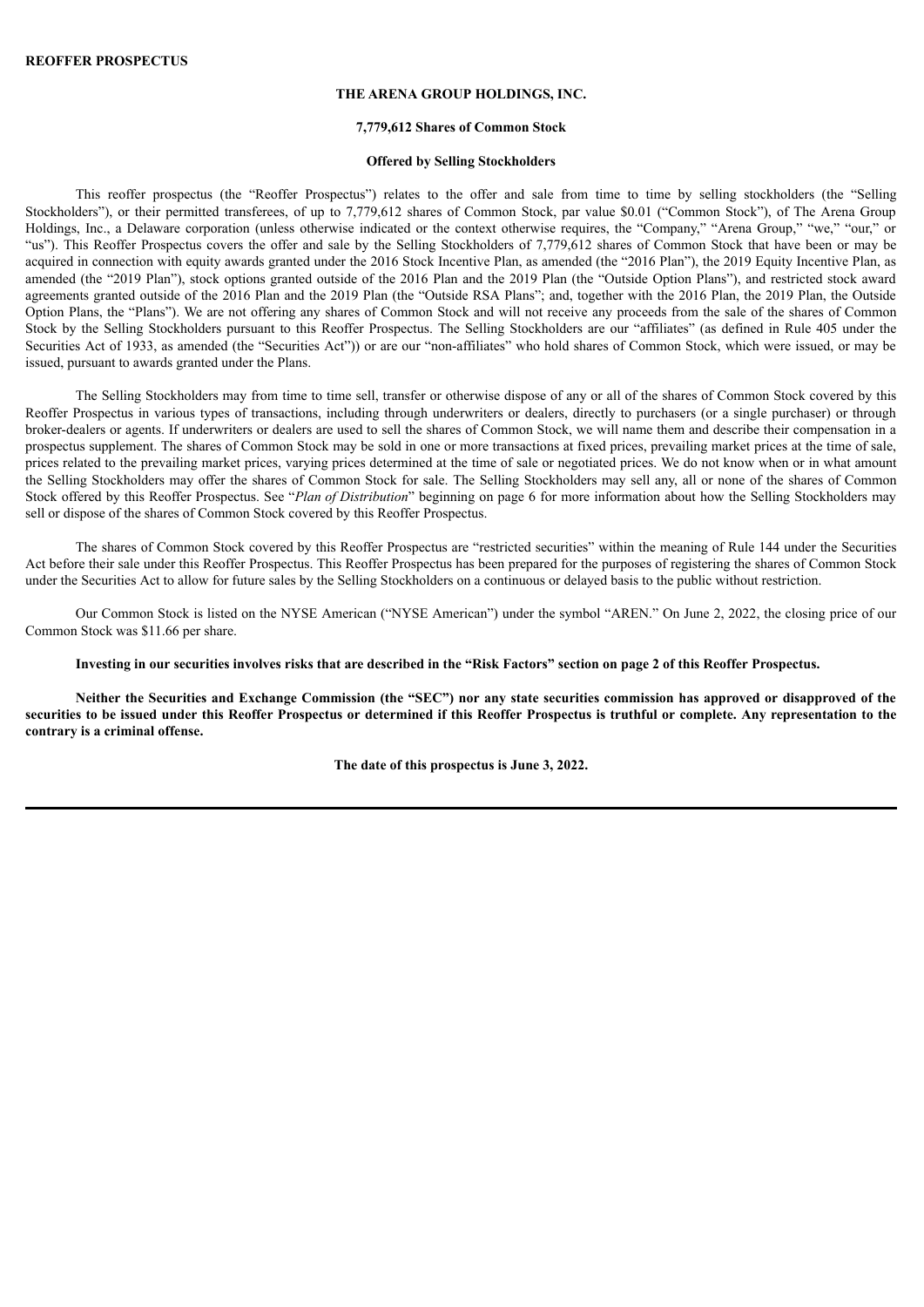#### **TABLE OF CONTENTS**

| CAUTIONARY NOTE REGARDING FORWARD-LOOKING STATEMENTS | $\sim$ $\sim$<br>11 |
|------------------------------------------------------|---------------------|
|                                                      |                     |
| <b>PROSPECTUS SUMMARY</b>                            |                     |
|                                                      |                     |
| <b>RISK FACTORS</b>                                  | 2                   |
|                                                      |                     |
| DETERMINATION OF OFFERING PRICE                      | 2                   |
| <b>USE OF PROCEEDS</b>                               | 2                   |
|                                                      |                     |
| <b>SELLING STOCKHOLDERS</b>                          | 2                   |
|                                                      |                     |
| <b>PLAN OF DISTRIBUTION</b>                          | 6                   |
| <b>INFORMATION INCORPORATED BY REFERENCE</b>         | $\mathbf{7}$        |
|                                                      |                     |
| <b>LEGAL MATTERS</b>                                 | $\mathbf{7}$        |
|                                                      |                     |
| <b>EXPERTS</b>                                       | $\tau$              |
|                                                      | $\mathbf{7}$        |
| WHERE YOU CAN FIND MORE INFORMATION                  |                     |

Neither we nor the Selling Stockholders have authorized anyone to provide any information or to make any representations other than those contained in this Reoffer Prospectus or any accompanying prospectus supplement that we have prepared. We and the Selling Stockholders take no responsibility for, and can provide no assurance as to the reliability of, any other information that others may give you. This Reoffer Prospectus is an offer to sell only the securities offered hereby, and only under circumstances and in jurisdictions where it is lawful to do so. No dealer, salesperson or other person is authorized to give any information or to represent anything not contained in this Reoffer Prospectus or any applicable prospectus supplement. This Reoffer Prospectus is not an offer to sell securities, and it is not soliciting an offer to buy securities, in any jurisdiction where the offer or sale is not permitted. You should assume that the information appearing in this Reoffer Prospectus or any prospectus supplement is accurate only as of the date on the front of those documents only, regardless of the time of delivery of this Reoffer Prospectus or any applicable prospectus supplement, or any sale of a security. Our business, financial condition, results of operations, and **prospects may have changed since those dates.**

i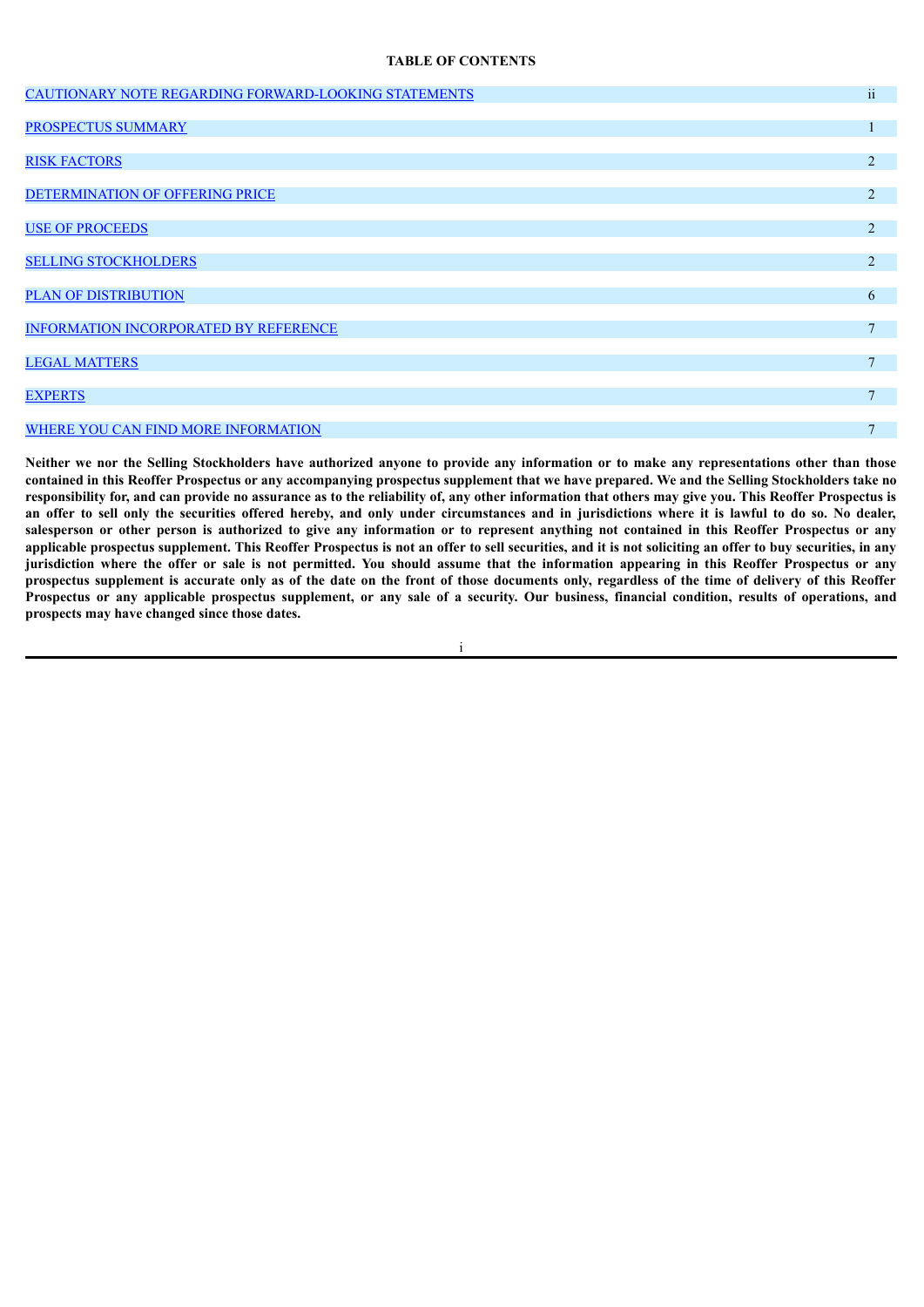#### **CAUTIONARY NOTE REGARDING FORWARD-LOOKING STATEMENTS**

<span id="page-6-0"></span>This Reoffer Prospectus and the documents incorporated by reference in this Reoffer Prospectus may constitute forward-looking statements, including statements about our financial condition, results of operations, earnings outlook, and prospects. In addition, any statements in this Reoffer Prospectus or the documents incorporated by reference in this Reoffer Prospectus that refer to projections, forecasts or other characterizations of future events or circumstances, including any underlying assumptions, are forward-looking statements. Forward-looking statements are typically identified by words such as "plan," "believe," "expect," "anticipate," "intend," "outlook," "estimate," "forecast," "project," "continue," "could," "may," "might," "possible," "potential," "predict," "should," "would," and other similar words and expressions, but the absence of these words does not mean that a statement is not forward-looking.

Forward-looking statements in this Reoffer Prospectus, and in any document incorporated by reference in this Reoffer Prospectus may include, for example, statements about:

- the impact of the novel coronavirus ("COVID-19") pandemic;
- our ability to attract new subscribers and to persuade existing subscribers to renew their subscriptions;
- our ability to attract new advertisers and to persuade existing advertisers to continue to advertise on our digital media platform;
- our ability to manage our growth effectively, including through strategic acquisitions;
- our ability to maintain an effective system of internal control over financial reporting;
- our ability to grow market share in our existing markets or any new markets we may enter;
- our ability to recruit and retain qualified personnel;
- our ability to respond to general economic conditions;
- our ability to attract, develop, and retain capable publisher partners and expert contributors;
- our ability to achieve and maintain profitability in the future;
- the success of strategic relationships with third parties; and
- other factors detailed under the section entitled "Risk Factors."

We caution you that any forward-looking statements presented in this Reoffer Prospectus, or that we may make orally or in writing from time to time, are based on the beliefs of, assumptions made by, and information currently available to, us. Such statements are based on assumptions, and the actual outcome will be affected by known and unknown risks, trends, uncertainties, and factors that are beyond our control or ability to predict. Although we believe that our assumptions are reasonable, they are not guarantees of future performance, and some will inevitably prove to be incorrect. As a result, our actual future results can be expected to differ from our expectations, and those differences may be material. Accordingly, you should use caution in relying on forward-looking statements, which are based only on known results and trends at the time they are made, to anticipate future results or trends.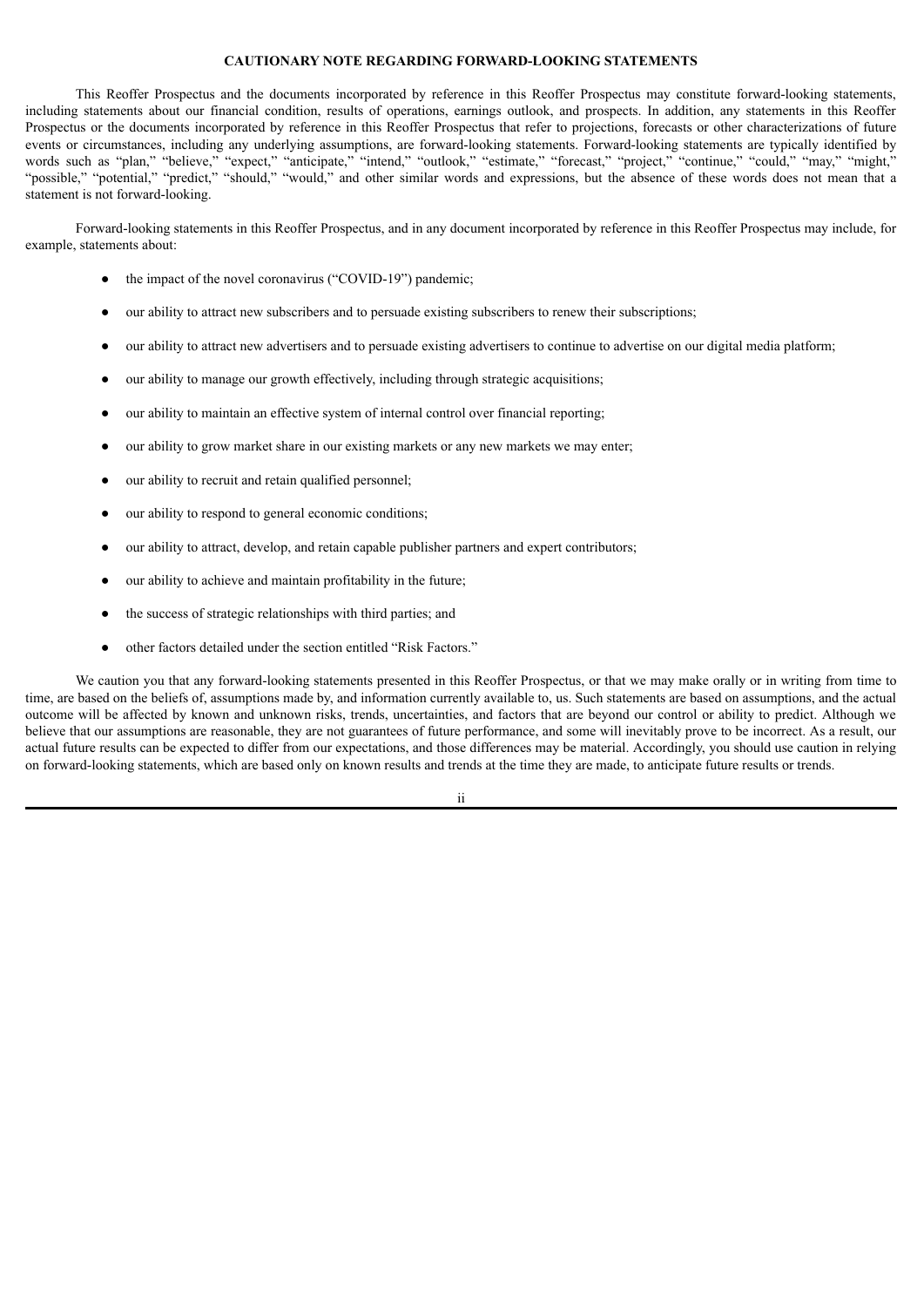## **PROSPECTUS SUMMARY**

<span id="page-7-0"></span>This summary highlights selected information from this Reoffer Prospectus and may not contain all of the information that is important in making an investment decision. This summary is qualified in its entirety by the more detailed information included in this Reoffer Prospectus. Before making your investment decision with respect to our securities, you should carefully read this entire Reoffer Prospectus, including the information *under "Risk Factors," in this Reof er Prospectus.*

Unless otherwise indicated or the context otherwise requires, references in this prospectus to the "Company," "Arena Group," "we," "our," *"us," and other similar terms refer to The Arena Group Holdings, Inc. and our subsidiaries.*

#### **Overview**

We are a data-driven media company that focuses on building deep content verticals powered by a best-in-class digital media platform (the "Platform") empowering premium publishers who impact, inform, educate, and entertain. Our strategy is to focus on key verticals where audiences are passionate about a topic category (e.g., sports and finance), and where we can leverage the strength of our core brands to grow our audience and increase monetization both within our core brands as well as our media publishers (each, a "Publisher Partner"). Our focus is on leveraging our Platform and iconic brands in targeted verticals to maximize audience reach, improve engagement, and optimize monetization of digital publishing assets for the benefit of our users, our advertiser clients, and our 40 owned and operated properties as well as properties we run on behalf of independent Publisher Partners. We operate the media businesses for Sports Illustrated ("Sports Illustrated"), own and operate TheStreet, Inc. ("TheStreet"), College Spun Media Incorporated ("The Spun"), and Athlon Holdings, Inc. ("Parade"), and power more than 200 independent Publisher Partners, including Biography, History, and the many sports team sites that comprise FanNation, among others. Each Publisher Partner joins the Platform by invitation-only and is drawn from premium media brands and independent publishing businesses with the objective of augmenting our position in key verticals and optimizing the performance of the Publisher Partner. Publisher Partners incur the costs in content creation on their respective channels and receive a share of the revenue associated with their content. Because of the state-of-the-art technology and large scale of the Platform and our expertise in search engine optimization (SEO), social media, subscription marketing and ad monetization, Publisher Partners continually benefit from our ongoing technological advances and bespoke audience development expertise. Additionally, we believe the lead brand within each vertical creates a halo benefit for all Publisher Partners in the vertical while each of them adds to the breadth and quality of content. While they benefit from these critical performance improvements they also may save substantially in costs of technology, infrastructure, advertising sales, and member marketing and management.

#### **About this Offering**

This Reoffer Prospectus relates to the public offering, which is not being underwritten, by the Selling Stockholders listed in this Reoffer Prospectus, of up to 7,779,612 shares of Common Stock that have been or will be issued to each Selling Stockholder pursuant to an award agreement between the Selling Stockholder and us, granted under the Plans. The Selling Stockholders may from time to time sell, transfer, or otherwise dispose of any or all of the shares of Common Stock covered by this Reoffer Prospectus through underwriters or dealers, directly to purchasers (or a single purchaser), or through broker-dealers or agents. We will receive none of the proceeds from the sale of the shares of Common Stock by the Selling Stockholders. The Selling Stockholders will bear all sales commissions and similar expenses in connection with this offering. We will bear all expenses of registration incurred in connection with this Reoffer Prospectus, as well as any other expenses incurred by us in connection with the registration and offering that are not borne by the Selling Stockholders.

### **Corporate Information**

The mailing address of our principal executive office is 200 Vesey Street, 24<sup>th</sup> Floor, New York, New York, 10281, and our telephone number is (212) 321-5002. Our website address is www.thearenagroup.net. Information on or accessed through our website is not incorporated into this Reoffer Prospectus and is not a part of this Reoffer Prospectus.

1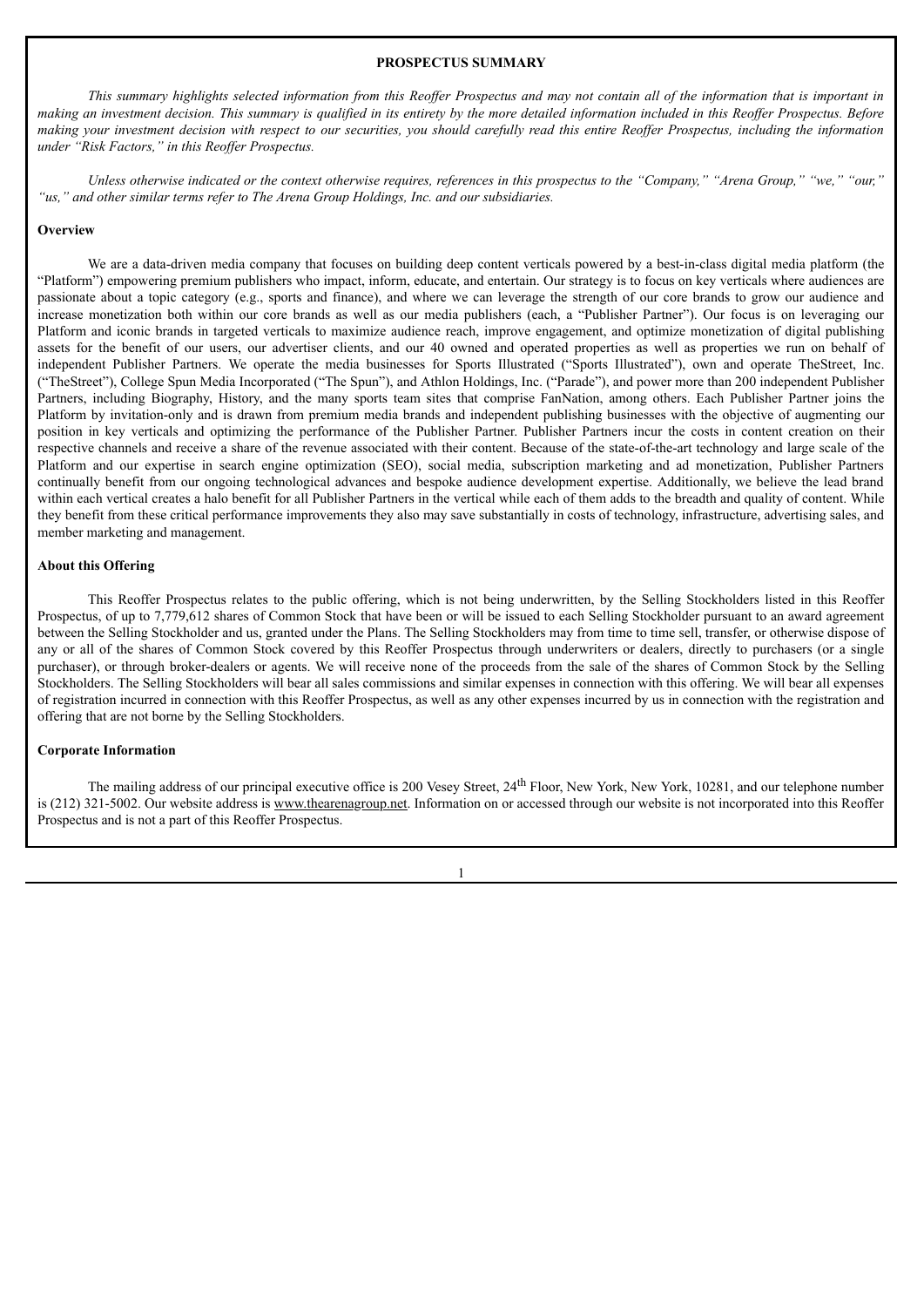#### **RISK FACTORS**

<span id="page-8-0"></span>An investment in our Common Stock involves a high degree of risk. Before making an investment decision, you should carefully consider the risks described under Part I, Item 1A: "Risk Factors" in our Annual Report on Form 10-K for the year ended December 31, 2021, together with all of the other information appearing in or incorporated by reference into this Reoffer Prospectus. Our business, prospects, financial condition, or operating results could be harmed by any of these risks, as well as other risks not currently known to us or that we currently consider immaterial. The trading price of our Common Stock could decline due to any of these risks, and, as a result, you may lose all or part of your investment. The risks we have described also include forward-looking statements, and our actual results may differ substantially from those discussed in these forward-looking statements. See "Cautionary Note Regarding Forward-Looking Statements."

# **DETERMINATION OF OFFERING PRICE**

<span id="page-8-1"></span>The Selling Stockholders will determine at what price they may sell the shares of Common Stock offered hereby, and such sales may be made at prevailing market prices or at privately negotiated prices. See "*Plan of Distribution*" below for more information.

#### **USE OF PROCEEDS**

<span id="page-8-2"></span>The shares of Common Stock offered hereby are being registered for the account of the Selling Stockholders named in this Reoffer Prospectus. All proceeds from the resale of the shares of Common Stock by the Selling Stockholders will go to the Selling Stockholders and we will not receive any proceeds from such resale.

#### **SELLING STOCKHOLDERS**

<span id="page-8-3"></span>The table below sets forth, as of May 27, 2022 (the "Determination Date"), (i) the name of each Selling Stockholder who is offering the resale of shares by this Reoffer Prospectus; (ii) the number of shares (and the percentage, if 1% or more) of Common Stock beneficially owned (determined in the manner described in footnote (1) to the table below) by each person; (iii) the number of shares that each Selling Stockholder may offer for sale from time to time pursuant to this Reoffer Prospectus, whether or not such Selling Stockholder has a present intention to do so; and (iv) the number of shares (and the percentage, if 1% or more) of Common Stock each person will own after the offering, assuming they sell all of the shares of Common Stock offered hereunder. Unless otherwise indicated, beneficial ownership is direct, and the person indicated has sole voting and investment power. The address for each Selling Stockholder listed in the table below is c/o The Arena Group Holdings, Inc., 200 Vesey Street, 24<sup>th</sup> Floor, New York, New York 10281.

|                                            | <b>Common Stock</b><br><b>Beneficially Owned Prior</b><br>to the Offering |                     | Common<br><b>Stock Being</b><br><b>Offered</b> | <b>Common Stock Beneficially Owned</b><br><b>After the Offering</b> |                     |
|--------------------------------------------|---------------------------------------------------------------------------|---------------------|------------------------------------------------|---------------------------------------------------------------------|---------------------|
| <b>Selling Stockholders</b>                | Shares $(1)$                                                              | Percentage $^{(1)}$ | <b>Shares</b>                                  | Shares $(1)(\overline{2)}$                                          | Percentage $(1)(2)$ |
| H. Hunt Allred $(3)$                       | 85,337                                                                    | $**$                | 10,941                                         | 78,446                                                              | $**$                |
| Laura Lee <sup>(4)</sup>                   | 6,891                                                                     | $***$               | 10,941                                         |                                                                     |                     |
| Christopher Petzel $(5)$                   | 4,121                                                                     | $***$               | 6,821                                          |                                                                     |                     |
| Ross Levinsohn <sup>(6)</sup>              | 447,474                                                                   | 2.47%               | 804,169                                        | 91,816                                                              | $**$                |
| Andrew Kraft <sup>(7)</sup>                | 208,342                                                                   | 1.16%               | 291,494                                        |                                                                     |                     |
| Avi Zimak <sup>(8)</sup>                   | 169,794                                                                   | $**$                | 279,936                                        |                                                                     |                     |
| Todd Sims $(9)$                            | 55,498                                                                    | $\ast\ast$          | 44,526                                         | 15,022                                                              | $**$                |
| Paul Edmondson <sup>(10)</sup>             | 335,244                                                                   | 1.85%               | 446,113                                        |                                                                     |                     |
| H. Robertson Barrett <sup>(11)</sup>       | 93,481                                                                    | $\ast\ast$          | 194,546                                        |                                                                     |                     |
| Douglas B. Smith (12)                      | 199,693                                                                   | 1.11%               | 282,845                                        |                                                                     |                     |
| Jill Marchisotto <sup>(13)</sup>           | 66,392                                                                    | $**$                | 123,238                                        |                                                                     |                     |
| Daniel Shribman <sup>(14)</sup>            | 4,568                                                                     | $***$               | 7,268                                          |                                                                     |                     |
| Carlo Zola <sup>(15)</sup>                 | 7,338                                                                     | $***$               | 11,388                                         |                                                                     |                     |
| Named Selling Stockholders <sup>(16)</sup> | 3,675,974                                                                 | 17.47%              | 5,254,313                                      | 331,023                                                             | 1.86%               |
| Other Selling Stockholders <sup>(17)</sup> | 3,748                                                                     | $**$                | 11,073                                         |                                                                     |                     |
| <b>Total Selling Stockholders</b>          | 5,363,895                                                                 | 26.83%              | 7,779,612                                      | 516,307                                                             | 2.90%               |

Represents less than 1%

(1) The number and percentage of shares beneficially owned is determined in accordance with Rule 13d-3 of the Securities Exchange Act of 1934, as amended, and the information is not necessarily indicative of beneficial ownership for any other purpose. Under such rule, beneficial ownership includes any shares as to which the Selling Stockholder has sole or shared voting power or investment power and also any shares which the Selling Stockholder has the right to acquire within 60 days. Applicable percentage of beneficial ownership is based on 17,808,434 shares of Common Stock issued and outstanding as of the Determination Date.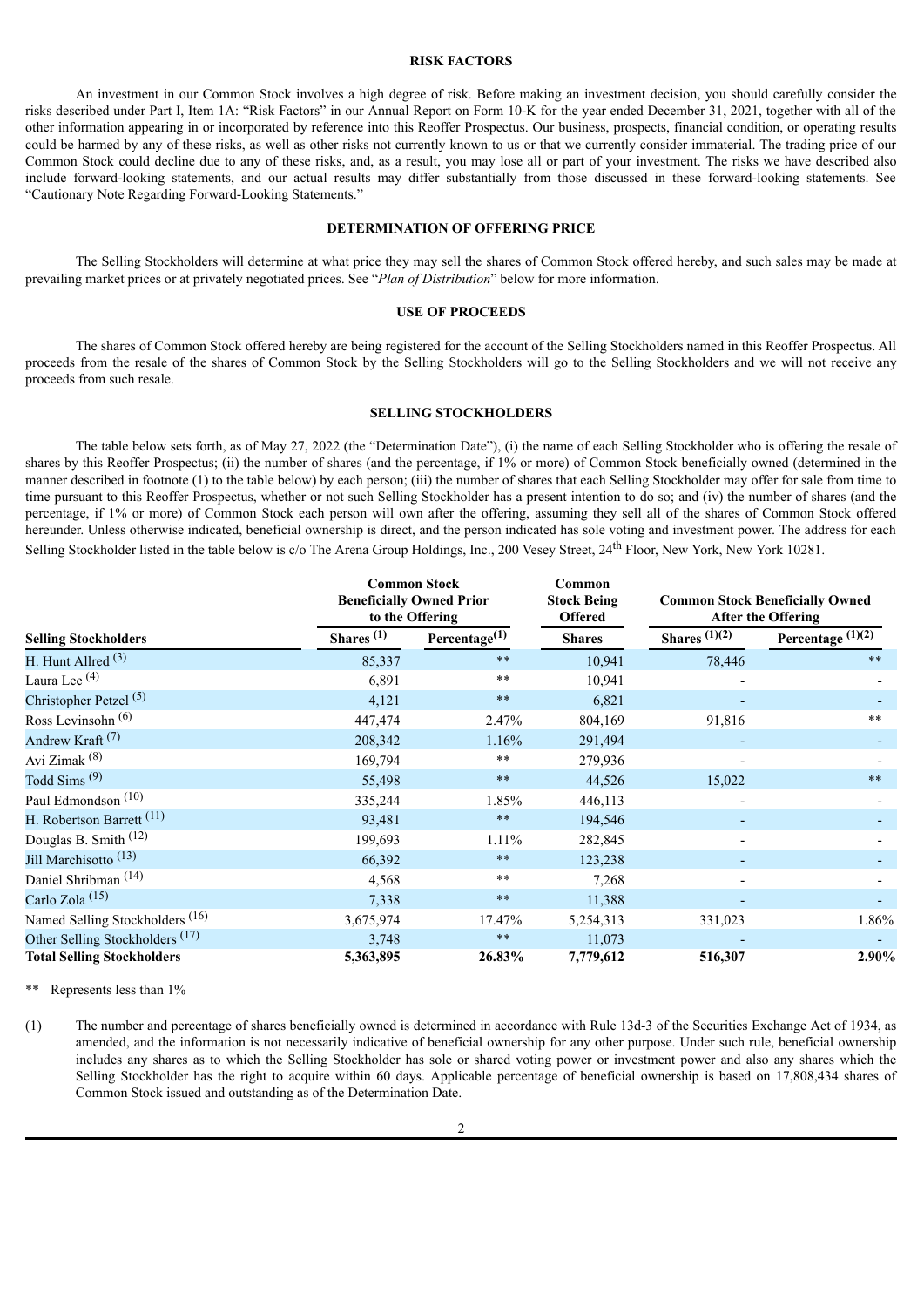- (2) Assumes that all of the shares of Common Stock held by each Selling Stockholder and being offered under this Reoffer Prospectus are sold, and that no Selling Stockholder will acquire additional shares of Common Stock before the completion of this offering.
- (3) Mr. Allred serves as one of our directors. Shares of our Common Stock beneficially owned prior to this offering consist of: (i) 81,287 shares of our Common Stock of which 64,650 shares are beneficially held by RedCap Investments, LP; and (ii) 4,050 shares of our Common Stock issuable under restricted stock units. Mr. Allred maintains an account in which his broker trades on margin. It is possible that shares of our Common Stock held in that account is used as collateral. The shares of Common Stock registered for resale hereunder represent shares issued or issuable upon vesting of restricted stock units and restricted stock awards.
- (4) Ms. Lee serves as one of our directors. Shares of our Common Stock beneficially owned prior to this offering consist of: (i) 2,841 shares of our Common Stock; and (ii) 4,050 shares of our Common Stock issuable under restricted stock units. The shares of Common Stock registered for resale hereunder represent shares issued or issuable upon vesting of restricted stock units and restricted stock awards.
- (5) Mr. Petzel serves as one of our directors. Shares of our Common Stock beneficially owned prior to this offering consist of: (i) 1,421 shares of our Common Stock; and (ii) 2,700 shares of our Common Stock issuable under restricted stock units. The shares of Common Stock registered for resale hereunder represent shares issued or issuable upon vesting of restricted stock units and restricted stock awards.
- (6) Mr. Levinsohn serves as our Chief Executive Officer and Chairman of the Board of Directors. Shares of our Common Stock beneficially owned prior to this offering consist of: (i) 152,455 shares of our Common Stock; (ii) 267,470 shares issuable upon the exercise of vested options granted under the 2019 Plan; and (iii) 27,549 shares issuable upon conversion of 200 shares of Series H Convertible Preferred Stock. The shares of Common Stock registered for resale hereunder represent shares issued or issuable upon the exercise of options granted under the 2019 Plan and upon vesting of restricted stock units.
- (7) Mr. Kraft serves as our Chief Operating Officer. Shares of our Common Stock beneficially owned prior to this offering consist of: (i) 63,640 shares of our Common Stock issuable upon the exercise of vested Outside Plan Options; (ii) 58,202 shares of our Common Stock issuable under restricted stock units; and (iii) 86,500 shares issuable upon the exercise of vested options granted under the 2019 Plan. The shares of Common Stock registered for resale hereunder represent shares issued or issuable upon exercise of options granted under the 2019 Plan, exercise of Outside Plan Options, and vesting of restricted stock units.
- (8) Mr. Zimak serves as our Chief Revenue and Strategy Officer. Shares of our Common Stock beneficially owned prior to this offering consist of (i) 111,592 shares of our Common Stock issuable upon the exercise of vested options granted under the 2019 Plan; and (ii) 69,566 shares of our Common Stock issuable under restricted stock units, of which 11,364 shares underlying vested restricted stock units will not be issued until the earlier of (a) the 5th anniversary of the grant date and (b) the date of any change in control of us (the "Other RSUs"). The shares of Common Stock registered for resale hereunder represent shares issued or issuable upon the exercise of options granted under the 2019 Plan, upon vesting of restricted stock units, and the issuance of shares representing the Other RSUs.
- (9) Mr. Sims serves as one of our directors. Shares of our Common Stock beneficially owned prior to this offering consist of: (i) 40,456 shares of our common stock; (ii) 10,992 shares issuable upon the exercise of vested options granted under the 2019 Plan; and (iii) 4,050 shares of our Common Stock issuable under restricted stock units. The shares of Common Stock registered for resale hereunder represent shares issued or issuable upon the exercise of options granted under the 2019 Plan, vesting of restricted stock units, and restricted stock awards.
- (10) Mr. Edmondson serves as our President, Platform. Shares of our Common Stock beneficially owned consist of: (i) 4,546 shares of our Common Stock issuable upon the exercise of vested options granted under the 2016 Plan; (ii) 77,602 shares of our Common Stock issuable under restricted stock units; and (iii) 253,096 shares issuable upon the exercise of vested options granted under the 2019 Plan. The shares of Common Stock registered for resale hereunder represent shares issued or issuable upon the exercise of options granted under the 2016 Plan, the exercise of options granted under the 2019 Plan, and the vesting of restricted stock units.
- (11) Mr. Barrett serves as our President, Media. Shares of our Common Stock beneficially owned consist of (i) 29,090 shares of our Common Stock issuable upon the exercise of vested options granted under the 2019 Plan; and (ii) 64,391 shares of our Common Stock issuable under restricted stock units. The shares of Common Stock registered for resale hereunder represent shares issued or issuable upon the exercise of options granted under the 2019 Plan and the vesting of restricted stock units.
- (12) Mr. Smith serves as our Chief Financial Officer. Shares of our Common Stock beneficially owned consist of: (i) 68,183 shares of our Common Stock issuable upon the exercise of vested Outside Plan Options; (ii) 58,202 shares of our Common Stock issuable under restricted stock units; and (iii) 73,308 shares issuable upon the exercise of vested options granted under the 2019 Plan. The shares of Common Stock registered for resale hereunder represent shares issued or issuable upon the exercise of options granted under the 2019 Plan, exercise of the Outside Plan Options, and vesting of restricted stock units.
- (13) Ms. Marchisotto serves as our Chief Marketing Officer. Shares of our Common Stock beneficially owned consist of (i) 27,591 shares of our Common Stock issuable upon the exercise of vested options granted under the 2019 Plan; and (ii) 38,801 shares of our Common Stock issuable under restricted stock units. The shares of Common Stock registered for resale hereunder represent shares issued or issuable upon the exercise of options granted under the 2019 Plan and vesting of restricted stock units.
- (14) Mr. Shribman serves as one of our directors. Shares of our common stock beneficially owned consist of: (i) 1,868 shares of our common stock; and (ii) 2,700 shares of our Common Stock issuable under restricted stock units. The shares of Common Stock registered for resale hereunder represent shares issued or issuable upon vesting of restricted stock units and restricted stock awards.
- (15) Mr. Zola serves as one of our directors. Shares of our Common Stock beneficially owned consist of: (i) 3,288 shares of our Common Stock; and (ii) 4,050 shares of our Common Stock issuable under restricted stock units. The shares of Common Stock registered for resale hereunder represent shares issued or issuable upon vesting of restricted stock units and restricted stock awards.

3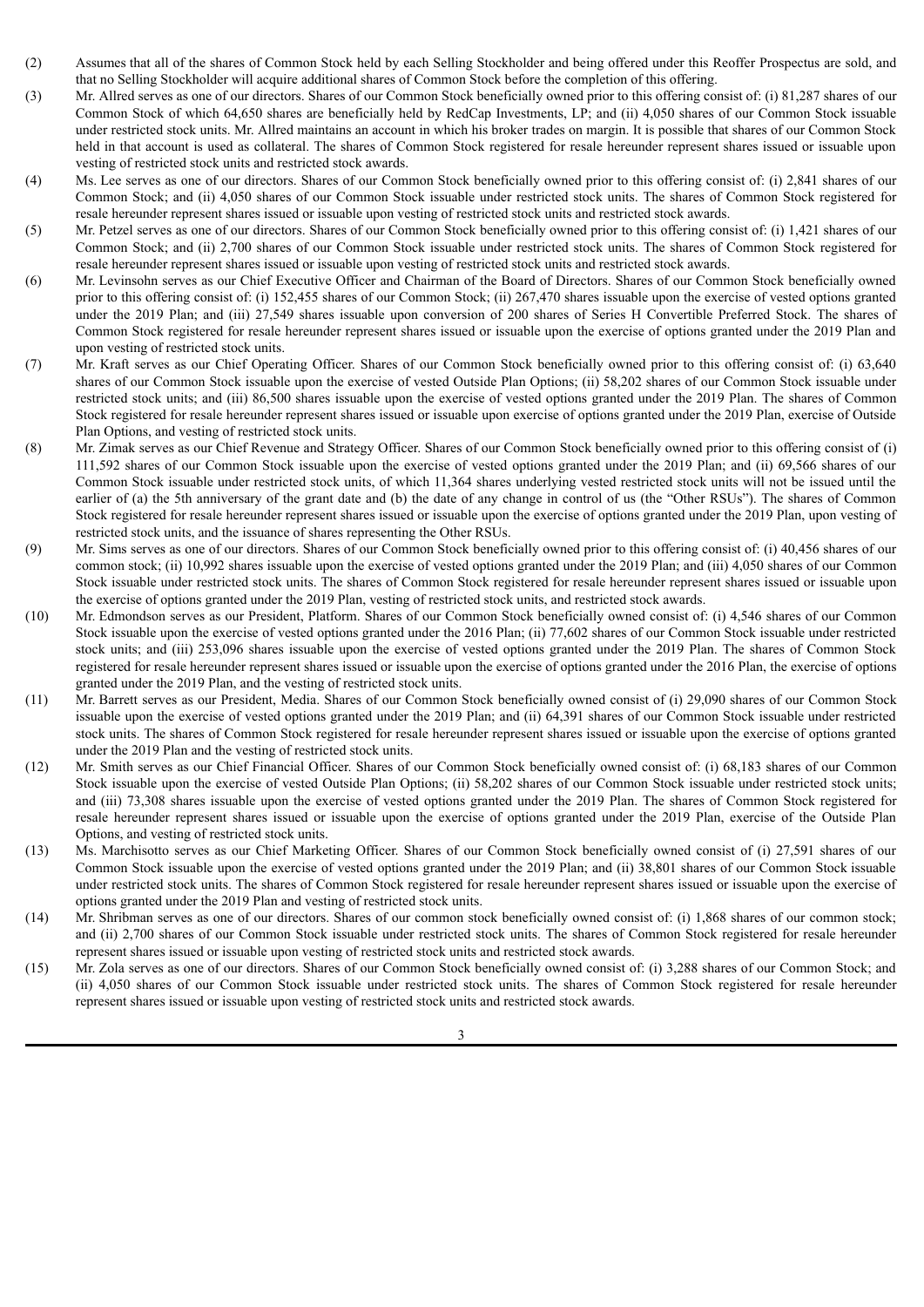- (16) Includes the following 466 named non-affiliate persons, each of whom beneficially owns at least 1,000 shares: Chad Adams, Andrew Aguilera, Pradheap Alagarsamy, Eric Aledort, James Allocca, Chris Almeida, Tracey G Altman, Alisha K Alvarez, Wade E Anderson, Laura C Angle, Shana A Apprendi, Stephanie Apstein, Alek C Arend, Lorenzo Arguello, Timothy Arsenault, Erica Ashton, Matthew Audilet, Martin Baccardax, Emma Baccellieri, Won Jun Bae, Ryan J Bagdikian, David Bailey (former director), Kevin L Baker, Shashika Baldwin-McLean, Corrine Barcia, Dmitriy Baronov, Eric M Bassman, Taylor G Bayliss, Benjamin R Beachler, Jr Michael Louis Beaird, Mark Bechtel, Howard Beck, Marc Beck, Thomas N Bemis, Yossi Benchetrit, Colette Bennett, Brian Benson, Jermine Benton, Janine Berey, Greg Bishop, Daniel Bloom, Michaela Boccia, Veronika Bondarenko, Nino Bosaz, Albert Breer, Scott Brody, Samuel Bromer, David Brooks, Lovell Bruce, Keva Buckingham, Suzanne Bursiek, Allyson Byers, Hojun Byun, Jim Call, Lynn Calomeni, Todd E Campbell, Anthony G Canavaciol, Stephen Cannella, Jerry Cappa, Tatiana Cardasis, Karissa K Cardenas, Marlon J Cardoza, Kurt Carstensen, Marie G Casseus, Kathleen Casteel, Luke Castille, Linas Cernauskas, Aroonsri Chaiyachatti, William K Chapman, Shivang Chaurushia, Daniel Chavkin, Catherine Chen, Theresa Chen, Amy Chernoff, Jean Chery, Bradley Choate, Margaret-Ellen Christensen, Spiridon Christoforatos, Jennifer P Cinquino, James Coen, Michael Cohen, Tedd A Cohen, Madeline Coleman, Steven Cook, Adam J Cooper, Elizabeth P Cooper, Amanda Craig, Kevin Craig, Avi Creditor, Ida Crosslin, Joseph Clint Daniel, Robert Daniels, Haley Davis, Mary Jean Day, Lachoue De La Mettrie Julien M De, Lima Matthew De, Paul Deeds, Max Deirmenjian, Valle Miguel A Del, Elizabeth Delaney, Ross Dellenger, Tessa A DeMeyer, John Deming, Daniel DePaolo, Kristen E Despotakis, Joseph Michael Devon, John Dill, Dominic G Diongson, Nikki Doctor, Dillon Dodson, Heather Donahoe, Megan Donovan, Robert Doster, Jillian Dow, Kevin Driscoll, Stephen Driscoll, Adam Duerson, Ophelia Dunbar, Gregory Duncan, Megan Dunleavy, Drew Dzwonkowski, Robin Edmondson (spouse of officer), Matthew Ehalt, Shawn A. Elias, Craig Ellenport, Eva Elliott, Mark J Ellis, Josh Elman, Stefani Paige Elrod, lll William Enright, Brian Esparza, Mary Etheridge, Michael Fabiano, Daniel Falkenheim, Jeremy R Fass, Heather Faust, Julie Fenster, John Fichthorn (former director), Ari Fima, Rachael G Fink, Mary FitzGibbons, Tyler S Fleischer, Emma Fleming, Joanna Fonte, Patrick C Forde, Ping T. Foster, Claire R Fox, Meghann Foye, Clara Frampton, Jacqueline Frank, James R. Freiman, Laura R Gabay, Jr John Garcia, Rosa Garcia, Daniel Gartland, Andrew Gastelum, Therese M. Gatto, Elina Gavrielova, Molly Geary, Leonard J Gerardi, Caleb Giddings, Kendall J Gilbert, Elisabeth M Gill, Gerald P. Ginexi, Grant Gittlin, Joanna Giunta, Stephen Goggi, Mitchell Goldich, Eddy G Gomez, John Gonzalez, Juan Gonzalez, Luke Goodman, Robert Goree, Christopher Gorrie, Matthew Gothard, Andrew Gould, Gary Gramling, Barbara Gregory, Michael Gregory, Chris Griffiths, Marylou Grimaldi, Alex Grinshpoon, Stephanie Guthrie, Jared Hager, William Haire, Kristi Halford, Alex Hampl, Jarrel Harris, Mary J Hawkins, Brian Hebert, Christopher Heck, James Charles Heckman III (child of former officer), James Heckman, Brittany Helm, Oksana Hera, Jason Herdigein, Sarah Hermus, Catherine E Herrell, Chris Herring, Matthew J Hladik, Andrew J Holleran, Jeana Hollis, Megan Hong, James L Hopper, Reginald Hudson, Ryan Hunt, Christopher Hunter, Kate Hyland, Julie Iannuzzi, Wilton C Jackson, Josh Jacobs (former director), Adam L Javorsky, Angelica Jennings, Richard Johnson, Jason C Jordan, Lauren Justice, Monique Kakar, Kekin Kakka, Bruce Kamich, Natalia Kaspshik, Douglas Kass, Matthew J Kass, Stefanie Kaufman, Tomonaru Kazahaya, Scott Kilmer, Angela C Kim, Julie Kliegman, Daniel Kline, Charles Jacob Koenig, Robert Kondracki, Zachary A Koons, Nicole Kopperud, John Kosner, Neil A Kraetsch, Jayden Kraft (child of officer), Andrew Kristy, Jacob S Krol, Anne Krueger, Marcus Krum, Brian Ku, Daniel Kuhn, Deeptaanshu Kumar, Lauren Laitman, Kathleen Lalli, Connor J Lamb, Amy Larkin, Daniel Larkin, Steven Lassan, William E Laws, Danny Lee, Bradford A Lees, Mark Leinwohl, Robert Lenihan, Kevin J. Levick, Deborah Levy, Suxi Li, Adrienne Lim, Andrew Lindquist, Jamie Lisanti, Mark D Lock, Matthew J Lombardi, Dakota London, Michael Loomis, Rose Lorre, Marguerite Lucarelli, Robin D Lundberg, Josh Lustgarten, Kieran Lynch, Daniel Lyons, Jonathan Tzvi Machlin, Stephen Madden, Ryan Maffai, Donald Malone, Christopher Mannix, Jonathan Marin, Jennifer M Marino, Matthew Martell, Tim Martin, Erin McAllester, Erin McCargar, Melissa McCarthy, Andrew McCarty, Michael McCracken, Michael W McDaniel, Riley G McDermid, Catharine McHugh, Richard McVey II, Saida E Medina, David Meehan, Cristina Meeke, Christian Mejia, Megan Melle, Ryan K Melnyk, Sean Merry, Wendy Mertl, David Michaelson, Mara Milam, Andrew Miller, Renee Miller, Peter Mills, Alexa P Milone, Lawrence Mondi, Alison Monroe, John P Morris, Nicole Morrison, Ashley Moss, Janet Mowat, Indraneel Mukherjee, Rohan Nadkarni, Vipul Naik, Andrea Navarro, Devra Nelson, Jonathan Nelson, Kristen Nelson, Phuong Van Nguyen, Abigail Nicolas, Dianne D O'Brien, Helen O'Donovan, Brian O'Kelley, John Oldakowski II, Luc M Olinga-Bekolo, Kirk Nelson O'Neil, Conor Orr, Charles A Owusu, Karen Pabst, Samuel Page, George Papadopoulos, Mark Pattison, Sam Payne, Daniela Perez, Justin T Perry, Sherry Phillips, Jennifer Piacenti, Benjamin L Pickman, Michael Pina, Julian Pinto, Jackson Place, John Pluym, Alicia Poling, Neil Pond, Alex Prewitt, Camryn Privette, Stephanie Quick, Erin Quist, Matthew Rahemba, Yonathan Randolph, Roxann Raphael, Erick Rasco, Amanda Reyes, Christopher Rhodes, Alonso Rodarte, Jeremy M Rodi, Laura Rodini, Lisa Rodriguez, Carrie Roeder, Jordan Rohan, Nayisha Roland, William Rose, Michael Rosenberg, Joshua M Rosenblat, Katherine E Ross, Mark Ross, Christopher Rosvoglou, Shelby Royston, Nathan Rush, Scott B. Rutt, Solana Salado, Joseph A Salvador, Jeremy Salvucci, Matthew Sanchez, Caroline Sansone, Sigfredo Santana, Nicole Schembeck, Greg Schirripa, Joy R Schoenfield, Shawn Schrager, Gary Schuman, Jason Schwartz, Jelani Scott, Robert Scott, Nicholas Seifert, Nicholas R Selbe, Rinku Sen (former director), David Seperson, Sarah LK Shannon, Michael H Shapiro, Kevin Shay, Melissa Sin, Gagandeep Singh, Stephen Skalocky, TyJuan L Skinner, Rory Slifkin, Adam Smith, Michelle L Smith, Partha Solapurkar, Matthew Solorio, Alan Springer, Kevin Stagg, Anne Stanley, Laura Starita, Alicia E Stein, Sommer Elyse Stephens, Sara M Stern, Donald E Stone, Brian Straus, Joseph Street, Glen T Stricker, Sarah Stringfellow, Kelsey Stuke, Alec Surmani, Joshua Swanagon, Kevin Sweeney, Elizabeth G Swinton, Frank A Taddeo, Bill Tai, Matthew Taliaferro, Satoshi Tanimoto, David Tarquino, Marie Tassini-Ceccatti, Michael Tedder, Michael Terrell, Anuj Thapa, Loren Torres, James Traina, Benjamin Trott, Kelsey Kathryn Tschoepe, James P Tully III, Matthew Tyrmand, Alexander Tzavalas, Aarti Varma, John Vasile, Elizabeth Vassallo, Douglas Vazquez, Domenic Venneri, Thomas Verducci, Lauren Via, Marko Vukosavovic, Han-Ting Wang, Matthew Waters, David Weiner, Benjamin Weinrib, Andrew Weissman, Matt Wells, Lewis J Wertheim, Kristin Westol, Madison Williams, Peter Willson, Lisa Winter, Scott G Wolke, Matthew Wong, Jeremy Woo, Bryce Wood, Kyle F Wood, Jaime Woods, Shemar Woods, Joseph Wright, Nicholas Wright, Henry B Yates, Ahren Young, Monica Yuki, Margot Zamet, Gino Zarrillo, Isaias I Zeferino, Edward Zhang, Xiaoxuan Zhang.
- (17) Includes 26 unnamed non-affiliate persons, each of whom beneficially owns less than 1,000 shares. Each of these persons beneficially owns less

than 1% of our Common Stock.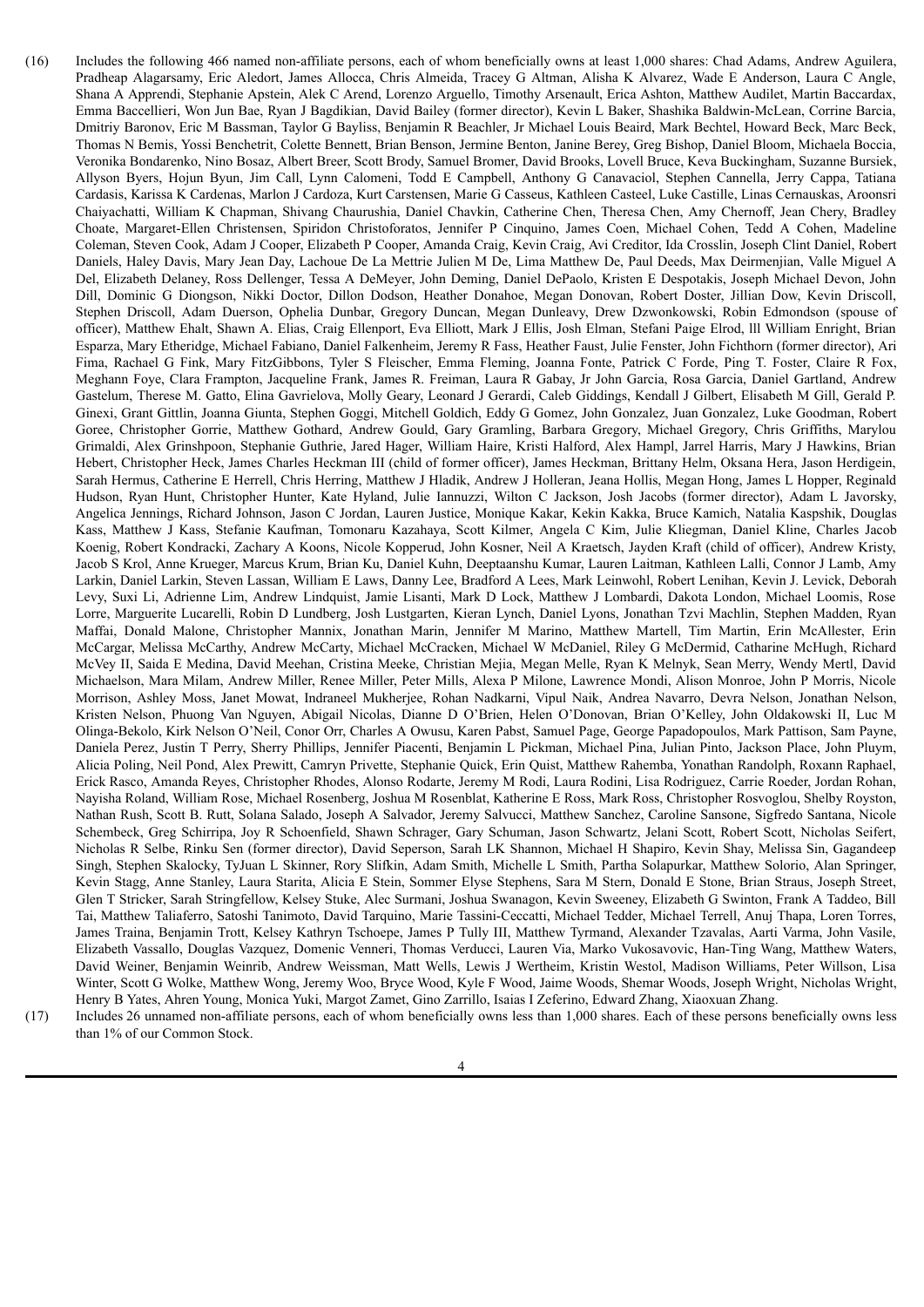The Selling Stockholders identified above may have sold, transferred, or otherwise disposed of some or all of their shares since the date as of which the information in the above table is presented in transactions exempt from or not subject to the registration requirements of the Securities Act. Information concerning the Selling Stockholders may change from time to time and, if necessary, we will amend or supplement this Reoffer Prospectus accordingly. We cannot give an estimate as to the number of shares of Common Stock that will actually be held by the Selling Stockholders upon termination of this offering because the Selling Stockholders may offer some or all of their Common Stock under the offering contemplated by this Reoffer Prospectus or acquire additional shares of Common Stock.

#### **Other Material Relationships with the Selling Stockholders**

The Selling Stockholders represent current or former directors, officers, employees, and consultants. In connection with their current or former roles, we have entered into a variety of agreements with such individuals. We have indicated such material relationships with certain of the Selling Stockholders in the footnotes to the Selling Stockholders table above. For additional information regarding our compensation policies, please see our Definitive Proxy Statement, filed on May 2, 2022 with the SEC.

#### *Indemnification Agreements with Directors and Of icers*

We previously entered into a director agreement with Todd Sims. The director agreement provides for indemnification and advancements by us of certain expenses and costs relating to claims, suits, or proceedings arising from his service to or on our behalf, as a director to the maximum extent permitted by applicable law. We have not entered into any other indemnification agreements with any other officer or director.

Our Amended and Restated Certificate of Incorporation, as amended, and as may be further amended and restated from time to time (our "Certificate of Incorporation"), provides that to the fullest extent permitted by the Delaware General Corporation Law ("DGCL"), a director cannot be personally liable to us or our stockholders for monetary damages for breach of fiduciary duty. DGCL provides that such a provision may not limit the liability of directors: (i) for any breach of their duty of loyalty to us or to our stockholders; (ii) for acts or omissions not in good faith or that involve intentional misconduct or a knowing violation of law; (iii) for unlawful payment of a dividend or unlawful stock repurchase or redemption, as provided under Section 174 of the DGCL; or (iv) for any transaction from which the director derived an improper personal benefit.

Further, our Second Amended and Restated Bylaws ("Bylaws") provide that we will indemnify, to the fullest extent permitted by the DGCL, as now or hereinafter in effect, any person who was or is a party or is threatened to be made a party to any threatened, pending or completed action or suit by or in our right to procure a judgment in our favor by reason of the fact that such person is or was a director or officer of our, or is or was a director or officer of ours serving at our request as a director, officer, employee or agent of another corporation, partnership, joint venture, trust or other enterprise against expenses (including attorneys' fees) actually and reasonably incurred by such person in connection with the defense or settlement of such action or suit if such person acted in good faith and in a manner such person reasonably believed to be in or not opposed to our best interests; except that no indemnification will be made in respect of any claim, issue, or matter as to which such person will have been adjudged to be liable to us unless and only to the extent that the Court of Chancery or the court in which such action or suit was brought determines upon application that, despite the adjudication of liability but in view of all the circumstances of the case, such person is fairly and reasonably entitled to indemnity for such expenses which the Court of Chancery or such other court shall deem proper. Subject to the requirements in our Bylaws and the DGCL, we are not obligated to indemnify any person in connection with any action, suit, or proceeding:

- for which payment has actually been made to or on behalf of such person under any statute, insurance policy, indemnity provision, vote, or otherwise, except with respect to any excess beyond the amount paid;
- for an accounting or disgorgement of profits pursuant to Section 16(b) of the Exchange Act, or similar provision of federal, state, or local statutory law, or common law, if such person is held liable therefor (including pursuant to any settlement arrangements);
- for any reimbursement by such person or any bonus or other incentive-based or equity-based compensation or of any profits realized by such person from the sale of our securities, as required in each case under the Exchange Act (including any such reimbursements that arise from an accounting restatement pursuant to Section 304 of Sarbanes-Oxley Act ("Sarbanes"), or the payment to us of profits arising from the purchase and sale by such person or securities in violation of Section 306 of Sarbanes, if such is held liable therefor (including pursuant to any settlement arrangements));
- initiated by such person, including any proceeding (or any part of any proceeding) initiated by such person against us or our directors, officers, employees, agents, or other indemnitees, unless (i) our Board authorized the proceeding or the relevant part of the proceeding) prior to its initiation, (ii) we provide indemnification, in our sole discretion, pursuant to the powers vested in us under appliable law, (iii) otherwise required to be made pursuant to our Bylaws, or (iv) otherwise required by applicable law; or
- if prohibited by applicable law; provided, however, that if any provision or provisions of our Bylaws be held to be invalid, illegal, or unenforceable for any reason whatsoever: (i) the validity, legality, and enforceability of the remaining provisions of our Bylaws (including, without limitation, each portion of any paragraph or clause containing any such provisions held to be invalid, illegal, or unenforceable, that is not itself held to be invalid, illegal, or unenforceable) will not in any way be affected or impaired thereby; and (ii) to the fullest extent possible, the provisions of our Bylaws (including, without limitation, each such portion of any paragraph or clause containing any such provision held to be invalid, illegal, or unenforceable) will be construed so as to give effect to the intent manifested by the provisions held invalid, illegal, or unenforceable.

Our Bylaws also requires us to pay any expenses incurred by any director or officer in defending against any such action, suit, or proceeding in advance of the final disposition of such matter upon receipt of a written request to the fullest extent permitted by law, subject to the receipt of an undertaking by or on behalf of such person to repay all amounts so advanced if it shall ultimately be determined that such person is not entitled to be indemnified as authorized by our Bylaws or otherwise. We believe that the limitation of liability provision in our Bylaws facilitates our ability to continue to attract and retain qualified individuals to serve as directors and officers.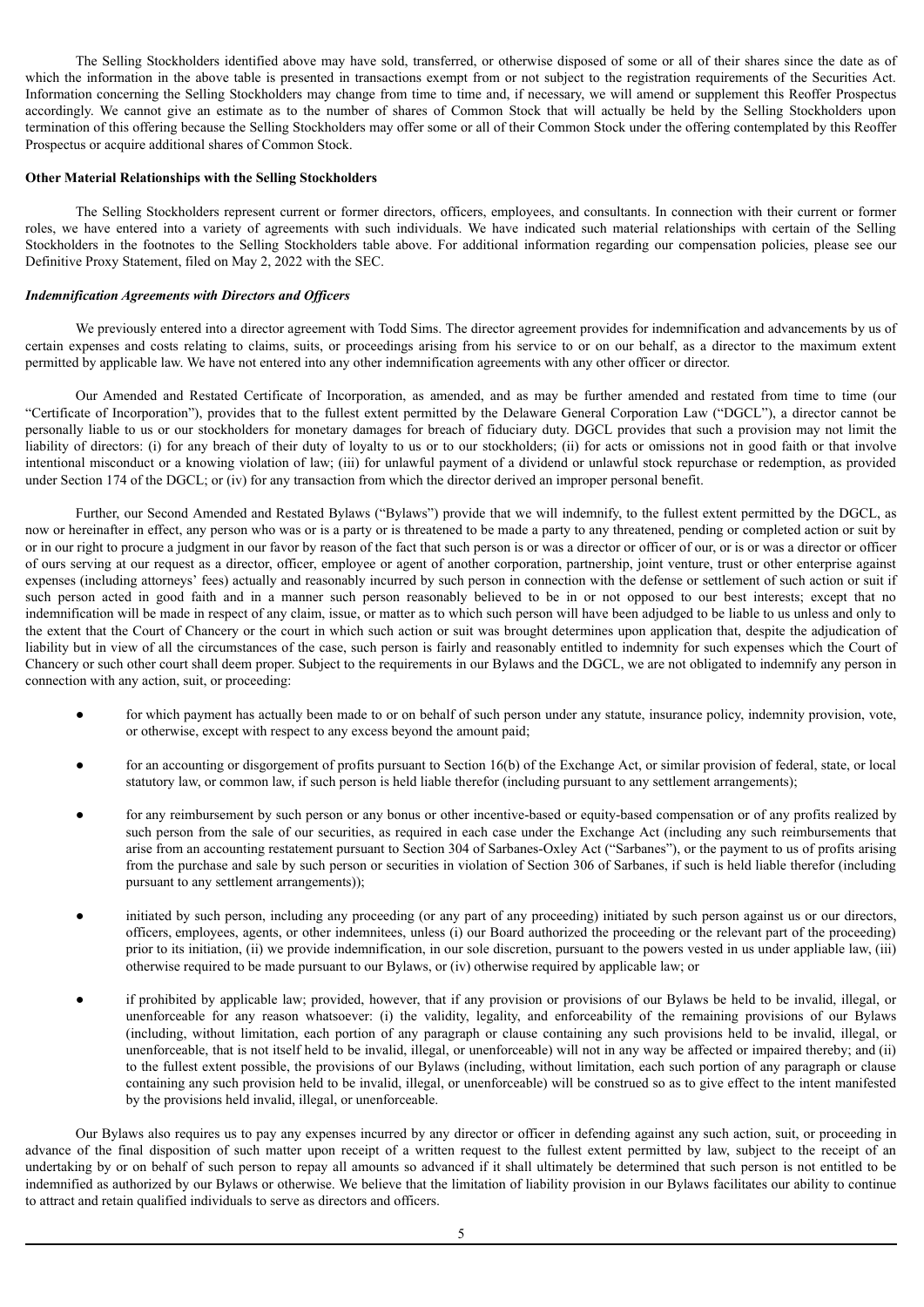#### **PLAN OF DISTRIBUTION**

<span id="page-12-0"></span>For information about this offering and the securities to be registered, please see the above sections entitled "*About this Of ering*" and "*Selling Stockholders*" in this Reoffer Prospectus, which describe certain transactions. These transactions may include block transactions or crosses. Crosses are transactions in which the same broker acts as an agent on both sides of the trade. The Selling Stockholders may sell the Common Stock through one or more underwriters, agents, brokers-dealers or directly to purchasers. Such broker-dealers may receive compensation in the form of commissions, discounts, or concessions from the Selling Stockholders or purchasers of the Common Stock or both. Such compensation as to a particular broker-dealer may be in excess of customary commissions.

At the time a particular offering of the Common Stock is made, a prospectus supplement, if required, will be distributed, which will set forth the name of the Selling Stockholders, the aggregate amount of the Common Stock being offered and the terms of the offering, including, to the extent required, (1) the name or names of any underwriters, broker-dealers, or agents, (2) any discounts, commissions, and other terms constituting compensation from the Selling Stockholders, and (3) any discounts, commissions, or concessions allowed or reallowed to be paid to broker-dealers.

In connection with their sales, a Selling Stockholder, and any participating broker-dealer may be deemed to be "underwriters" within the meaning of the Securities Act, and any commissions they receive and the proceeds of any sale of Common Stock may be deemed to be underwriting discounts and commissions under the Securities Act. Any commissions or other fees payable to broker-dealers in connection with any sale of the Common Stock will be borne by the Selling Stockholders or other party selling such shares of Common Stock. Underwriters are subject to the prospectus delivery requirements of the Securities Act and may be subject to certain statutory liabilities under the Securities Act and the Exchange Act. We will make copies of this prospectus available to the Selling Stockholders for the purpose of satisfying the prospectus delivery requirements of the Securities Act. We have notified the Selling Stockholders of the need to deliver a copy of this Reoffer Prospectus in connection with any sale of the Common Stock. To our knowledge, there are currently no plans, arrangements, or understandings between the Selling Stockholders and any underwriter, broker-dealer, or agent regarding the sale of the shares of Common Stock by the Selling Stockholders.

The shares of Common Stock may be sold in one or more transactions at:

- fixed prices;
- prevailing market prices at the time of sale;
- prices related to such prevailing market prices
- varying prices determined at the time of sale; or
- negotiated prices.

These sales may be effected in one or more transactions:

- on any national securities exchange or quotation service on which the shares of Common Stock may be listed or quoted at the time of sale, including the NYSE American;
- in the over-the-counter market;
- in transactions otherwise than on such exchanges or services or in the over-the-counter market;
- any other method permitted by applicable law; or
- through any combination of the foregoing.

The Selling Stockholders will act independently of us in making decisions with respect to the timing, manner, and size of each resale or other transfer. There is no assurance that the Selling Stockholders will sell all or a portion of the Common Stock offered hereby under this Reoffer Prospectus. Further, we cannot assure you that the Selling Stockholders will not transfer, distribute, devise, or gift the Common Stock by other means not described in this Reoffer Prospectus. In addition to any Common Stock sold hereunder, Selling Stockholders may sell Common Stock in compliance with Rule 144. Sales of the Common Stock must be made by the Selling Stockholders in compliance with all applicable state and federal securities laws and regulations, including without limitation, the Securities Act, and more specifically, Regulation M, which provisions may limit the timing of purchases and sales by the Selling Stockholders. The Selling Stockholders may agree to indemnify any broker, dealer, or agent that participates in transactions involving sales of the Common Stock against certain liabilities in connection with the offering of the Common Stock arising under the Securities Act.

Once sold under the registration statement on Form S-8, of which this Reoffer Prospectus forms a part, the shares of Common Stock will be freely tradable in the hands of persons other than our affiliates.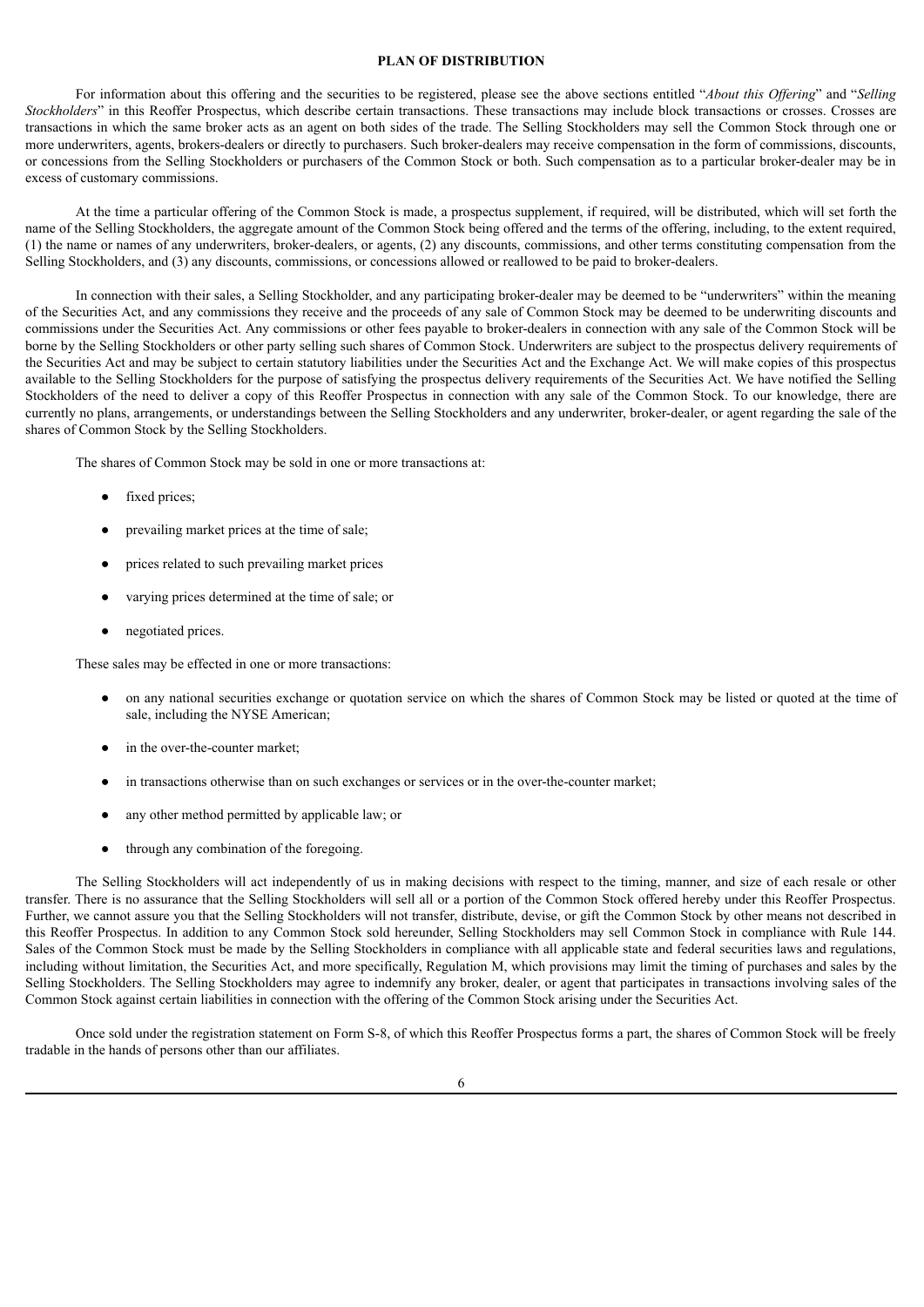#### **INFORMATION INCORPORATED BY REFERENCE**

<span id="page-13-0"></span>We hereby incorporate by reference in this Reoffer Prospectus the following:

- the Annual Report on Form 10-K for the fiscal year ended [December](https://www.sec.gov/ix?doc=/Archives/edgar/data/894871/000149315222008641/form10-k.htm) 31, 2021, filed by us with the SEC on April 1, 2022 (the "Annual Report");
- the Quarterly Report on Form 10-Q for the quarter ended [March](https://www.sec.gov/ix?doc=/Archives/edgar/data/894871/000149315222012088/form10-q.htm) 31, 2022, filed by us with the SEC on May 4, 2022;
- the Definitive Proxy Statement on Schedule 14A, filed by us with the SEC on  $\frac{\text{May 2, 2022}}{\text{My 2}}$ ;
- the Current Reports on Form 8-K (other than [information](https://www.sec.gov/ix?doc=/Archives/edgar/data/894871/000149315222002306/form8-k.htm) furnished rather than filed), filed by us with the SEC on [January](https://www.sec.gov/ix?doc=/Archives/edgar/data/894871/000149315222000850/form8-k.htm) 10, 2022, January 26, 2022, [January](https://www.sec.gov/ix?doc=/Archives/edgar/data/894871/000149315222002573/form8-k.htm) 28, 2022, [February](https://www.sec.gov/ix?doc=/Archives/edgar/data/894871/000149315222003602/form8-k.htm) 9, 2022, [February](https://www.sec.gov/ix?doc=/Archives/edgar/data/894871/000149315222003889/form8-k.htm) 11, 2022, [February](https://www.sec.gov/ix?doc=/Archives/edgar/data/894871/000149315222004672/form8-k.htm) 15, 2022, [March](https://www.sec.gov/ix?doc=/Archives/edgar/data/894871/000149315222006630/form8-k.htm) 11, 2022, [March](https://www.sec.gov/ix?doc=/Archives/edgar/data/894871/000149315222007648/form8k.htm) 24, 2022, [April](https://www.sec.gov/ix?doc=/Archives/edgar/data/894871/000149315222009190/form8-k.htm) 6, 2022, May 3, 2022, and June 3, [2022;](https://www.sec.gov/ix?doc=/Archives/edgar/data/894871/000149315222015825/form8-k.htm) and
- $\bullet$  the description of our securities contained in [Exhibit](https://www.sec.gov/Archives/edgar/data/894871/000149315222008641/ex4-19.htm) 4.19 to the Company's Annual Report on Form 10-K for the year ended December 31, 2021, filed by us with the SEC on April 1, 2022, including any amendment or report filed to update such description.

All documents subsequently filed by us pursuant to Sections 13(a), 13(c), 14 and 15(d) of the Exchange Act (other than Current Reports furnished under Item 2.02 or Item 7.01 of Form 8-K and exhibits furnished on such form that relate to such Items) prior to the filing of a post-effective amendment to the registration statement to which this Reoffer Prospectus relates, which indicates that all securities offered hereby have been sold or which deregisters all securities then remaining unsold, shall be deemed to be incorporated by reference in this Reoffer Prospectus and to be a part hereof from the date of filing of such documents.

Any statement contained herein or in a document, all or a portion of which is incorporated or deemed to be incorporated by reference herein, shall be deemed to be modified or superseded for purposes of this Reoffer Prospectus to the extent that a statement contained herein or in any other subsequently filed document which also is or is deemed to be incorporated by reference herein modifies or supersedes such statement. Any such statement so modified or superseded shall not be deemed, except as so modified or superseded, to constitute a part of this Reoffer Prospectus.

Notwithstanding the foregoing, no information is incorporated by reference in this Reoffer Prospectus where such information under applicable forms and regulations of the SEC is not deemed to be "filed" under Section 18 of the Exchange Act or otherwise subject to the liabilities of that section, unless the report or filing containing such information indicates that the information therein is to be considered "filed" under the Exchange Act or is to be incorporated by reference in this Reoffer Prospectus.

#### **LEGAL MATTERS**

<span id="page-13-1"></span>Baker & Hostetler LLP, Los Angeles, California has passed upon the validity of the shares of Common Stock offered hereby and certain other legal matters related to this Reoffer Prospectus.

#### **EXPERTS**

<span id="page-13-2"></span>The consolidated financial statements of The Arena Group Holdings, Inc. and its subsidiaries as of December 31, 2021 and 2020, and for each of the two years in the period ended December 31, 2021, have been incorporated by reference herein in reliance upon the report of Marcum LLP, an independent registered public accounting firm, which is incorporated by reference herein, given on said firm's authority as experts in auditing and accounting.

#### **WHERE YOU CAN FIND MORE INFORMATION**

<span id="page-13-3"></span>We file reports and other information with the SEC, including annual reports on Form 10-K, quarterly reports on Form 10-Q, current reports on Form 8-K, proxy statements, and other documents. The SEC maintains an internet website that contains such reports, proxies, and other information about issuers, including us, that file electronically with the SEC. The address of that website is www.sec.gov.

We also make these documents available on the Investor Relations portion of our website at www.thearenagroup.net. Our website and the information contained or connected to our website is not incorporated by reference in this Reoffer Prospectus, and you should not consider it part of this Reoffer Prospectus. Our principal executive office is located at 200 Vesey Street, 24<sup>th</sup> Floor, New York, New York 10281, and we can be reached by telephone at (212) 321-5002.

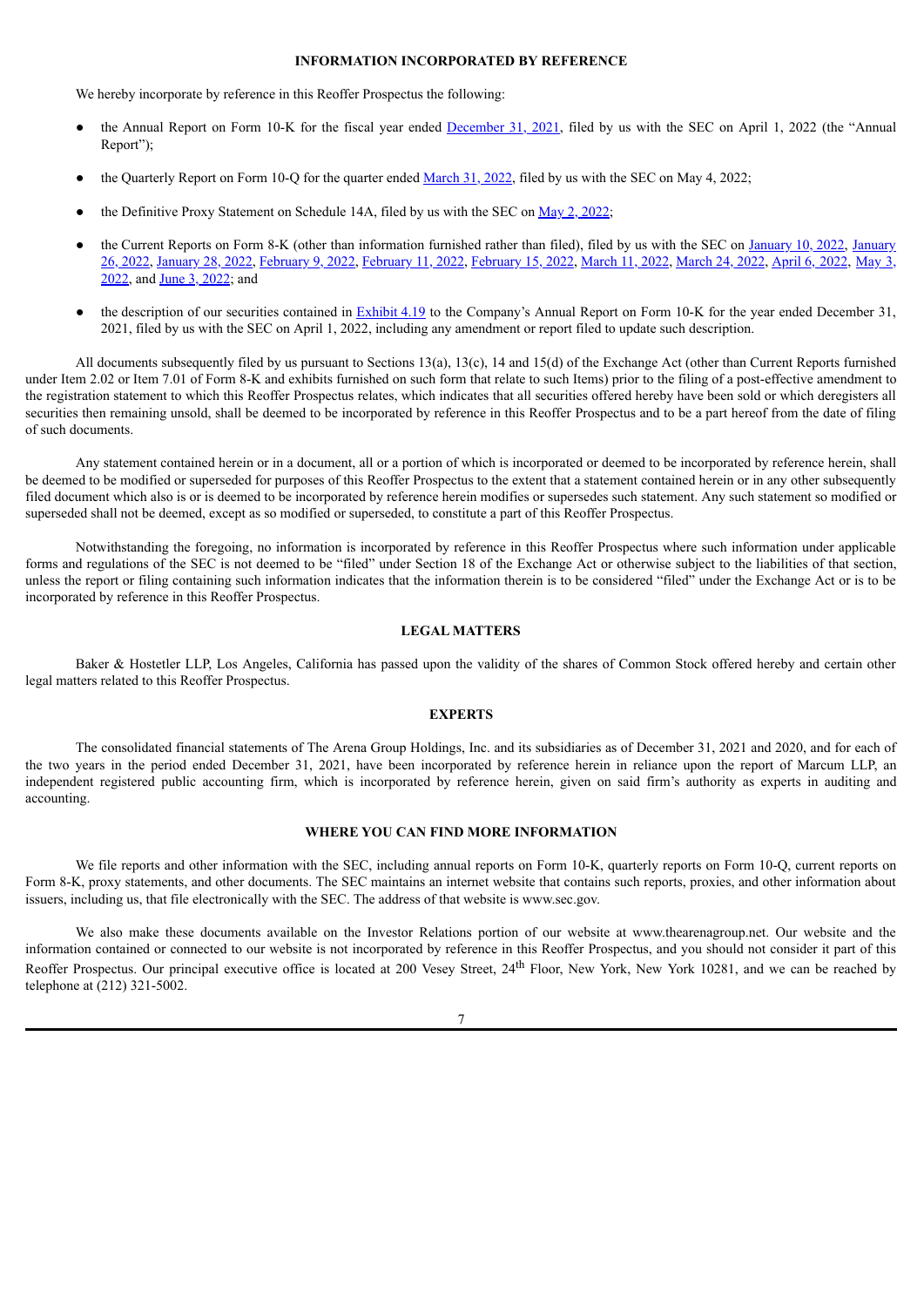#### **PART II**

# **INFORMATION REQUIRED IN THE REGISTRATION STATEMENT**

#### **Item 3. Incorporation of Documents by Reference.**

We hereby incorporate by reference in this Registration Statement the following:

- the Annual Report on Form 10-K for the fiscal year ended [December](https://www.sec.gov/ix?doc=/Archives/edgar/data/894871/000149315222008641/form10-k.htm) 31, 2021, filed by us with the SEC on April 1, 2022 (the "Annual Report");
- the Quarterly Report on Form 10-Q for the quarter ended [March](https://www.sec.gov/ix?doc=/Archives/edgar/data/894871/000149315222012088/form10-q.htm) 31, 2022, filed by us with the SEC on May 4, 2022;
- the Definitive Proxy Statement on Schedule 14A, filed by us with the SEC on May 2, [2022;](https://www.sec.gov/Archives/edgar/data/894871/000149315222011810/formdef14a.htm)
- the Current Reports on Form 8-K (other than [information](https://www.sec.gov/ix?doc=/Archives/edgar/data/894871/000149315222002306/form8-k.htm) furnished rather than filed), filed by us with the SEC on [January](https://www.sec.gov/ix?doc=/Archives/edgar/data/894871/000149315222000850/form8-k.htm) 10, 2022, January 26, 2022, [January](https://www.sec.gov/ix?doc=/Archives/edgar/data/894871/000149315222002573/form8-k.htm) 28, 2022, [February](https://www.sec.gov/ix?doc=/Archives/edgar/data/894871/000149315222003602/form8-k.htm) 9, 2022, [February](https://www.sec.gov/ix?doc=/Archives/edgar/data/894871/000149315222003889/form8-k.htm) 11, 2022, [February](https://www.sec.gov/ix?doc=/Archives/edgar/data/894871/000149315222004672/form8-k.htm) 15, 2022, [March](https://www.sec.gov/ix?doc=/Archives/edgar/data/894871/000149315222006630/form8-k.htm) 11, 2022, [March](https://www.sec.gov/ix?doc=/Archives/edgar/data/894871/000149315222007648/form8k.htm) 24, 2022, [April](https://www.sec.gov/ix?doc=/Archives/edgar/data/894871/000149315222009190/form8-k.htm) 6, 2022, May 3, 2022, and June 3, [2022;](http://www.sec.gov/ix?doc=/Archives/edgar/data/894871/000149315222015825/form8-k.htm) and
- the description of the Company's securities contained in [Exhibit](https://www.sec.gov/Archives/edgar/data/894871/000149315222008641/ex4-19.htm) 4.19 to the Company's Annual Report on Form 10-K for the year ended December 31, 2021, filed by us with the SEC on April 1, 2022, including any amendment or report filed to update such description.

All documents subsequently filed by us pursuant to Sections 13(a), 13(c), 14 and 15(d) of the Exchange Act (other than Current Reports furnished under Item 2.02 or Item 7.01 of Form 8-K and exhibits furnished on such form that relate to such items) prior to the filing of a post-effective amendment to which this Registration Statement relates, which indicates that all securities offered hereby have been sold or which deregisters all securities then remaining unsold, shall be deemed to be incorporated by reference in this Registration Statement and to be a part hereof from the date of filing or furnishing of such documents.

Any statement contained herein or in a document, all or a portion of which is incorporated or deemed to be incorporated by reference herein, shall be deemed to be modified or superseded for purposes of this Registration Statement to the extent that a statement contained herein or in any other subsequently filed document which also is or is deemed to be incorporated by reference herein modifies or supersedes such statement. Any such statement so modified or superseded shall not be deemed, except as so modified or superseded, to constitute a part of this Registration Statement.

Notwithstanding the foregoing, no information is incorporated by reference in this Registration Statement where such information under applicable forms and regulations of the SEC is not deemed to be "filed" under Section 18 of the Exchange Act or otherwise subject to the liabilities of that section, unless the report or filing containing such information indicates that the information therein is to be considered "filed" under the Exchange Act or is to be incorporated by reference in this Registration Statement.

#### **Item 4. Description of Securities.**

Not applicable.

#### **Item 5. Interests of Named Experts and Counsel.**

Not applicable.

#### **Item 6. Indemnification of Directors and Officers.**

Our Certificate of Incorporation, as may be further amended and restated and in effect from time to time, provides that our directors shall not be personally liable to us or our stockholders for monetary damages for any breach of fiduciary duty as a director.

Under the DGCL, our directors have a fiduciary duty to us that is not eliminated by this provision of our Certificate of Incorporation and, in appropriate circumstances, equitable remedies such as injunctive or other forms of non-monetary relief will remain available. This provision also does not affect our directors' responsibilities under any other laws, such as federal securities laws or state or federal environmental laws.

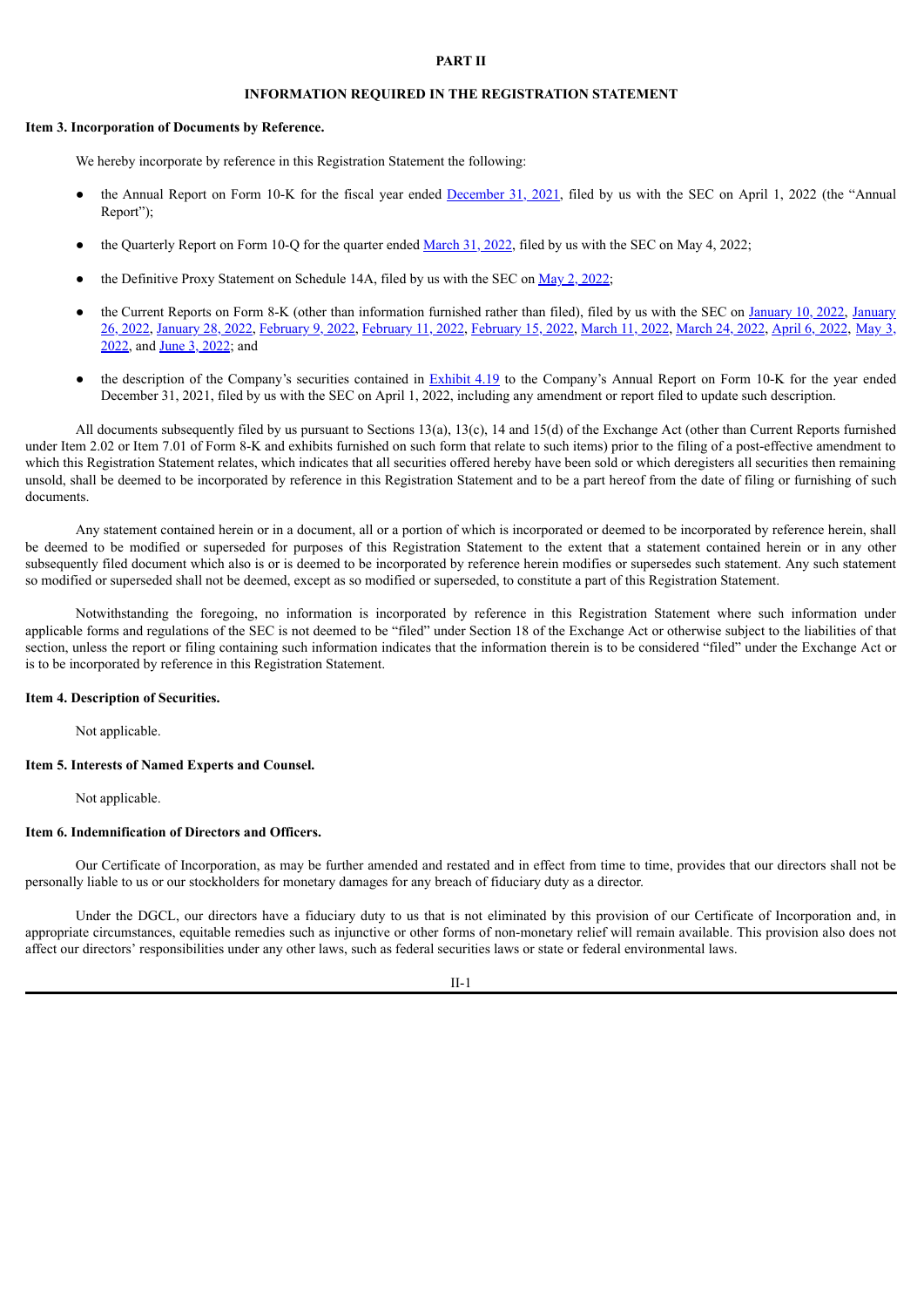Section 145 of the DGCL empowers a corporation to indemnify its directors and officers against expenses (including attorneys' fees), judgments, fines, and amounts paid in settlements actually and reasonably incurred by them in connection with any action, suit, or proceeding brought by third parties by reason of the fact that they were or are directors or officers of the corporation, if they acted in good faith, in a manner they reasonably believed to be in or not opposed to the best interests of the corporation and, with respect to any criminal action or proceeding, had no reasonable cause to believe that their conduct was unlawful. The DGCL provides further that the indemnification permitted thereunder shall not be deemed exclusive of any other rights to which the directors and officers may be entitled under the corporation's bylaws, any agreement, a vote of stockholders or otherwise. Our Bylaws provide that, to the fullest extent permitted by the DGCL, we will indemnify any person who is or was a party or threatened to be made a party to any proceedings by the reason of the fact that such person is or was a director or officer of us, or is or was serving at our request as a director, officer, or trustee of another corporation, partnership, joint venture, trust, or other enterprise, against the expenses, judgments, fines, and amounts paid in settlement actually and reasonably incurred in connection with such proceedings. Our Bylaws also provide that we will indemnify, to the fullest extent permitted by the DGCL, we will indemnify any person who was or is a party or is threatened to be made a party to any proceedings by or in our right to procure a judgment in our favor by reason of the fact that such person is or was a director or officer of us, or is or was serving at our request as a director, officer, or trustee of another corporation, partnership, joint venture, trust, or other enterprise, against the expenses, judgments, fines, and amounts paid in settlement actually and reasonably incurred in connection with such proceedings.

In addition, we have entered into agreements with one of our directors under which, among other things, we have agreed to indemnify such director against expenses and damages in connection with claims to the fullest extent permitted by our Certificate of Incorporation, our Bylaws, and the DGCL. At present, there is no pending litigation or proceeding involving such director as to which indemnification will be required or permitted, and we are not aware of any threatened litigation or proceeding that may result in a claim for such indemnification.

Section 145 of the DGCL also empowers a corporation to purchase insurance for its officers and directors for such liabilities. We maintain liability insurance for our officers and directors.

Insofar as indemnification for liabilities arising under the Securities Act may be permitted to directors, officers, and controlling persons pursuant to the foregoing provisions, or otherwise, we have been advised that in the opinion of the SEC such indemnification is against public policy as expressed in the Securities Act and is, therefore, unenforceable.

#### **Item 7. Exemption from Registration Claimed.**

The issuance of the Reoffer Prospectus Shares being offered by the Reoffer Prospectus were deemed to be exempt from registration under the Securities Act in reliance upon Section  $4(a)(2)$  of the Securities Act as transactions by an issuer not involving any public offering for offers and sales to grantees pursuant to certain written compensatory benefit plans and contracts relating to compensation as provided thereunder. The recipients of the securities in each of these transactions represented their intentions to acquire the securities for investment only and not with a view to or for sale in connection with any distribution thereof, and appropriate legends were placed upon shares issued in these transactions. All recipients had adequate access, through their relationships with us, to information about us.

II-2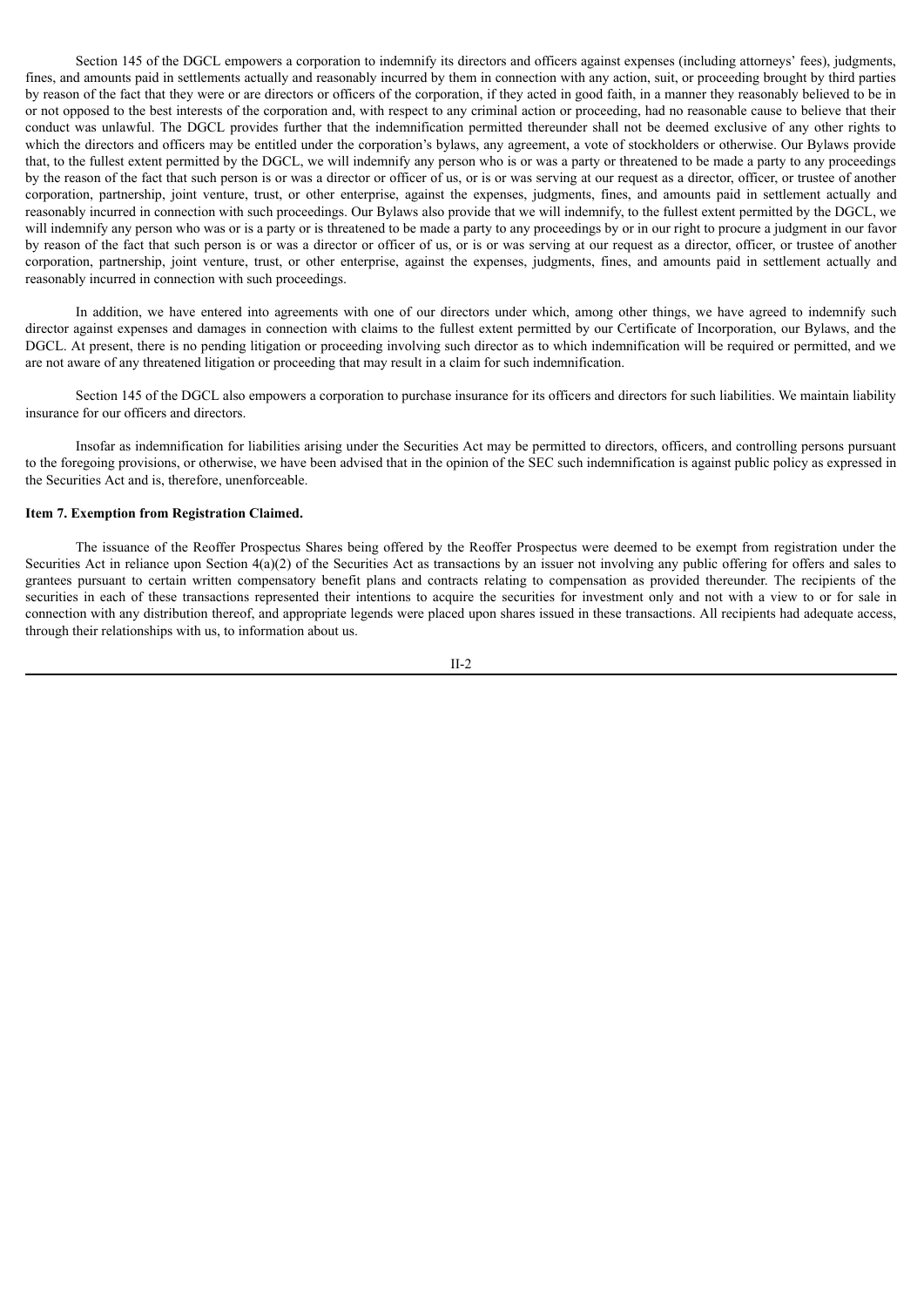**Item 8. Exhibits.**

| <b>Exhibit</b><br><b>Number</b> | <b>Exhibit Description</b>                                                                                                                                                                                                                                                                                                                                                                         |
|---------------------------------|----------------------------------------------------------------------------------------------------------------------------------------------------------------------------------------------------------------------------------------------------------------------------------------------------------------------------------------------------------------------------------------------------|
| 3.1                             | Amended and Restated Certificate of Incorporation of the Registrant, which was filed as Exhibit 3.1 to our Current Report on Form 8-K filed<br>on October 13, 2021.                                                                                                                                                                                                                                |
| 3.2                             | Certificate of Amendment as filed with the Delaware Secretary of State on January 20, 2022, which was filed Exhibit 3.1 to our Current<br>Report on Form 8-K filed January 26, 2022.                                                                                                                                                                                                               |
| 3.3                             | Certificate of Correction of the Certificate of Amendment of the Amended and Restated Certificate of Incorporation, filed with the Secretary<br>of State of the State of Delaware on January 26, 2022, which was filed as Exhibit 3.2 to our Current Report on Form 8-K filed January 26,<br>2022.                                                                                                 |
| 3.4                             | Certificate of Correction of the Certificate of Amendment of the Amended and Restated Certificate of Incorporation, filed with the Secretary<br>of State of the State of Delaware on February 3, 2022, which was filed as Exhibit 3.1 to our Current Report on Form 8-K filed February 9,<br>2022.                                                                                                 |
| 3.5                             | Second Amended and Restated Bylaws, which was filed as Exhibit 3.2 to our Current Report on Form 8-K filed on October 13, 2021.                                                                                                                                                                                                                                                                    |
| 4.1                             | 2022 Equity Incentive Plan, which was filed as Exhibit 10.1 to our Current Report on Form 8-K filed on June 3, 2022.                                                                                                                                                                                                                                                                               |
| 4.2                             | 2019 Equity Incentive Plan, which was filed as Exhibit 10.142 to our Annual Report on Form 10-K on April 9, 2021.                                                                                                                                                                                                                                                                                  |
| 4.3                             | First Amendment to the 2019 Equity Incentive Plan, dated March 16, 2020, which was filed as Exhibit 10.141 to our Annual Report on Form<br>10-K on April 9, 2021.                                                                                                                                                                                                                                  |
| 4.4                             | Second Amendment to the 2019 Equity Incentive Plan, dated February 18, 2021, which was filed as Exhibit 10.1 to our Current Report on<br>Form 8-K on February 24, 2021.                                                                                                                                                                                                                            |
| 4.5                             | 2016 Stock Incentive Plan, which was filed as Exhibit 4.4 to our Annual Report on Form 10-K for the fiscal year ended December 31, 2016.                                                                                                                                                                                                                                                           |
| 4.6                             | First Amendment to the 2016 Stock Incentive Plan, which was filed as Exhibit 10.80 to our Annual Report on Form 10-K filed on August 16,<br>2021.                                                                                                                                                                                                                                                  |
| 4.7                             | Second Amendment to the 2016 Stock Incentive Plan, which was filed as Exhibit 10.81 to our Annual Report on Form 10-K filed on August<br>16, 2021.                                                                                                                                                                                                                                                 |
| $4.8*$                          | Form of Restricted Stock Award Agreement (granted outside of the 2016 Plan and 2019 Plan).                                                                                                                                                                                                                                                                                                         |
| $4.9*$                          | Form of Restricted Stock Award Agreement (granted outside of the 2016 Plan and 2019 Plan and in connection with a prior merger).                                                                                                                                                                                                                                                                   |
| $4.10*$                         | Form of Outside Stock Option Award Agreement.                                                                                                                                                                                                                                                                                                                                                      |
| 4.11                            | Amended and Restated Rights Agreement, dated as of May 2, 2022, between The Arena Group Holdings, Inc., formerly the Maven, Inc., and<br>American Stock Transfer & Trust Company, LLC, as Rights Agent, which includes the Summary of Rights to Purchase Preferred Shares<br>attached thereto as Exhibit B, which was filed as Exhibit 4.1 to our Current Report on Form 8-K filed on May 3, 2022. |
| $5.1*$                          | Opinion of Baker & Hostetler LLP with respect to the legality of the Common Stock being registered.                                                                                                                                                                                                                                                                                                |
| $23.1*$                         | Consent of Marcum LLP, independent registered public accounting firm for the Company.                                                                                                                                                                                                                                                                                                              |
| $23.2*$                         | Consent of Baker & Hostetler LLP (included in Exhibit 5.1 to this Registration Statement).                                                                                                                                                                                                                                                                                                         |
| $24.1*$                         | Power of Attorney of certain officers and directors (included on the signature page to this Registration Statement).                                                                                                                                                                                                                                                                               |
| $107*$                          | <b>Filing Fee Table</b>                                                                                                                                                                                                                                                                                                                                                                            |
| * Filed herewith.               |                                                                                                                                                                                                                                                                                                                                                                                                    |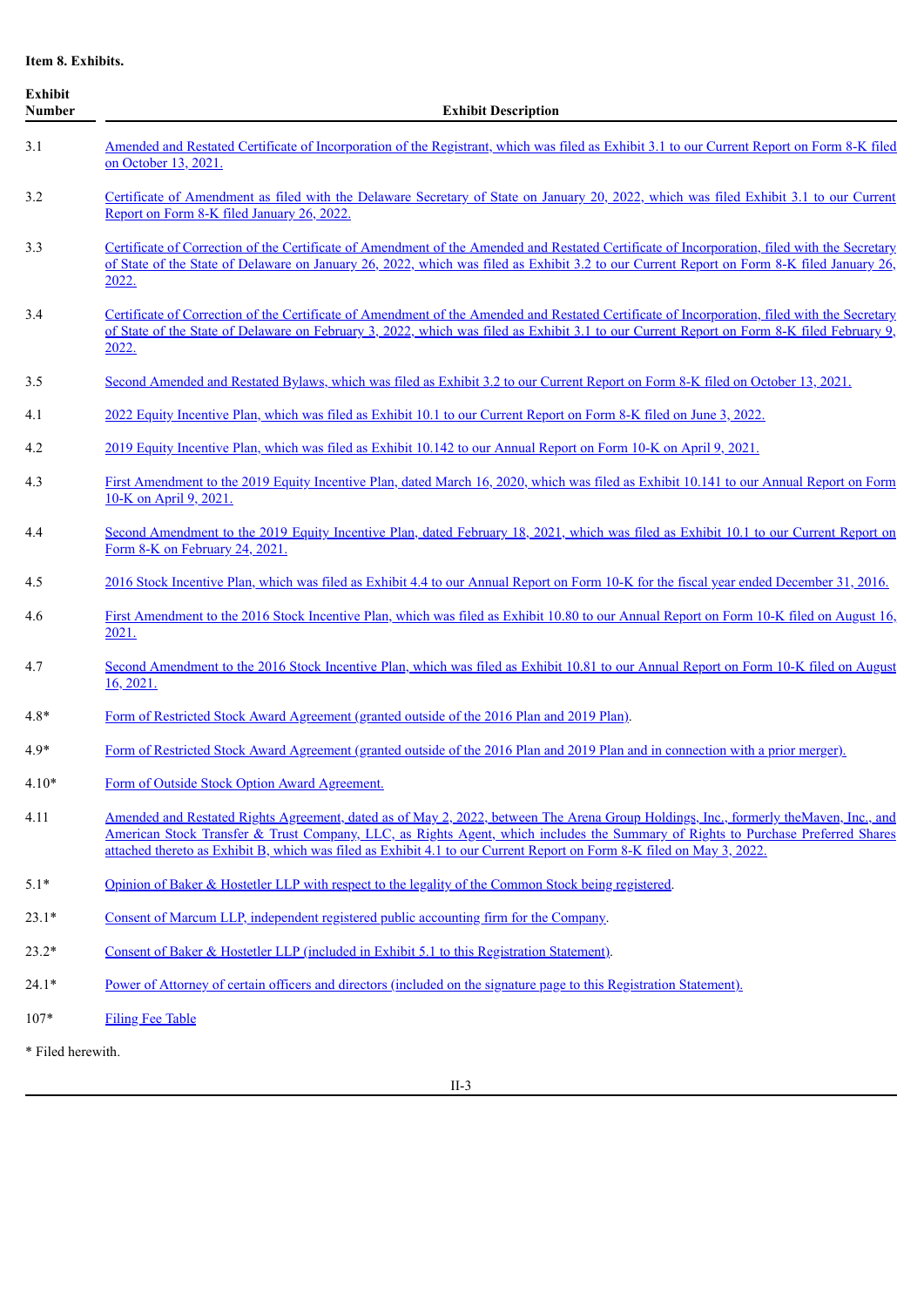#### **Item 9. Undertakings.**

- (a) The undersigned Registrant hereby undertakes:
	- (1) To file, during any period in which offers or sales are being made, a post-effective amendment to this Registration Statement:
		- (i) to include any prospectus required by Section  $10(a)(3)$  of the Securities Act;
		- (ii) to reflect in the prospectus any facts or events arising after the effective date of this Registration Statement (or the most recent posteffective amendment thereof) which, individually or in the aggregate, represent a fundamental change in the information set forth in this Registration Statement. Notwithstanding the foregoing, any increase or decrease in volume of securities offered (if the total dollar value of securities offered would not exceed that which was registered) and any deviation from the low or high end of the estimated maximum offering range may be reflected in the form of prospectus filed with the Commission pursuant to Rule 424(b) (§ 230.424(b) of this chapter) if, in the aggregate, the changes in volume and price represent no more than 20% change in the maximum aggregate offering price set forth in the "Calculation of Registration Fee" table in the effective registration statement; and
		- (iii) to include any material information with respect to the plan of distribution not previously disclosed in this Registration Statement or any material change to such information in this Registration Statement.

*Provided, however*, that paragraphs (a)(1)(i) and (a)(1)(ii) do not apply if the information required to be included in a post-effective amendment by those paragraphs is contained in reports filed with or furnished to the Commission by the Registrant pursuant to Section 13 or Section 15(d) of the Exchange Act that are incorporated by reference in this Registration Statement.

- (2) That, for the purpose of determining any liability under the Securities Act, each such post-effective amendment shall be deemed to be a new registration statement relating to the securities offered therein, and the offering of such securities at that time shall be deemed to be the initial bona fide offering thereof; and
- (3) To remove from registration by means of a post-effective amendment any of the securities being registered which remain unsold at the termination of the offering.
- (b) The undersigned Registrant hereby undertakes that, for purposes of determining any liability under the Securities Act, each filing of the Registrant's annual report pursuant to Section 13(a) or Section 15(d) of the Exchange Act (and, where applicable, each filing of an employee benefit plan's annual report pursuant to Section 15(d) of the Exchange Act) that is incorporated by reference in this Registration Statement shall be deemed to be a new registration statement relating to the securities offered therein, and the offering of such securities at that time shall be deemed to be the initial bona fide offering thereof.
- (c) Insofar as indemnification for liabilities arising under the Securities Act may be permitted to directors, officers and controlling persons of the Registrant pursuant to the foregoing provisions, or otherwise, the Registrant has been advised that in the opinion of the Commission such indemnification is against public policy as expressed in the Securities Act and is, therefore, unenforceable. In the event that a claim for indemnification against such liabilities (other than the payment by the Registrant of expenses incurred or paid by a director, officer or controlling person of the Registrant in the successful defense of any action, suit or proceeding) is asserted by such director, officer or controlling person in connection with the securities being registered, the Registrant will, unless in the opinion of its counsel the matter has been settled by controlling precedent, submit to a court of appropriate jurisdiction the question whether such indemnification by it is against public policy as expressed in the Securities Act and will be governed by the final adjudication of such issue.

 $II - 4$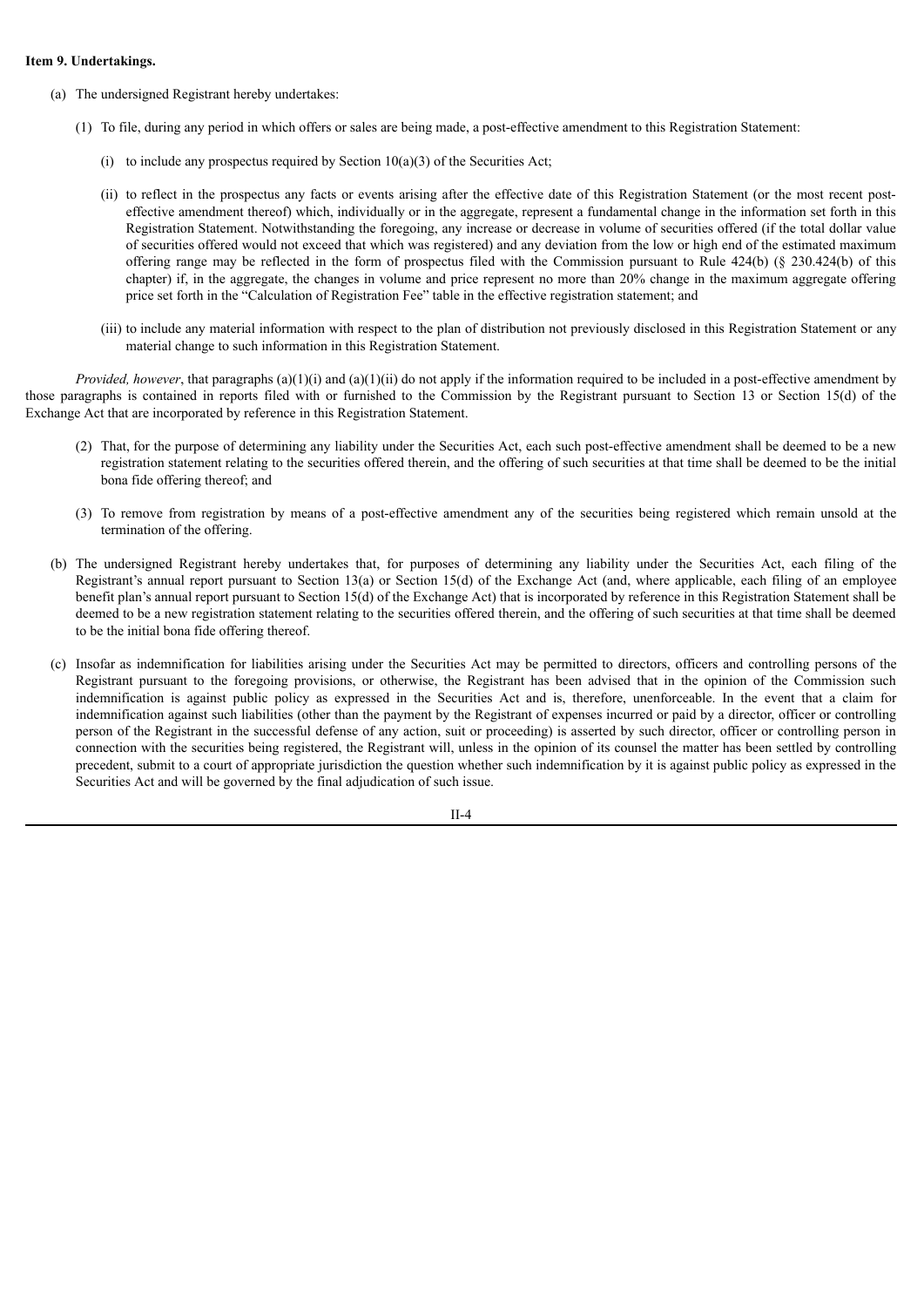#### **SIGNATURES**

Pursuant to the requirements of the Securities Act of 1933, the Registrant certifies that it has reasonable grounds to believe that it meets all of the requirements for filing on Form S-8 and has duly caused this Registration Statement to be signed on its behalf by the undersigned, thereunto duly authorized, in the City of New York, State of New York on the 3<sup>rd</sup> day of June, 2022.

# **THE ARENA GROUP HOLDINGS, INC.**

By: */s/ Ross Levinsohn*

Title: Chief Executive Officer and Chairman of the Board

By: */s/ Douglas B. Smith*

Name: Douglas B. Smith Title: Chief Financial Officer

# **POWER OF ATTORNEY**

<span id="page-18-0"></span>KNOW ALL PERSONS BY THESE PRESENTS, that each of the undersigned constitutes and appoints each of Ross Levinsohn and Douglas B. Smith, each acting alone, their true and lawful attorneys-in-fact and agents, with full power of substitution and resubstitution, for such person and in their name, place and stead, in any and all capacities, to sign this Registration Statement on Form S-8 and all post-effective amendments thereto, of The Arena Group Holdings, Inc., and to file the same, with all exhibits thereto, and other document in connection therewith, with the Securities and Exchange Commission, granting unto said attorneys-in-fact and agents, each acting alone, full power and authority to do and perform each and every act and thing requisite and necessary to be done in connection therewith, as fully to all intents and purposes as he or she might or could do in person, hereby ratifying and confirming that any such attorney-in-fact and agent, or his or her substitute or substitutes, may lawfully do or cause to be done by virtue hereof.

Pursuant to the requirements of the Securities Act of 1933, this Registration Statement has been signed by the following persons in the capacities and on the dates indicated.

| Signature                 | <b>Title of Capacities</b>                        | Date         |
|---------------------------|---------------------------------------------------|--------------|
| /s/ Ross Levinsohn        | Chief Executive Officer and Chairman of the Board | June 1, 2022 |
| Ross Levinsohn            | (Principal Executive Officer)                     |              |
| /s/ Douglas B. Smith      | Chief Financial Officer                           | June 1, 2022 |
| Douglas B. Smith          | (Principal Financial Officer)                     |              |
| /s/ Spiros Christoforatos | Chief Accounting Officer                          | June 1, 2022 |
| Spiros Christoforatos     | (Principal Accounting Officer)                    |              |
| /s/H. Hunt Allred         | Director                                          | June 2, 2022 |
| H. Hunt Allred            |                                                   |              |
| /s/ Carlo Zola            | Director                                          | June 2, 2022 |
| Carlo Zola                |                                                   |              |
| /s/ Christopher Petzel    | Director                                          | June 2, 2022 |
| Christopher Petzel        |                                                   |              |
| /s/ Laura Lee             | Director                                          | June 2, 2022 |
| Laura Lee                 |                                                   |              |
| /s/ Daniel Shribman       | Director                                          | June 2, 2022 |
| Daniel Shribman           |                                                   |              |
| /s/ Todd D. Sims          | Director                                          | June 2, 2022 |
| Todd D. Sims              |                                                   |              |
|                           | TT F                                              |              |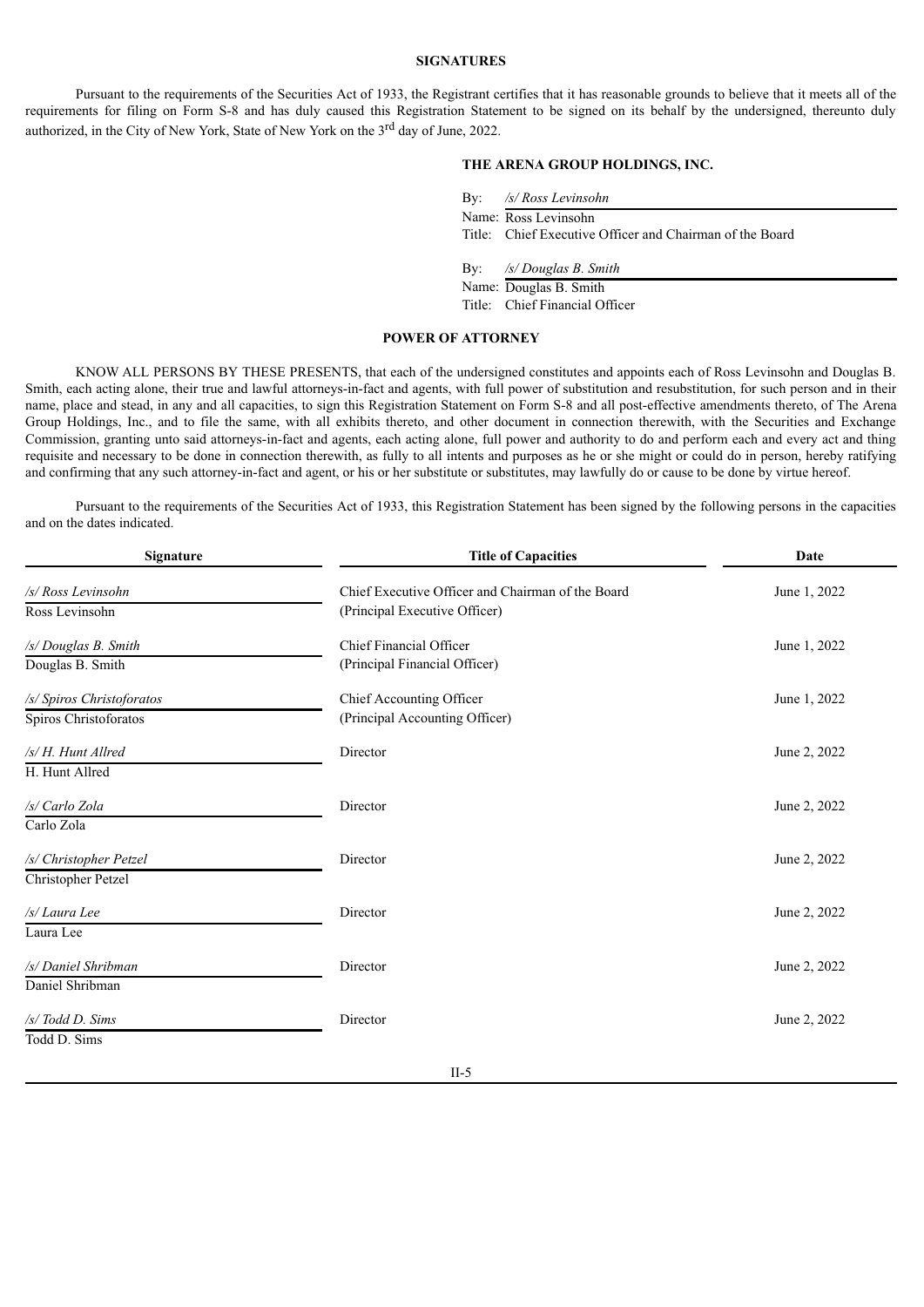#### **THEMAVEN, INC. RESTRICTED STOCK AWARD GRANT NOTICE**

<span id="page-19-0"></span>**THEMAVEN, INC.** (the "*Company*") hereby awards to the person named below (the "*Participant*") a Restricted Stock Award for the aggregate number of shares of the Company's common stock (the "*Common Stock*") set forth below (the "*Award*"). This Award is entered into separate from any equity incentive or similar plan, however this Award is subject to all of the terms and conditions described below and in the Restricted Stock Award Agreement, Sections 2, 6, 7, 8, 9, 10, 11, 12 and 13 of the 2016 Stock Incentive Plan of the Company (the "*Plan*"), and the form of election under Section 83(b) of the Internal Revenue Code, all of which are attached hereto and incorporated herein in their entirety provisions of are incorporated herein by reference. All capitalized terms not defined in this Agreement have the meanings set forth in the Plan.

| Participant:                       |  |
|------------------------------------|--|
| Date of Grant:                     |  |
| Vesting Commencement Date:         |  |
| Number of Shares Subject to Award: |  |
| Fair Market Value per Share:       |  |
| Shares:                            |  |
| Consideration for Common Stock:    |  |
|                                    |  |

#### **Vesting Schedule**:

**Additional Terms/Acknowledgements:** The undersigned Participant acknowledges receipt of, and understands and agrees to, this Restricted Stock Award Grant Notice, the Restricted Stock Award Agreement, and the Plan. Participant further acknowledges that as of the Date of Grant, this Restricted Stock Award Grant Notice, and the Restricted Stock Award Agreement, and the Plan set forth the entire understanding between Participant and the Company regarding the acquisition of shares of Common Stock pursuant to the Award specified above and supersede all prior oral and written agreements on that subject with the exception of the following agreements only:

# **OTHER AGREEMENTS:**

| THEMAVEN, INC. |           | PARTICIPANT: |
|----------------|-----------|--------------|
| By:            |           |              |
|                | Signature | Signature    |
| Name:          |           | Name:        |
| Title:         |           |              |
| Date:          |           | Date:        |
|                |           |              |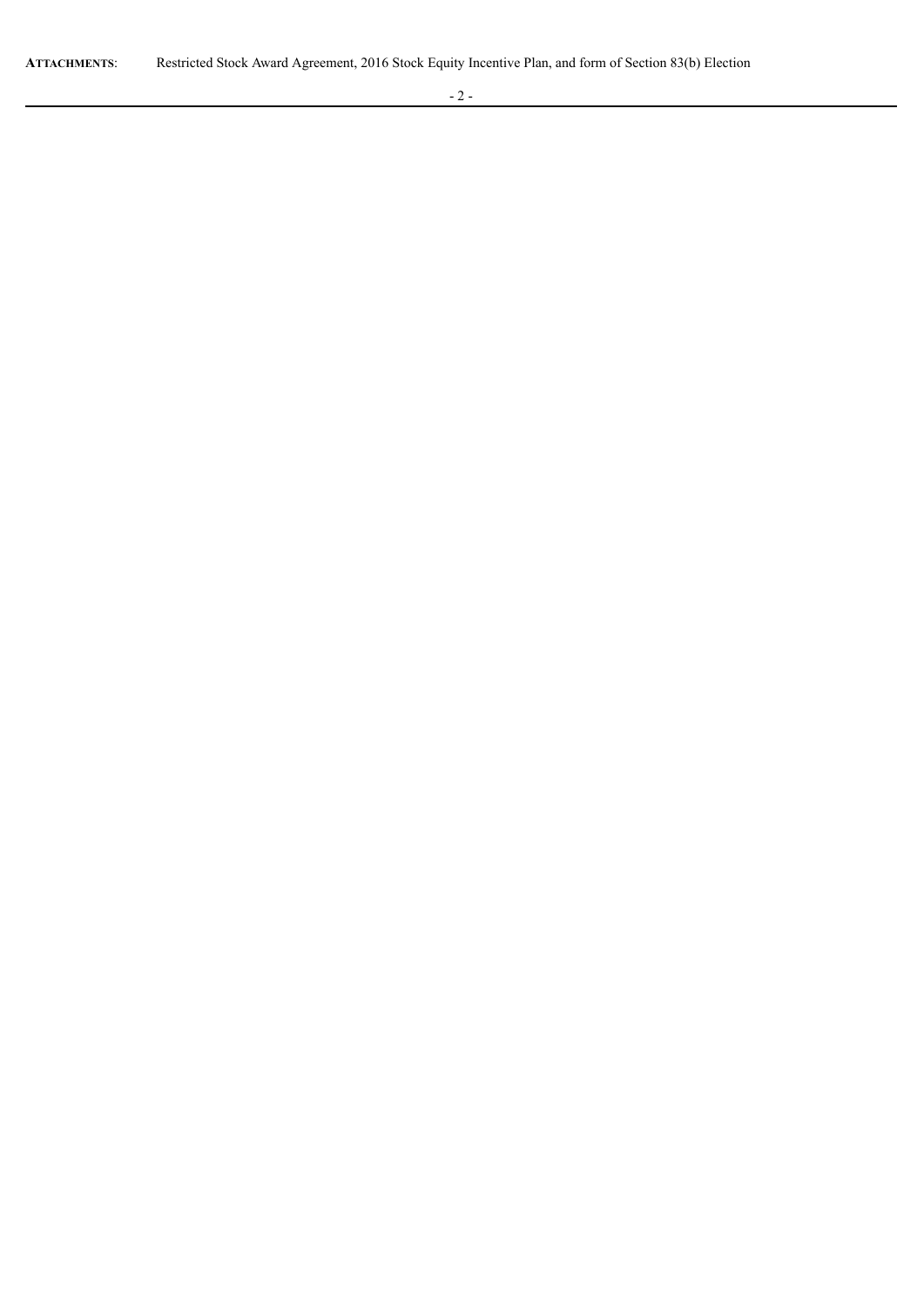#### **ATTACHMENT I**

#### **THEMAVEN, INC.**

#### **RESTRICTED STOCK AWARD AGREEMENT**

Pursuant to your Restricted Stock Award Grant Notice ("*Grant Notice*") and this Restricted Stock Award Agreement (this "*Agreement*"), TheMaven, Inc. (the "*Company*") has awarded you ("*Participant*") a Restricted Stock Award for the aggregate number of shares indicated in the Grant Notice (collectively, the "*Award*"). This Agreement is entered into separate from any equity incentive or similar plan, however this Agreement is subject to all of the terms and conditions described below and Sections 2, 6, 7, 8, 9, 10, 11, 12 and 13 of the 2016 Stock Incentive Plan of the Company (the "*Plan*"). Defined terms not explicitly defined in this Agreement but defined in the Plan have the same definitions as in the Plan.

The details of your Award, in addition to those set forth in the Grant Notice, are as follows:

**1. GRANT OF SHARES.** By signing the Grant Notice, the Company hereby agrees to grant and issue to you, and you hereby agree to accept from the Company, the aggregate number of shares of Common Stock specified in your Grant Notice (the "*Shares*"), which aggregate number is subject to the Company's right of cancellation as set forth in your Grant Notice, with a per-Share fair market value as specified in your Grant Notice, for the consideration set forth in Section 4 and subject to the incorporated the terms and conditions of the Plan. Upon issuance of the Shares to you, you will be the sole owner of the Shares, subject to the incorporated provisions of the Plan and this Agreement, and Company will list you as a stockholder on its corporate books and records.

**2. VESTING.** Subject to the limitations contained herein, your Award will vest as provided in your Grant Notice. Unless otherwise specified in your Grant Notice, vesting will cease upon the termination of your Continuous Service Status.

**3. CLOSING.** Your acquisition of the Shares will be consummated as follows:

**(a)** You will acquire beneficial ownership of the Shares by delivering your Grant Notice, executed by you in the manner required by the Company, to the Corporate Secretary of the Company, or to such other person as the Company may designate, during regular business hours, on the date that you have executed the Grant Notice (or at such other time and place as you and the Company may mutually agree upon in writing) (the "*Closing Date*") along with any consideration, other than your past or future services, required to be delivered by you by law on the Closing Date and such additional documents as the Company may then require.

**(b)** You hereby acknowledge and agree that the manner selected by the Company by which you indicate your consent to your Grant Notice is also deemed to be your execution of your Grant Notice and of this Agreement.

**(c)** In the event of the termination of your Continuous Service Status prior to the Closing Date, the closing contemplated in this Agreement shall not occur.

- 3 -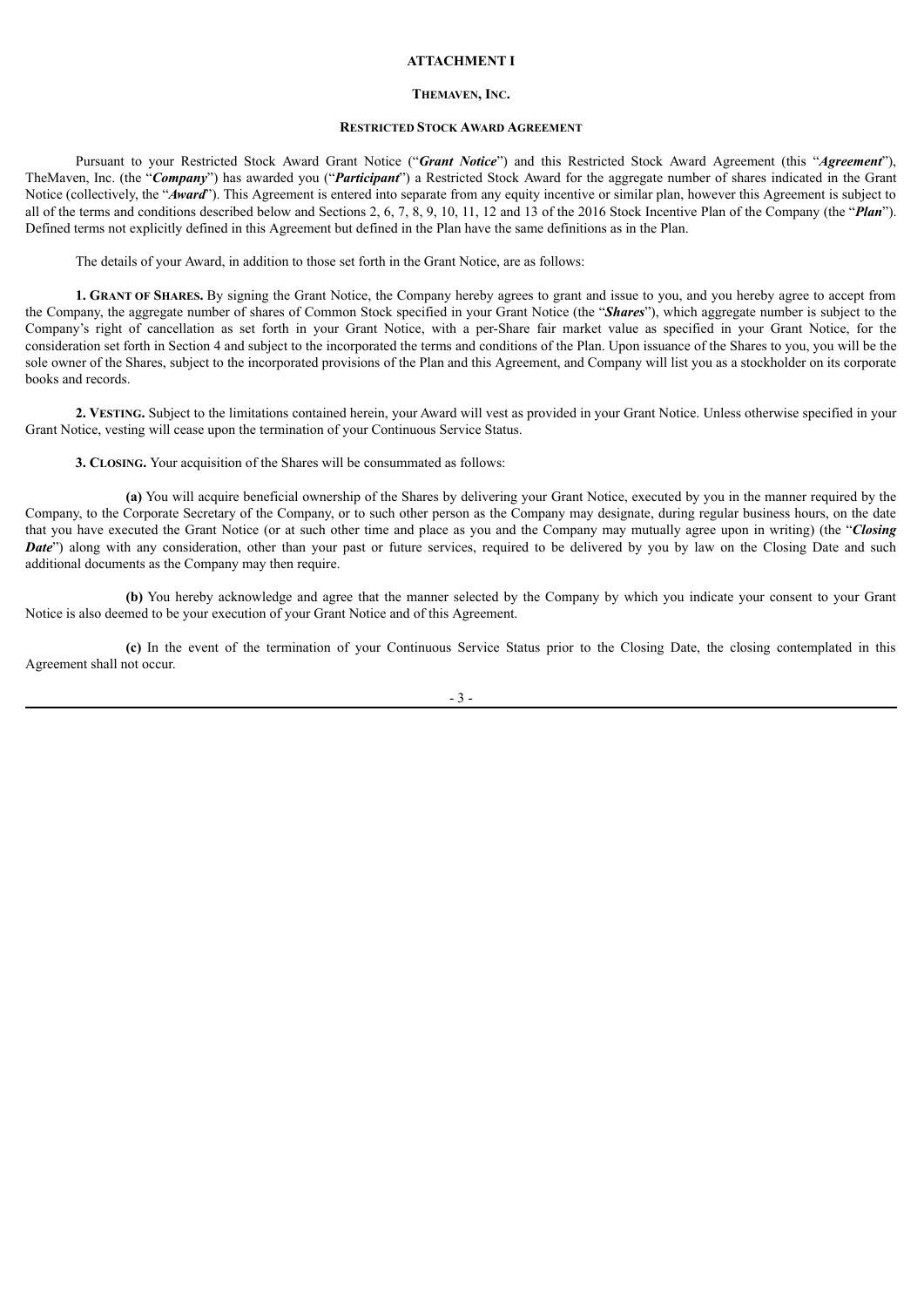**4. CONSIDERATION.** Unless otherwise required by law, the Shares to be delivered to you on the Closing Date will be deemed paid, in whole or in part in exchange for past and future services to be rendered to the Company or an Affiliate in the amounts and to the extent required by law. In the event additional consideration is required by law so that the Shares acquired under this Agreement are deemed fully paid and nonassessable, the Board will determine the amount and character of such additional consideration to be paid.

**5. RESTRICTIONS ON UNVESTED SHARES.** Unless and until the Shares have vested in the manner set forth in Section 2, the Shares, although issued in your name, may not (except as specifically authorized in this Agreement or under the Plan) be sold, transferred or otherwise disposed of, and may not be pledged or otherwise hypothecated. The Company may instruct the transfer agent for its Common Stock to place a legend on the certificates representing the Shares, or otherwise note its corporate records, as to the restrictions on transfer set forth in this Agreement and the Plan.

**6. RIGHTS AS STOCKHOLDER.** Subject to the provisions of this Agreement, you will have all rights and privileges of a stockholder of the Company with respect to the Shares, including with respect to any portion of the Shares that have not vested. You will be deemed to be the holder of the Shares for purposes of receiving any dividends or distributions that may be paid with respect to the Shares and for purposes of exercising any voting rights relating to the Shares, even if the Shares or a portion of the Shares have not yet vested and been released from the Company's Reacquisition Right described below; provided, however, that the Company is under no duty to declare any such dividends; provided, further, that any dividends or distributions (other than regular quarterly cash dividends) paid with respect to shares of Common Stock subject to the unvested portion of the Shares will be subject to the same restrictions as the Shares to which such dividends or distributions relate.

**7. EFFECT OF TERMINATION; REACQUISITION RIGHT.** The Company will have a right to reacquire all or any part of the Shares (a "*Reacquisition Right*") that have not as yet vested in accordance with the Vesting Schedule specified in your Grant Notice (the "*Unvested Shares*") on the following terms and conditions:

**(a)** The Company will simultaneously with termination of your Continuous Service Status automatically reacquire for no consideration all of the Unvested Shares, unless the Company agrees to waive its reacquisition right as to some or all of the Unvested Shares. Any such waiver will be exercised by the Company by written notice to you or your representative within ninety (90) days after the termination of your Continuous Service Status, and the number of the Unvested Shares not being reacquired by the Company will be then released to you. If the Company does not waive its reacquisition right as to all of the Unvested Shares, then upon such termination of your Continuous Service Status, the number of Unvested Shares the Company is reacquiring will be transferred to the Company.

**(b)** If, from time to time, there is any stock dividend, stock split or other change in the character or amount of any of the outstanding stock of the Company or other entity the stock of which is subject to the provisions of your Award, then in such event any and all new, substituted or additional securities to which you are entitled by reason of your ownership of the Shares will be immediately subject to the Reacquisition Right with the same force and effect as the Shares subject to this Reacquisition Right immediately before such event.

- 4 -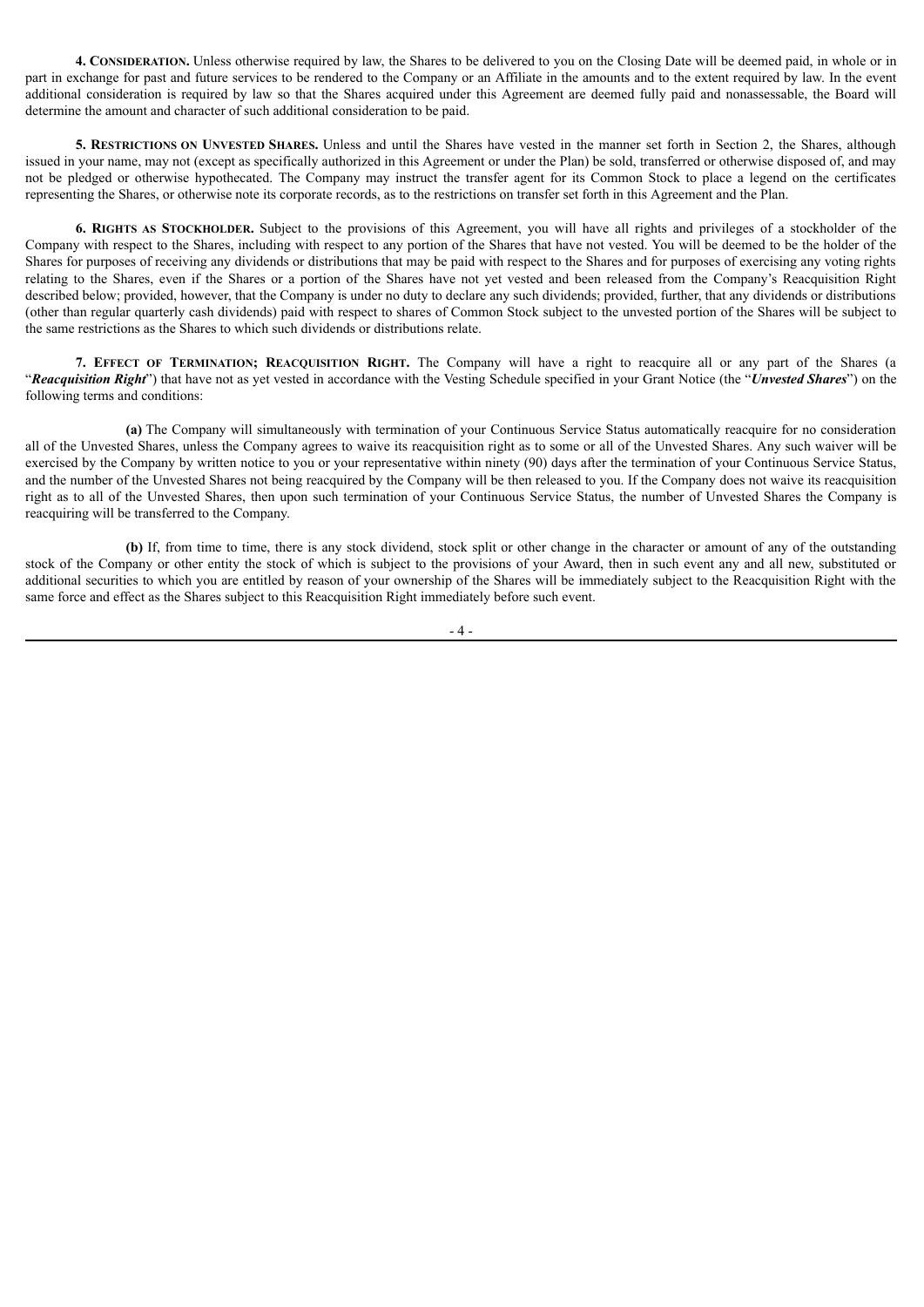**8. COMPLIANCE WITH LAW.** You may not be issued any shares of Common Stock under your Award unless either (i) those shares are then registered under the Securities Act, or (ii) the Company has determined that such issuance would be exempt from the registration requirements of the Securities Act. Your Award must also comply with all other applicable laws and regulations governing the Award, and you will not receive the Shares if the Company determines that such receipt would not be in material compliance with such laws and regulations.

**9. TRANSFERABILITY; TRANSFER RESTRICTIONS.** Your Award is not transferable, except by will or by the laws of descent and distribution. After any Shares have been released to you from restricted book entry form, you will not sell, assign, hypothecate, donate, encumber, or otherwise dispose of any interest in the Shares except in compliance with the provisions herein, applicable securities laws and the Company's policies.

**10. RIGHT OF FIRST REFUSAL.** Shares of Common Stock that you acquire pursuant to your Award are subject to any right of first refusal that may be described in the Company's bylaws or stockholders agreement in effect at such time the Company elects to exercise its right. The Company's right of first refusal will expire on the first date upon which any security of the Company is listed (or approved for listing) upon notice of issuance on a national securities exchange or quotation system

**11. RIGHT OF REPURCHASE.** To the extent provided in the Company's bylaws or stockholders agreement in effect at such time the Company elects to exercise its right, the Company will have the right to repurchase all or any part of the shares of Common Stock you acquire pursuant to your Award.

**12. RESTRICTIVE LEGENDS.** The shares of Common Stock issued under your Award will be endorsed with appropriate legends, if any, as determined by the Company.

**13. AWARD NOT A SERVICE CONTRACT.** Your Award is not an employment or service contract, and nothing in your Award will be deemed to create in any way whatsoever any obligation on your part to continue in the employ of, or in any other service relationship with, the Company or an Affiliate, or of the Company or an Affiliate to continue your employment. In addition, nothing in your Award will obligate the Company or an Affiliate, their respective stockholders, Boards of Directors, Officers or Employees to continue any relationship that you might have as a Director or Consultant for the Company or an Affiliate.

#### **14. WITHHOLDING OBLIGATIONS.**

**(a)** In connection with receiving the Shares, or at any time thereafter as requested by the Company, you hereby authorize any required withholding from any amounts payable to you or otherwise agree to make adequate provision in cash for any sums required to satisfy the federal, state, local and foreign tax withholding obligations of the Company or any Affiliate that arise in connection with your Award (the "*Withholding Taxes*").

**(b)** Unless the tax withholding obligations of the Company and/or any Affiliate are satisfied, the Company will have no obligation to instruct its transfer agent to release the Shares from restricted book entry form, and you agree that you will in such case have no right to receive such Shares.

- 5 -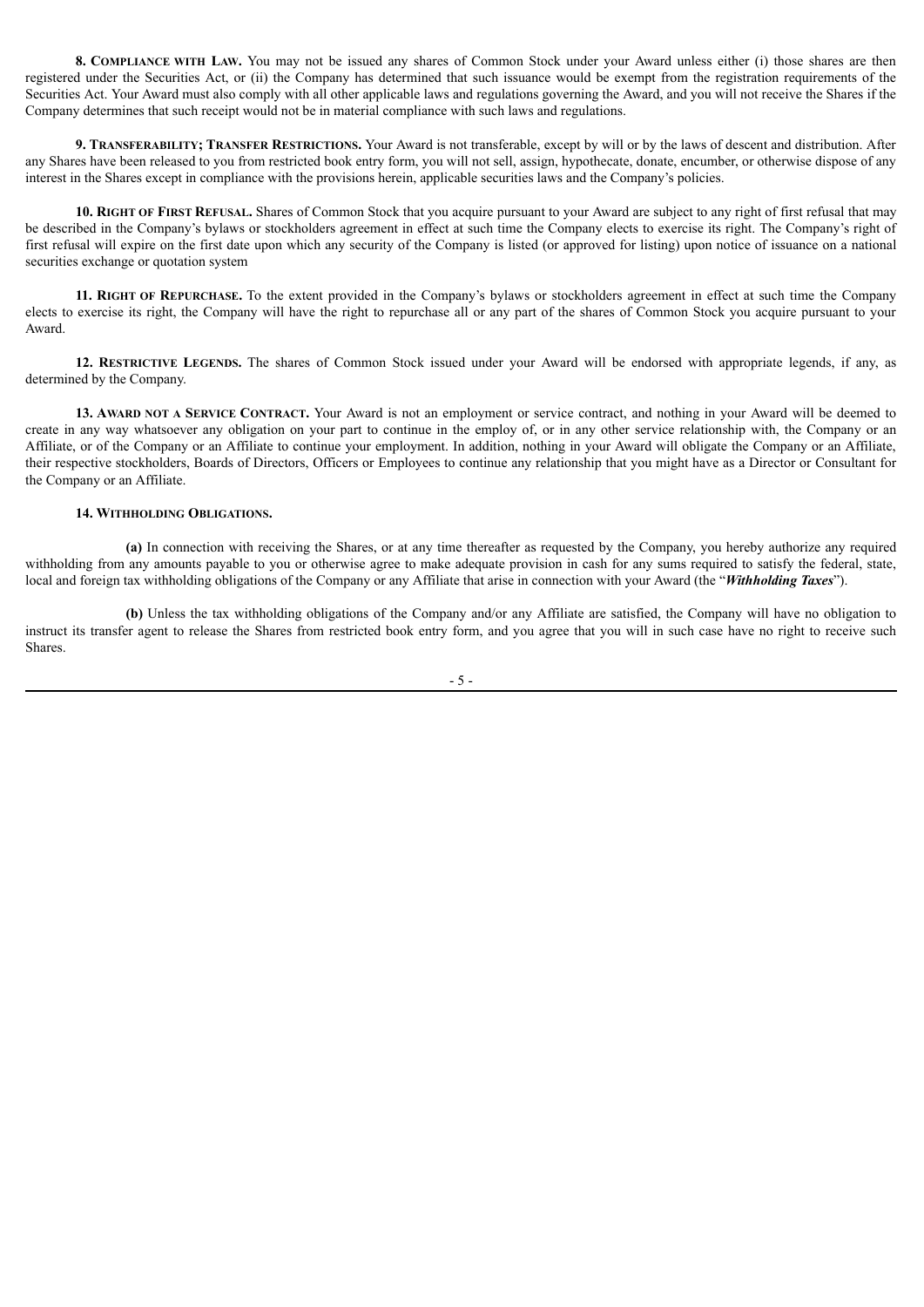#### **15. TAX CONSEQUENCES.**

**(a)** In connection with receiving the Shares, you may elect to file an election under section 83(b) of the Internal Revenue Code of 1986, as amended (the "*Code*"), which election is intended to accelerate the tax consequences of the transfer, regardless of the potential effect of the vesting schedule of Section 2 or the risk of forfeiture set forth in Section 7. The choice to file an 83(b) election is entirely at your discretion. An 83(b) election may be made on the form attached to the Grant Notice. If you elect to make an 83(b) election, the Company may in its discretion require you to contemporaneously make payment of all income and employment taxes required to be paid with respect to such election, or to otherwise make provision for the payment of such taxes; you will provide the Company with a copy of an executed version and satisfactory evidence of the filing of the executed 83(b) election with the Internal Revenue Service, and you agree to assume full responsibility for ensuring that the 83(b) election is actually and timely filed with the Internal Revenue Service and for all tax consequences resulting from the 83(b) election.

**(b)** You agree to review with your own tax advisors the federal, state, local and foreign tax consequences of this investment and the transactions contemplated by this Agreement. You will rely solely on such advisors and not on any statements or representations of the Company or any of its agents. You understand that you (and not the Company) will be responsible for your own tax liability that may arise as a result of this investment or the transactions contemplated by this Agreement, including any election you make under section 83(b) of the Code.

**16. NOTICES.** Any notices required to be given or delivered to the Company under the terms of this Award will be in writing and will be deemed effectively given upon receipt or, in the case of notices delivered by mail by the Company to you, five (5) days after deposit in the United States mail, postage prepaid, addressed to you at the last address you provided to the Company.

#### **17. FORFEITURE; CLAWBACK.**

**(a)** In addition to the vesting conditions set forth in Section 2, your rights, payments and benefits with respect to the Award shall be subject to reduction, cancellation, forfeiture or recoupment upon the occurrence of your breach of non-competition, non-solicitation, confidentiality, or other restrictive covenants that are contained in your employment agreement with the Company and/or a restrictive covenant agreement that you enter into with the Company in connection with the Asset Purchase Agreement, a termination of your Continuous Service Status for Cause, or other conduct by you that is detrimental to the business or reputation of the Company and/or its Affiliates.

**(b)** Notwithstanding any other provisions in this Agreement, the Company may cancel the Award, require reimbursement of the Award by you, and effect any other right of recoupment of equity or other compensation provided in respect of the Award in accordance with any Company policies that may be adopted and/or modified from time to time (the "*Clawback Policy*"). In addition, you may be required to repay to the Company previously paid compensation, whether pursuant to this Agreement or otherwise in respect of the Award, in accordance with the Clawback Policy. By accepting the Award, you are agreeing to be bound by the Clawback Policy, as in effect or as may be adopted and/or modified from time to time by the Company in its discretion (including, without limitation, to comply with applicable law or stock exchange listing requirements).

- 6 -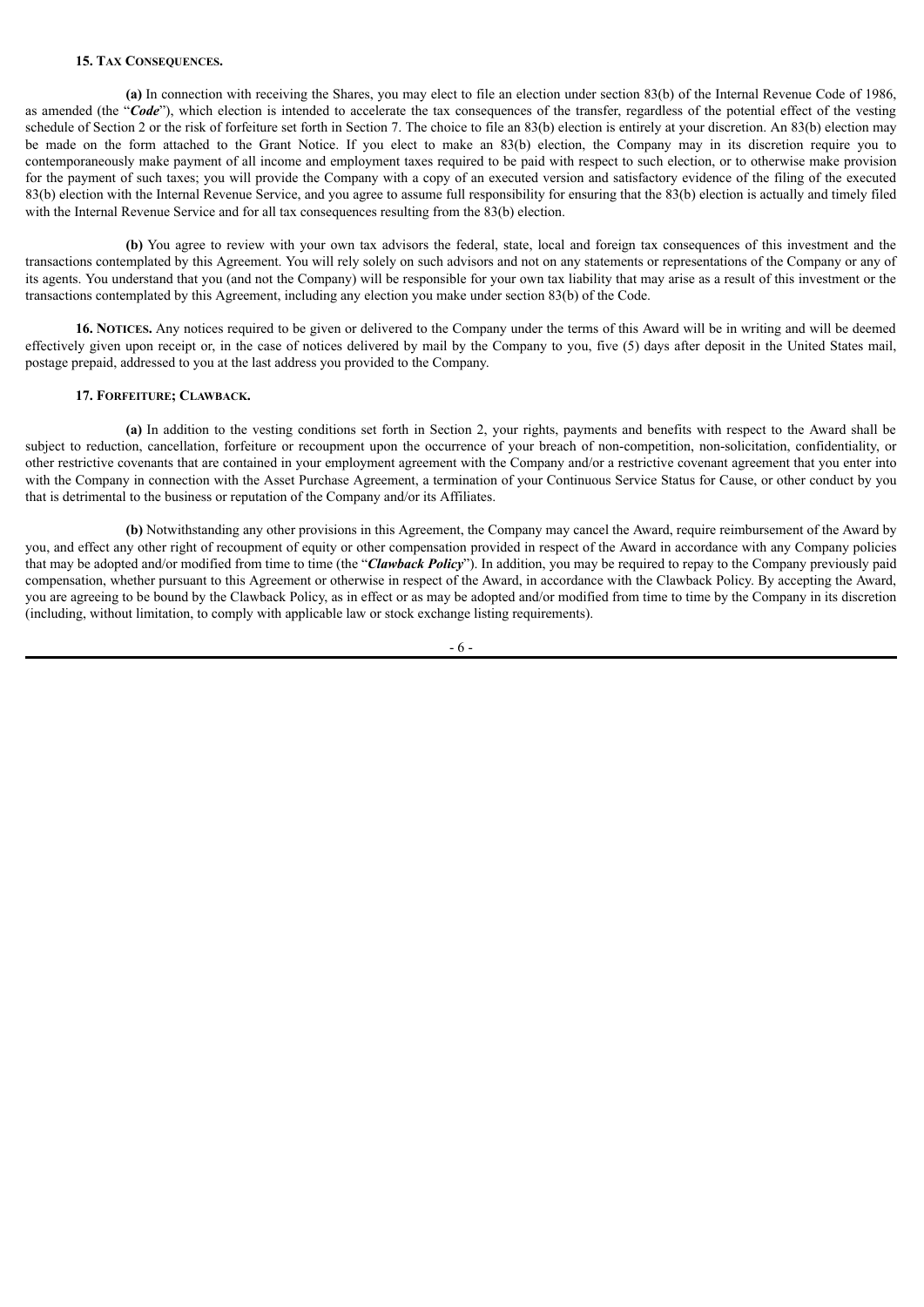#### **18. CERTAIN DEFINITIONS.**

**(a) "***Consultant***"** means any person or entity, including an advisor but not an Employee, that renders, or has rendered, services to the Company, or any Parent, Subsidiary or Affiliate and is compensated for such services, and any Director whether compensated for such services or not.

**(b)** "*Continuous Service Status*" means the absence of any interruption or termination of service as an Employee or Consultant. Continuous Service Status as an Employee or Consultant shall not be considered interrupted or terminated in the case of: (i) Company approved sick leave; (ii) military leave; (iii) any other bona fide leave of absence approved by the Company. Also, Continuous Service Status as an Employee or Consultant shall not be considered interrupted or terminated in the case of a transfer between locations of the Company or between the Company, its Parents, Subsidiaries or Affiliates, or their respective successors, or a change in status from an Employee to a Consultant or from a Consultant to an Employee.

**(c) "***Employee***"** means any person employed by the Company, or any Parent, Subsidiary or Affiliate, with the status of employment determined pursuant to such factors as are deemed appropriate by the Company in its sole discretion, subject to any requirements of Applicable Laws, including the Code. The payment by the Company of a director's fee shall not be sufficient to constitute "employment" of such director by the Company or any Parent, Subsidiary or Affiliate.

**(d)** "*Good Reason*" will mean any of the following events, which has not been either consented to in advance by the Participant in writing or, with respect only to subsections (i), (ii), or (iv) below, cured by the Company within a reasonable period of time, not to exceed 30 days, after the Participant provides written notice within 30 days of the initial existence of one or more of the following events: (i) a material reduction in compensation; (ii) a material diminution or reduction in the Participant's responsibilities, duties or authority; or (iii) requiring the Participant to take any action which would violate any federal or state law; or (iv) any requirement that the Participant relocate more than 50 miles. Good Reason shall not exist unless the Participant terminates Participant's service within seventy-five (75) days following the initial existence of the condition or conditions that the Company has failed to cure, if applicable.

### **19. MISCELLANEOUS.**

**(a)** The rights and obligations of the Company under your Award shall be transferable by the Company to any one or more persons or entities, and all covenants and agreements hereunder shall inure to the benefit of, and be enforceable by, the Company's successors and assigns.

- 7 -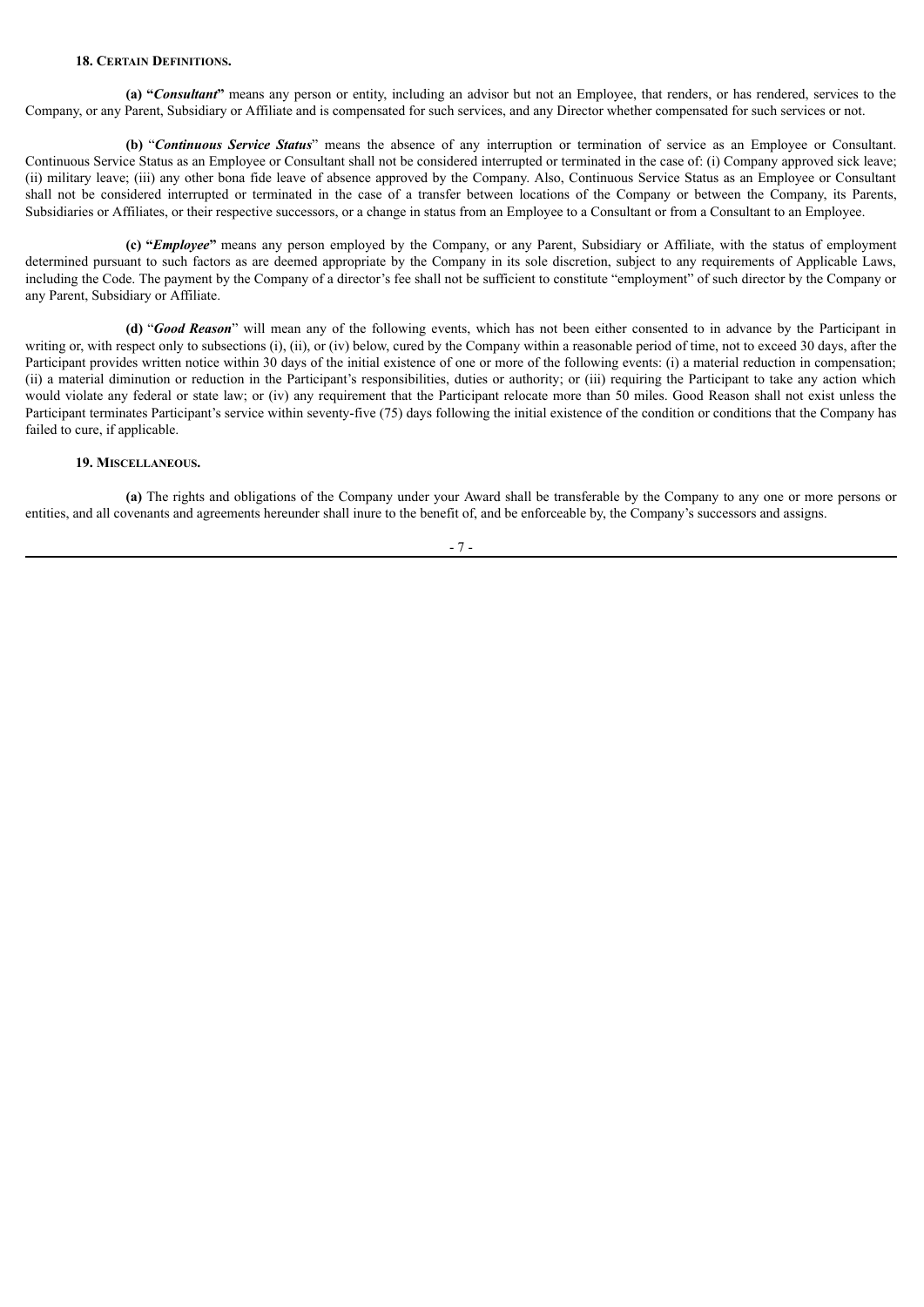**(b)** You agree upon request to execute any further documents or instruments necessary or desirable in the sole determination of the Company to carry out the purposes or intent of your Award.

**(c)** You acknowledge and agree that you have reviewed your Award in its entirety, have had an opportunity to obtain the advice of counsel prior to executing and accepting your Award and fully understand all provisions of your Award.

**(d)** This Agreement shall be subject to all applicable laws, rules, and regulations, and to such approvals by any governmental agencies or national securities exchanges as may be required.

**(e)** The value of the Award subject to this Agreement shall not be included as compensation, earnings, salaries, or other similar terms used when calculating benefits under any employee benefit plan (other than the Plan) sponsored by the Company or any Affiliate except as such plan otherwise expressly provides. The Company expressly reserves its rights to amend, modify, or terminate any or all of the employee benefit plans of the Company or any Affiliate.

**(f)** The interpretation, performance and enforcement of this Agreement shall be governed by the law of the state of Delaware without regard to that state's conflicts of laws rules.

**(g)** If all or any part of the Asset Purchase Agreement, this Agreement or the Plan is declared by any court or governmental authority to be unlawful or invalid, such unlawfulness or invalidity shall not invalidate any portion of this Agreement or the Plan not declared to be unlawful or invalid. Any section of this Agreement (or part of such a section) so declared to be unlawful or invalid shall, if possible, be construed in a manner which will give effect to the terms of such section or part of a section to the fullest extent possible while remaining lawful and valid.

This Agreement shall be deemed to be signed by the Company and the Participant upon the signing by the Participant of the Grant Notice to which it is attached.

\* \* \* \* \*

#### - 8 -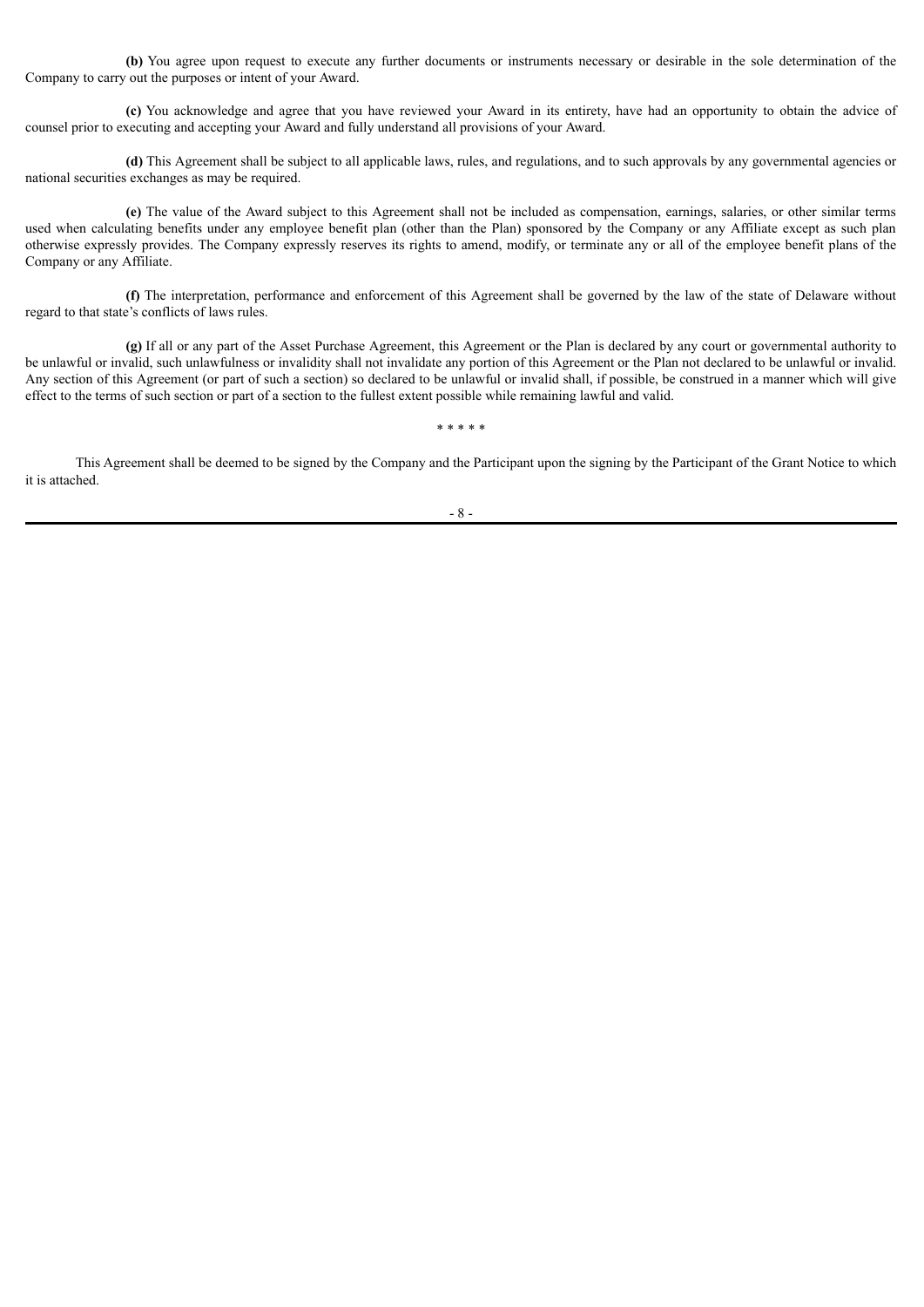# **ATTACHMENT II**

# **2016 STOCK INCENTIVE PLAN**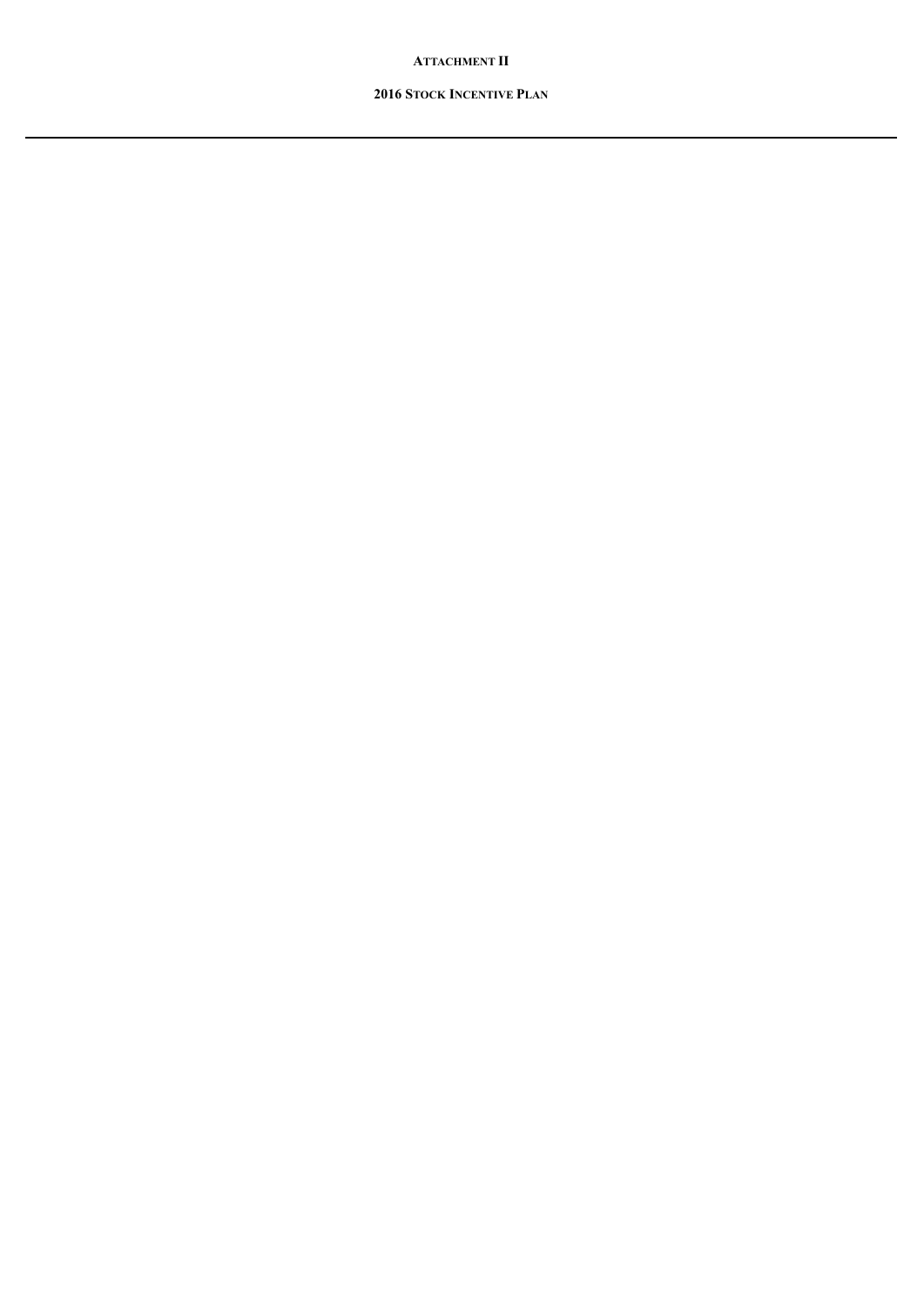# **ATTACHMENT III**

# **THEMAVEN, INC.**

# **ELECTION UNDER INTERNAL REVENUE CODE SECTION 83(B)**

The undersigned hereby elects pursuant to Section 83(b) of the Internal Revenue Code with respect to the property described below and supplies the following information in accordance with the regulations promulgated thereunder:

1. The name, address and taxpayer identification number of the undersigned is: Name and Address of Taxpayer Name and Address of Taxpayer's Spouse

Taxpayer Identification Number of Taxpayer: Taxpayer Identification Number of Taxpayer's Spouse:

- 2. Description of property with respect to which the election is made: ( ) shares of common stock (the "Shares") of TheMaven, Inc. (the "Company")
- 3. The property was transferred during the calendar year .
- 4. The nature of the restrictions to which property is subject is as follows: Pursuant to the terms of TheMaven, Inc. 2016 Stock Incentive Plan and corresponding Restricted Stock Award Grant Notice and Restricted Stock Award Agreement between the Company and the undersigned dated as of \_\_\_\_\_\_\_\_, the Shares are subject to a vesting schedule as follows: .
- 5. The fair market value of the property at the time of initial transfer (determined without regard to any lapse restriction, as defined in Treasury Regulations Section 1.83-3(i)) was  $\$
- 6. The amount paid for the property was \$0.
- 7. A copy of this statement was reported to the Company and other persons as required pursuant to Treasury Regulations Section 1.83-2(d).

The undersigned understands that the foregoing election may not be revoked except with the consent of the Commissioner.

Dated:

Taxpayer

Dated:

Spouse of Taxpayer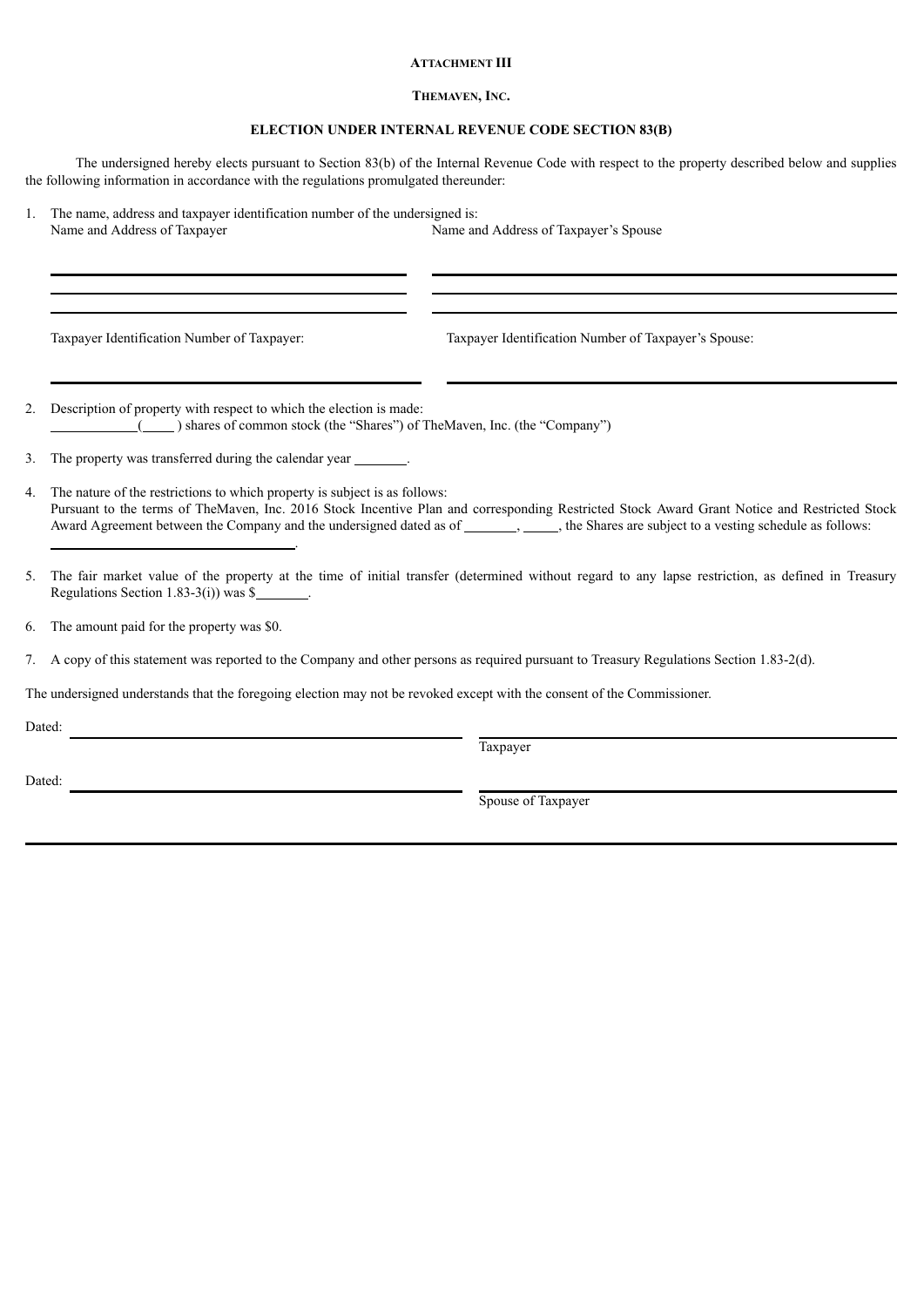## **THEMAVEN, INC. RESTRICTED STOCK AWARD GRANT NOTICE**

<span id="page-29-0"></span>**THEMAVEN, INC.** (the "*Company*"), pursuant to the Agreement and Plan of Merger dated as of October 12, 2018 by and among the Company, SM Acquisition Co., Inc., a Delaware corporation and a wholly-owned subsidiary of TheMaven, Say Media, Inc., a Delaware corporation ("*Say Media*"), and Matt Sanchez as the Securityholder Representative (as amended, the "*Merger Agreement*"), hereby awards to the employee named below (the "*Employee*") a Restricted Stock Award for the aggregate number of shares of the Company's common stock (the "*Common Stock*") set forth below (the "Award"). This Award is subject to all of the terms and conditions described below and in the Restricted Stock Award Agreement, the form of Assignment Separate from Certificate and the form of election under Section 83(b) of the Internal Revenue Code, all of which are attached hereto and incorporated herein in their entirety.

| Employee:                       |                                                                                                                                                                                                                                                                                                                                                                                                                                                                                                                                                                                                                                                                                                                                                                                                                                                                                               |
|---------------------------------|-----------------------------------------------------------------------------------------------------------------------------------------------------------------------------------------------------------------------------------------------------------------------------------------------------------------------------------------------------------------------------------------------------------------------------------------------------------------------------------------------------------------------------------------------------------------------------------------------------------------------------------------------------------------------------------------------------------------------------------------------------------------------------------------------------------------------------------------------------------------------------------------------|
| Date of Grant:                  | The Closing Date as defined in the Merger Agreement Vesting Commencement Date: The Closing Date as<br>defined in the Merger Agreement Number of Shares Subject to Award: ____________, subject to the                                                                                                                                                                                                                                                                                                                                                                                                                                                                                                                                                                                                                                                                                         |
|                                 | Company's right of cancellation below                                                                                                                                                                                                                                                                                                                                                                                                                                                                                                                                                                                                                                                                                                                                                                                                                                                         |
| Fair Market Value per Share:    | The closing bid price as of the Closing Date as defined in the Merger Agreement at the end of the regular<br>trading session, as reported by the NASDAQ Capital Market, The OTC Market, or other service publicly<br>reporting the market price of traded securities                                                                                                                                                                                                                                                                                                                                                                                                                                                                                                                                                                                                                          |
| Consideration for Common Stock: | Employee's services to the Company                                                                                                                                                                                                                                                                                                                                                                                                                                                                                                                                                                                                                                                                                                                                                                                                                                                            |
| <b>Vesting Schedule:</b>        | The Award will vest in 24 equal monthly installments, starting with the first anniversary of the Vesting Commencement<br>Date and each month thereafter on the same day of the month as the Vesting Commencement Date, subject to your<br>continuous employment with the Company through the applicable vesting date; provided, however, that upon a termination<br>of employment by the Company or any Affiliate of the Company for a reason other than Cause (as defined in the Merger<br>Agreement) or as a result of the Employee's resignation for Good Reason (as defined in the Merger Agreement) on or<br>following the Closing Date (as defined in the Merger Agreement), then the Award will become fully vested immediately<br>prior to such termination or resignation.                                                                                                           |
| <b>Right of Cancellation:</b>   | Pursuant to Section 6.13(b) of the Merger Agreement, if the average monthly number of Total Unique Users (as defined in<br>the Merger Agreement) attributable to publishers primarily recruited by Say Media's personnel across the Company's<br>owned content management systems for January, February and March 2019 (the "Equity Traffic Number") is less than 70<br>million, the Company shall have the right to cancel for no consideration, (A) the pro rata number of Shares subject to the<br>Award (as determined based on the number of Shares subject to the Award, compared to all Continuing Employee Equity<br>Service Awards (as defined in the Merger Agreement) issued at Closing (as defined in the Merger Agreement)), minus (B)<br>an amount equal the product of $(x)$ 2,000,000 multiplied by $(y)$ the quotient of the Equity Traffic Number divided by 70<br>million. |

**Additional Terms/Acknowledgements:** The undersigned Employee acknowledges receipt of, and understands and agrees to, this Restricted Stock Award Grant Notice and the Restricted Stock Award Agreement. Employee further acknowledges that as of the Date of Grant, this Restricted Stock Award Grant Notice and the Restricted Stock Award Agreement set forth the entire understanding between Employee and the Company regarding the acquisition of shares of Common Stock pursuant to the Award specified above and supersede all prior oral and written agreements on that subject.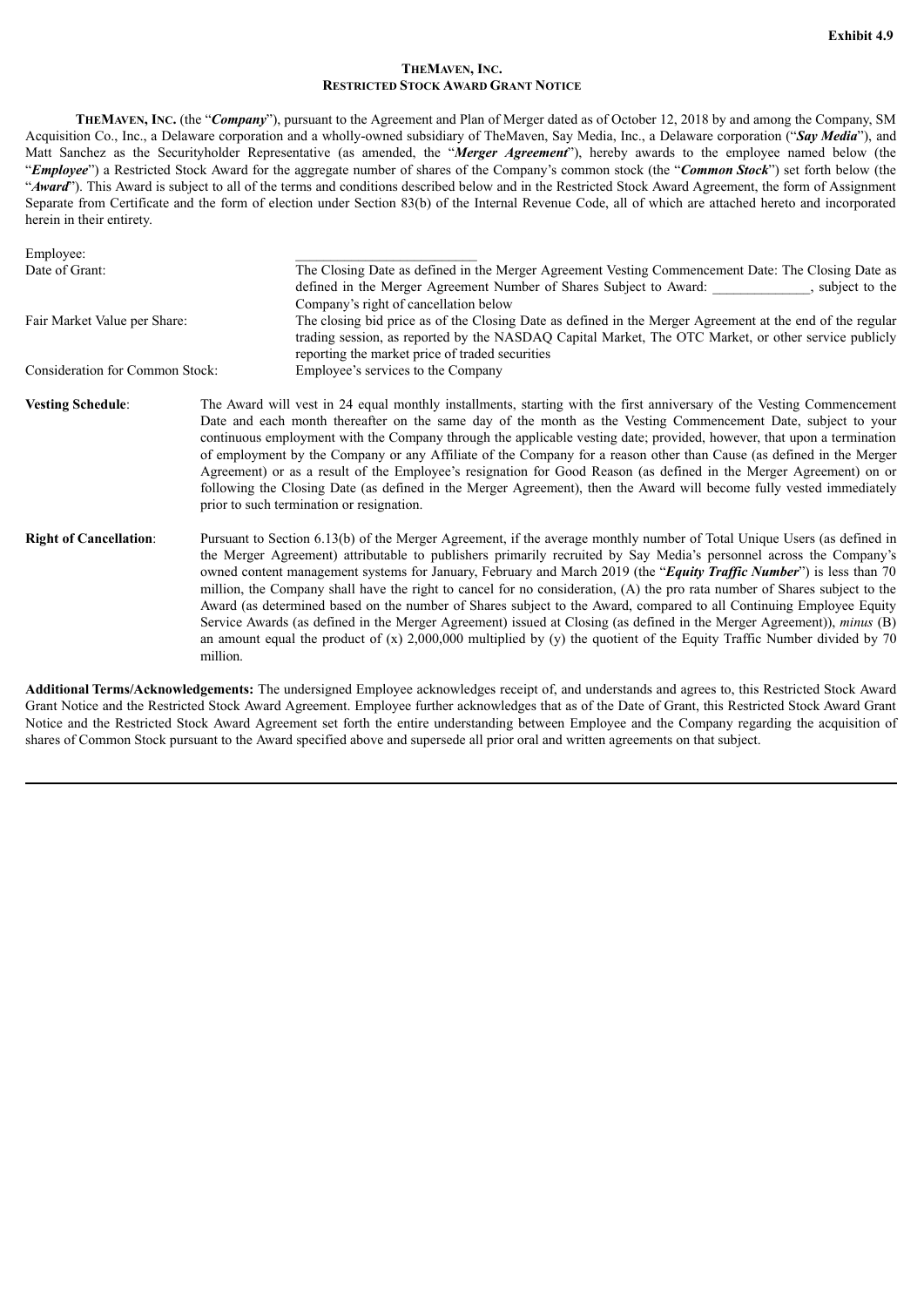| THEMAVEN, INC.      | PARTICIPANT:                                                                                                      |
|---------------------|-------------------------------------------------------------------------------------------------------------------|
| By:                 |                                                                                                                   |
|                     | Signature                                                                                                         |
| Name:               |                                                                                                                   |
| Title:              |                                                                                                                   |
| Date:               | Date:                                                                                                             |
| <b>ATTACHMENTS:</b> | Restricted Stock Award Agreement, form of Assignment Separate from Certificate and form of Section 83(b) Election |
|                     | $-2-$                                                                                                             |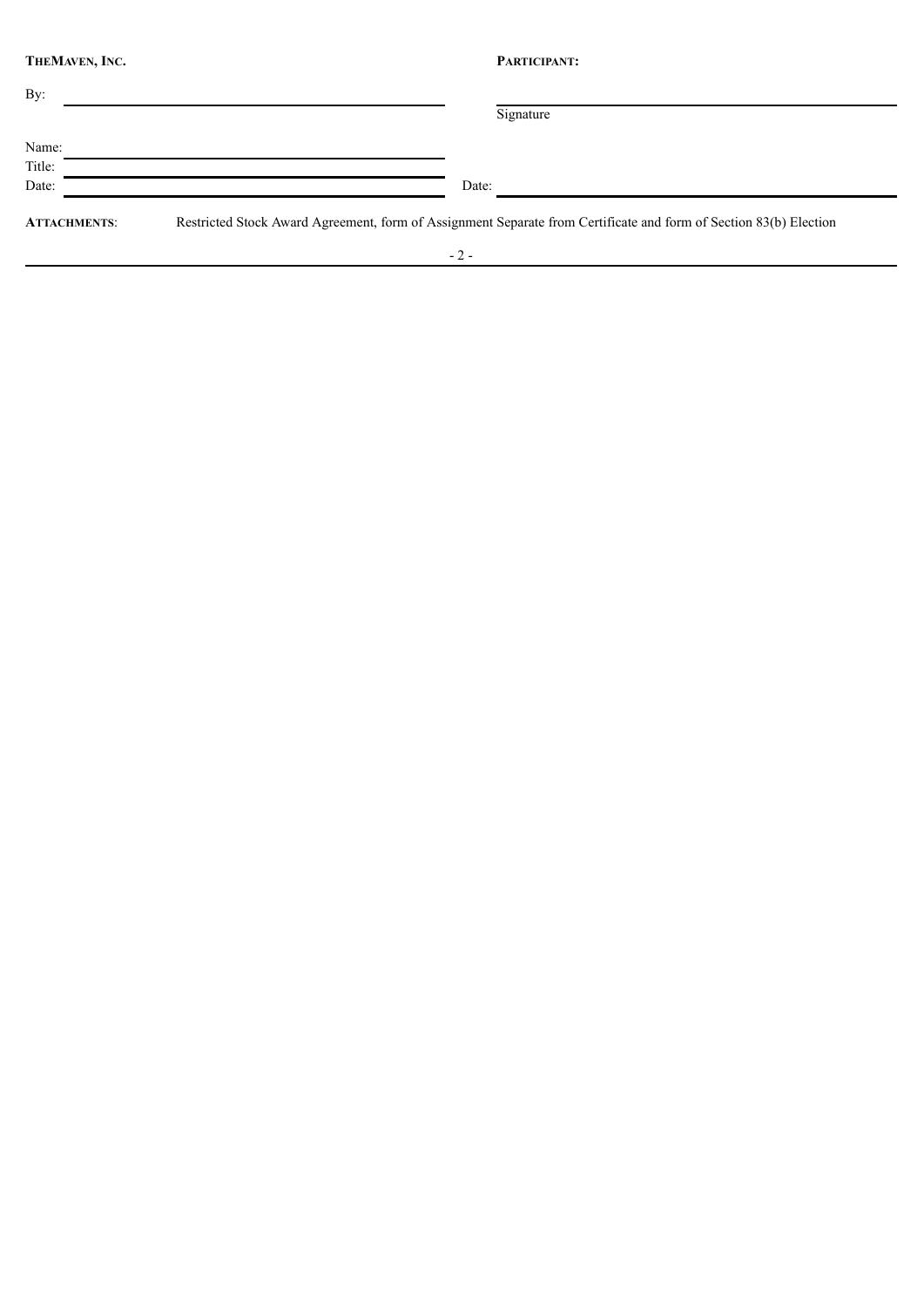#### **ATTACHMENT I**

#### **THEMAVEN, INC.**

#### **RESTRICTED STOCK AWARD AGREEMENT**

Pursuant to your Restricted Stock Award Grant Notice ("*Grant Notice*") and this Restricted Stock Award Agreement (this "*Agreement*"), TheMaven, Inc. (the "*Company*") has awarded you ("*Employee*") a Restricted Stock Award pursuant to Section 6.13 of that certain Agreement and Plan of Merger dated as of October 12, 2018 by and among the Company, SM Acquisition Co., Inc., a Delaware corporation and a wholly-owned subsidiary of TheMaven, Say Media, Inc., a Delaware corporation ("*Say Media*"), and Matt Sanchez as the Securityholder Representative (as amended, the "*Merger Agreement*") for the aggregate number of shares indicated in the Grant Notice (collectively, the "*Award*").

The details of your Award, in addition to those set forth in the Grant Notice, are as follows:

**1. GRANT OF SHARES.** By signing the Grant Notice, the Company hereby agrees to grant and issue to you, and you hereby agree to accept from the Company, the aggregate number of shares of Common Stock specified in your Grant Notice (the "*Shares*"), which aggregate number is subject to the Company's right of cancellation as set forth in your Grant Notice and subject to all of the terms and conditions of the Merger Agreement and the Award. Upon issuance of the Shares to you, you will be the sole owner of the Shares, subject to the provisions of this Agreement, and Company will list you as a stockholder on its corporate books and records.

**2. VESTING.** Subject to the limitations contained herein, your Award will vest as provided in your Grant Notice. Unless otherwise specified in your Grant Notice, vesting will cease upon the termination of your continuous employment.

**3. CLOSING.** Your acquisition of the Shares will be consummated as follows:

**(a)** You will acquire beneficial ownership of the Shares by delivering your Grant Notice, executed by you in the manner required by the Company, to the Corporate Secretary of the Company, or to such other person as the Company may designate, during regular business hours, on the later of (i) the date that you have executed the Grant Notice (or at such other time and place as you and the Company may mutually agree upon in writing) and (ii) the consummation of the merger under the Merger Agreement (the "*Closing Date*") along with any consideration, other than your past or future services, required to be delivered by you by law on the Closing Date and such additional documents as the Company may then require.

**(b)** You hereby acknowledge and agree that the manner selected by the Company by which you indicate your consent to your Grant Notice is also deemed to be your execution of your Grant Notice and of this Agreement.

 $-3$  -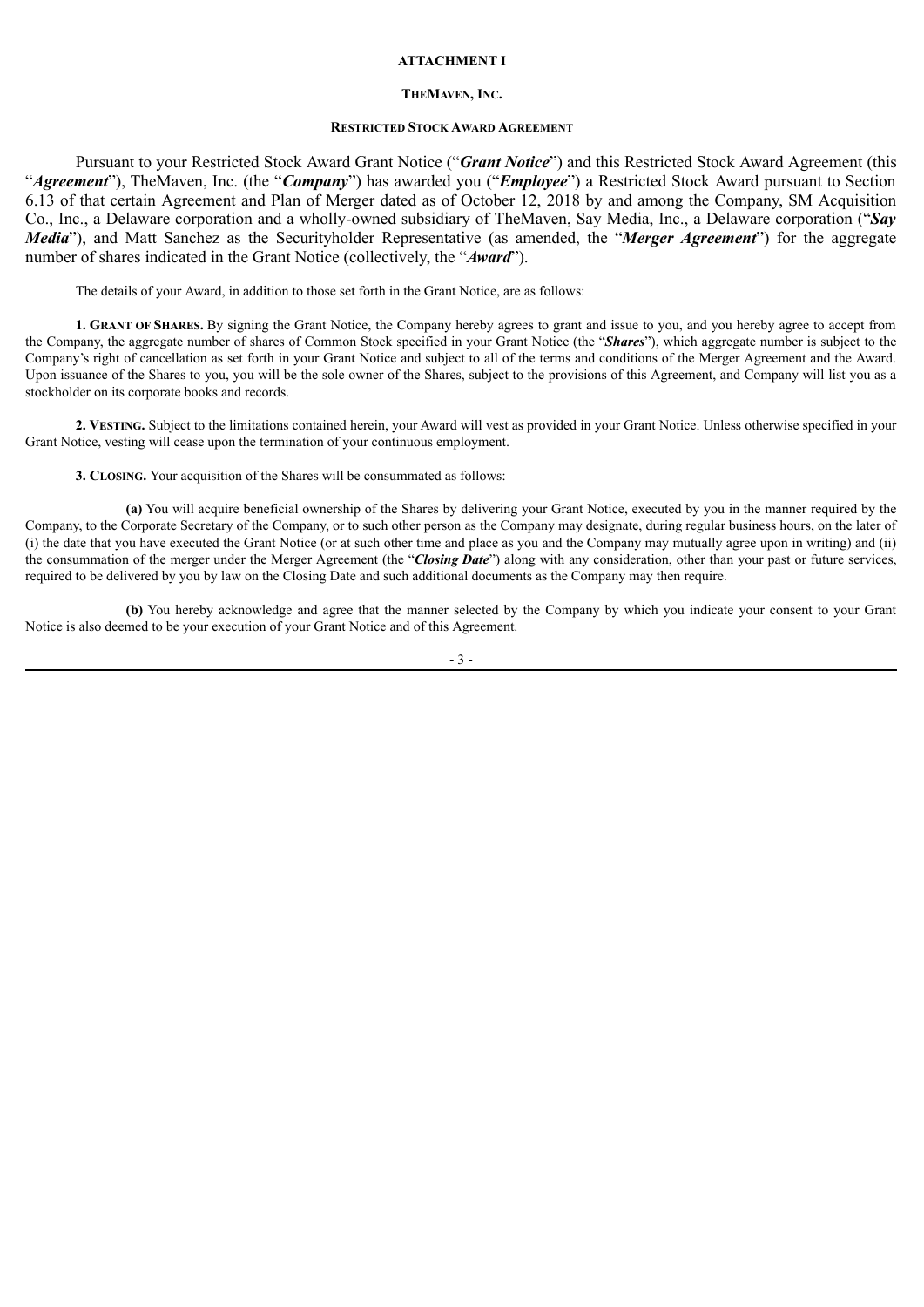**(c)** In the event of the termination of your continuous employment prior to the Closing Date, the closing contemplated in this Agreement shall not occur.

**4. CONSIDERATION.** Unless otherwise required by law, the Shares to be delivered to you on the Closing Date will be deemed paid, in whole or in part in exchange for past and future services to be rendered to the Company or an Affiliate in the amounts and to the extent required by law. In the event additional consideration is required by law so that the Shares acquired under this Agreement are deemed fully paid and nonassessable, the Board will determine the amount and character of such additional consideration to be paid.

**5. RIGHTS AS STOCKHOLDER.** Subject to the provisions of this Agreement, you will have all rights and privileges of a stockholder of the Company with respect to the Shares. You will be deemed to be the holder of the Shares for purposes of receiving any dividends that may be paid with respect to the Shares and for purposes of exercising any voting rights relating to the Shares, even if the Shares or a portion of the Shares have not yet vested and been released from the Company's Reacquisition Right described below; provided, however, that the Company is under no duty to declare any such dividends.

**6. EFFECT OF TERMINATION; REACQUISITION RIGHT.** The Company will have a right to reacquire all or any part of the Shares (a "*Reacquisition Right*") that have not as yet vested in accordance with the Vesting Schedule specified in your Grant Notice (the "*Unvested Shares*")on the following terms and conditions:

**(a)** Subject to the Vesting Schedule set forth in the Grant Notice, the Company will simultaneously with termination of your continuous employment automatically reacquire for no consideration all of the Unvested Shares, unless the Company agrees to waive its reacquisition right as to some or all of the Unvested Shares. Any such waiver will be exercised by the Company by written notice to you or your representative within ninety (90) days after the termination of your continuous employment. If the Company does not waive its reacquisition right as to all of the Unvested Shares, then upon such termination of your continuous employment, your unvested Restricted Stock shall be automatically reacquired by the Company upon such termination of continuous employment and neither the Company nor any Affiliate shall have any further obligations to you under this Agreement.

**(b)** If, from time to time, there is any stock dividend, stock split or other change in the character or amount of any of the outstanding stock of the Company or other entity the stock of which is subject to the provisions of your Award, then in such event any and all new, substituted or additional securities to which you are entitled by reason of your ownership of the Shares will be immediately subject to the Reacquisition Right with the same force and effect as the Shares subject to this Reacquisition Right immediately before such event.

**7. COMPLIANCE WITH LAW.** You may not be issued any shares of Common Stock under your Award unless either (i) those shares are then registered under the Securities Act, or (ii) the Company has determined that such issuance would be exempt from the registration requirements of the Securities Act. Your Award must also comply with all other applicable laws and regulations governing the Award, and you will not receive the Shares if the Company determines that such receipt would not be in material compliance with such laws and regulations.

 $\Lambda$  -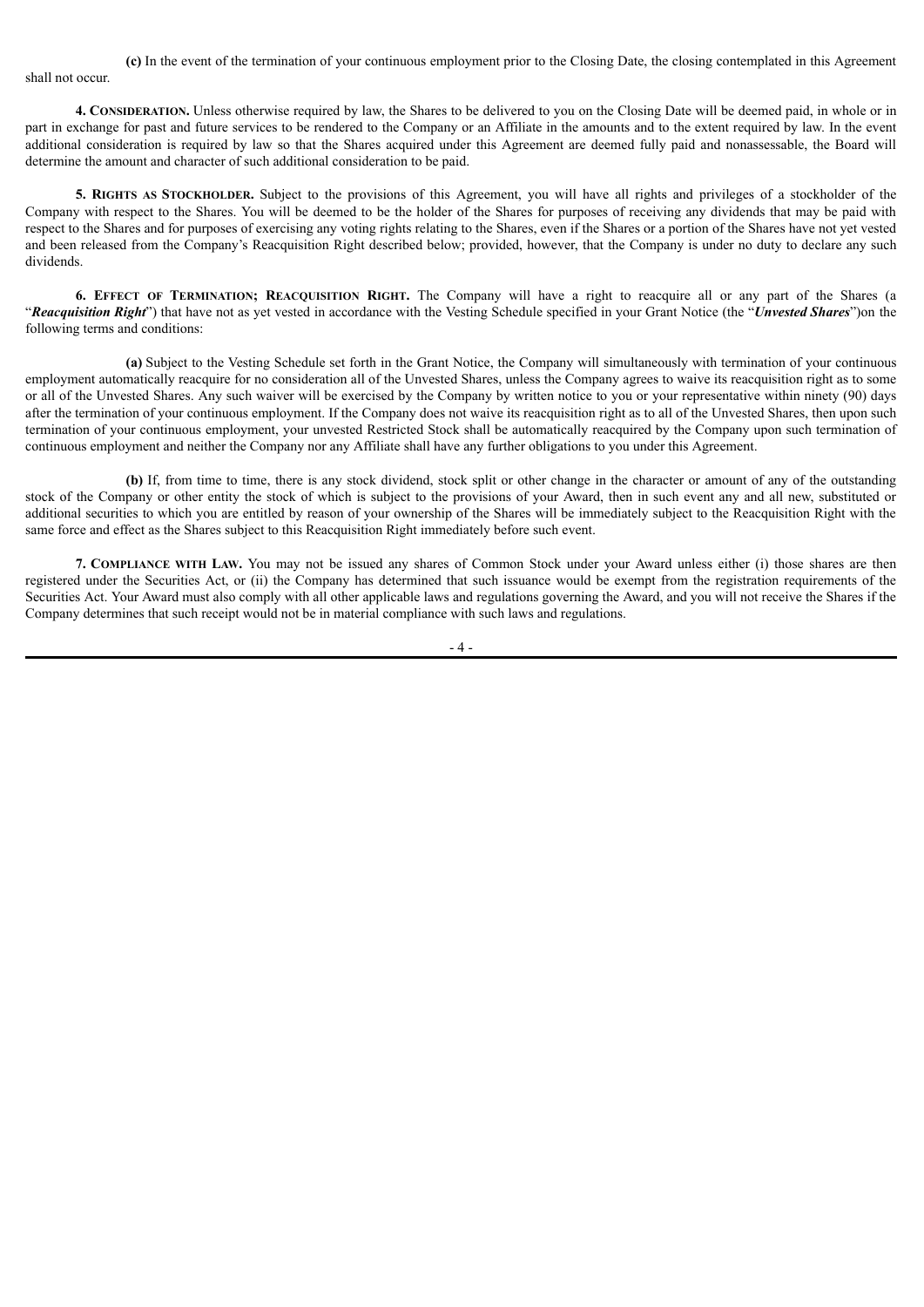**8. TRANSFERABILITY; TRANSFER RESTRICTIONS.** Your Award is not transferable, except by will or by the laws of descent and distribution. After any Shares have been released to you from restricted book entry form, you will not sell, assign, hypothecate, donate, encumber, or otherwise dispose of any interest in the Shares except in compliance with the provisions herein, applicable securities laws and the Company's policies.

**9. RESTRICTIVE LEGENDS.** The shares of Common Stock issued under your Award will be endorsed with appropriate legends, if any, as determined by the Company.

**10. AWARD NOT A SERVICE CONTRACT.** Your Award is not an employment or service contract, and nothing in your Award will be deemed to create in any way whatsoever any obligation on your part to continue in the employ of the Company or an Affiliate, or of the Company or an Affiliate to continue your employment. In addition, nothing in your Award will obligate the Company or an Affiliate, their respective stockholders, Boards of Directors, Officers or Employees to continue any relationship that you might have as a Director or Consultant for the Company or an Affiliate.

#### **11. WITHHOLDING OBLIGATIONS.**

**(a)** In connection with receiving the Shares, or at any time thereafter as requested by the Company, you hereby authorize any required withholding from any amounts payable to you or otherwise agree to make adequate provision in cash for any sums required to satisfy the federal, state, local and foreign tax withholding obligations of the Company or any Affiliate that arise in connection with your Award (the "*Withholding Taxes*").

**(b)** Unless the tax withholding obligations of the Company and/or any Affiliate are satisfied, the Company will have no obligation to instruct its transfer agent to release the Shares from restricted book entry form, and you agree that you will in such case have no right to receive such Shares.

#### **12. TAX CONSEQUENCES.**

**(a)** In connection with receiving the Shares, you may elect to file an election under section 83(b) of the Internal Revenue Code of 1986, as amended (the "*Code*"), which election is intended to accelerate the tax consequences of the transfer, regardless of the potential effect of the vesting schedule of Section 2 or the risk of forfeiture set forth in Section 6. The choice to file an 83(b) election is entirely at your discretion. An 83(b) election may be made on the form attached to the Grant Notice. If you elect to make an 83(b) election, the Company may in its discretion require you to contemporaneously make payment of all income and employment taxes required to be paid with respect to such election, or to otherwise make provision for the payment of such taxes; you will provide the Company with a copy of an executed version and satisfactory evidence of the filing of the executed 83(b) election with the Internal Revenue Service; and you agree to assume full responsibility for ensuring that the 83(b) election is actually and timely filed with the Internal Revenue Service and for all tax consequences resulting from the 83(b) election.

- 5 -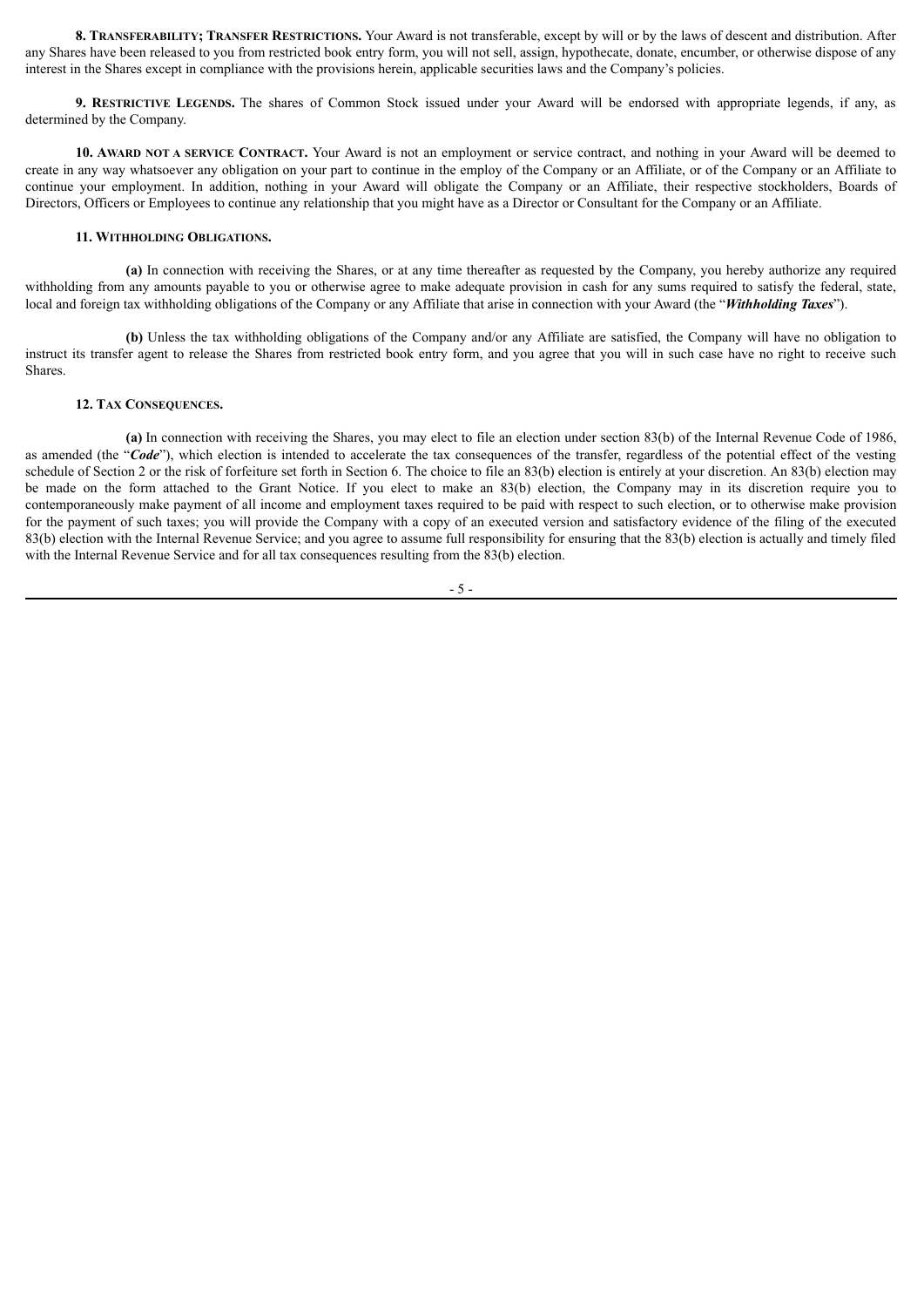**(b)** You agree to review with your own tax advisors the federal, state, local and foreign tax consequences of this investment and the transactions contemplated by this Agreement. You will rely solely on such advisors and not on any statements or representations of the Company or any of its agents. You understand that you (and not the Company) will be responsible for your own tax liability that may arise as a result of this investment or the transactions contemplated by this Agreement, including any election you make under section 83(b) of the Code.

**13. NOTICES.** Any notices required to be given or delivered to the Company under the terms of this Award will be in writing and will be deemed effectively given upon receipt or, in the case of notices delivered by mail by the Company to you, five (5) days after deposit in the United States mail, postage prepaid, addressed to you at the last address you provided to the Company.

#### **14. MISCELLANEOUS.**

**(a)** The rights and obligations of the Company under your Award shall be transferable by the Company to any one or more persons or entities, and all covenants and agreements hereunder shall inure to the benefit of, and be enforceable by, the Company's successors and assigns.

**(b)** You agree upon request to execute any further documents or instruments necessary or desirable in the sole determination of the Company to carry out the purposes or intent of your Award.

**(c)** You acknowledge and agree that you have reviewed your Award in its entirety, have had an opportunity to obtain the advice of counsel prior to executing and accepting your Award and fully understand all provisions of your Award.

**(d)** This Agreement shall be subject to all applicable laws, rules, and regulations, and to such approvals by any governmental agencies or national securities exchanges as may be required.

**(e)** The value of the Award subject to this Agreement shall not be included as compensation, earnings, salaries, or other similar terms used when calculating benefits under any employee benefit plan sponsored by the Company or any Affiliate except as such plan otherwise expressly provides. The Company expressly reserves its rights to amend, modify, or terminate any or all of the employee benefit plans of the Company or any Affiliate.

**(f)** The interpretation, performance and enforcement of this Agreement shall be governed by the law of the state of Delaware without regard to that state's conflicts of laws rules.

**(g)** If all or any part of the Merger Agreement or this Agreement is declared by any court or governmental authority to be unlawful or invalid, such unlawfulness or invalidity shall not invalidate any portion of this Agreement not declared to be unlawful or invalid. Any section of this Agreement (or part of such a section) so declared to be unlawful or invalid shall, if possible, be construed in a manner which will give effect to the terms of such section or part of a section to the fullest extent possible while remaining lawful and valid.

\* \* \* \* \*

This Agreement shall be deemed to be signed by the Company and the Participant upon the signing by the Participant of the Grant Notice to which it is attached.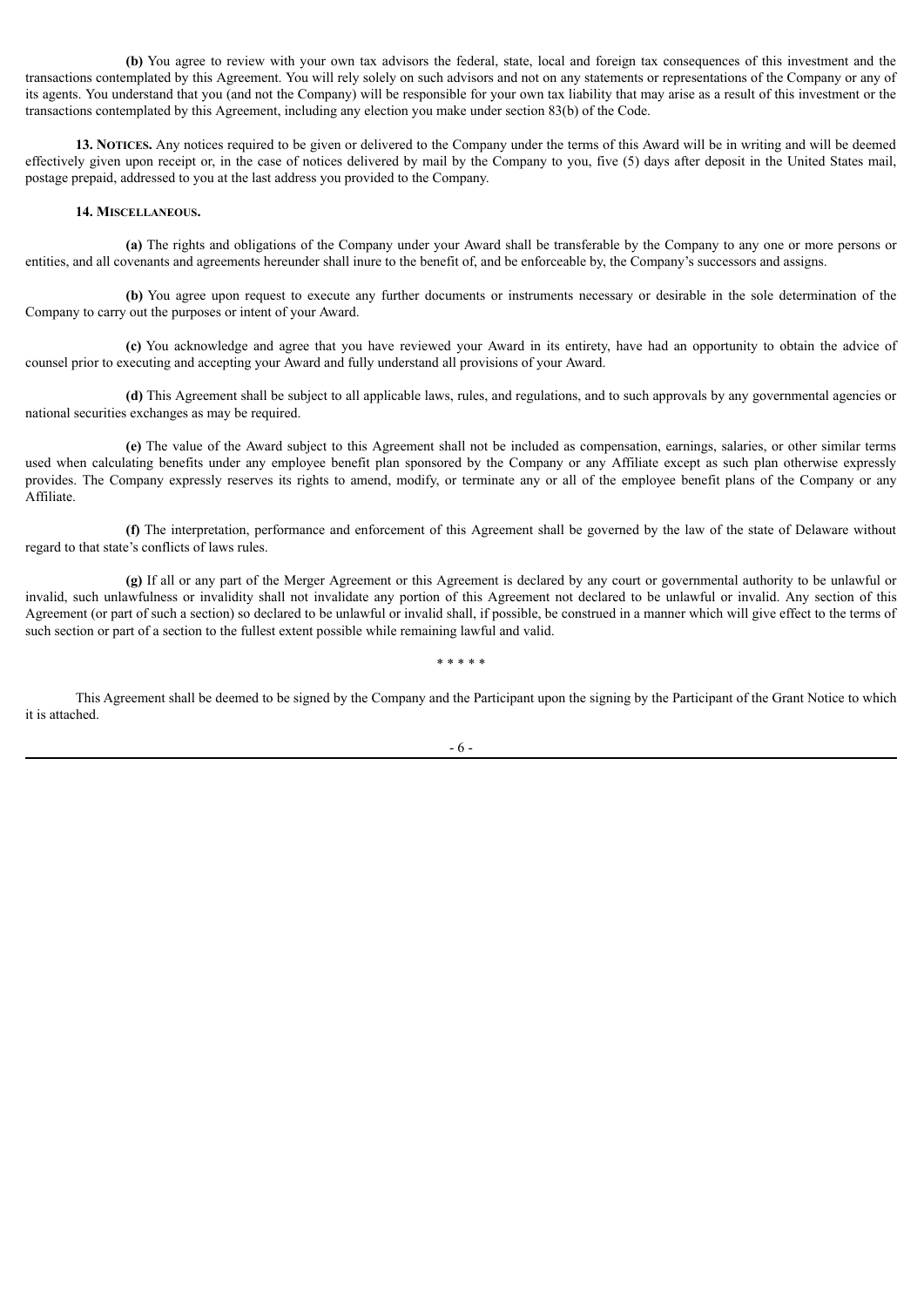#### **ATTACHMENT II**

#### **THEMAVEN, INC.**

# **FORM OF ASSIGNMENT SEPARATE FROM CERTIFICATE**

**FOR VALUE RECEIVED** and pursuant to that certain Restricted Stock Award Grant Notice and Restricted Stock Award Agreement (together, "**Award**"), hereby sells, assigns and transfers unto TheMaven, Inc., a Delaware corporat the "*Award*"), hereby sells, assigns and transfers unto TheMaven, Inc., a Delaware corporation (the "*Company*"), \_\_\_\_\_\_\_\_\_\_\_\_(\_\_\_\_\_\_\_\_\_\_) shares of the common stock of the Company, standing in the undersigned's name on the books of the Company represented by Certificate No. \_\_\_\_\_\_ herewith and does hereby irrevocably constitute and appoint \_\_\_\_\_\_\_\_\_\_\_\_\_as attorney-in-fact to transfer the said stock on the books of the Company with full power of substitution in the premises. This Assignment may be used only in accordance with and subject to the terms and conditions of the Award, in connection with the reacquisition of shares of common stock of the Company issued to the undersigned pursuant to the Award, and only to the extent that such shares remain subject to the Company's reacquisition right under the Award.

Dated:

Signature:

**[INSTRUCTION:** Please do not fill in any blanks other than the signature line. The purpose of this Assignment is to enable the Company to exercise its reacquisition right set forth in the Award Agreement without requiring additional signatures on your part.**]**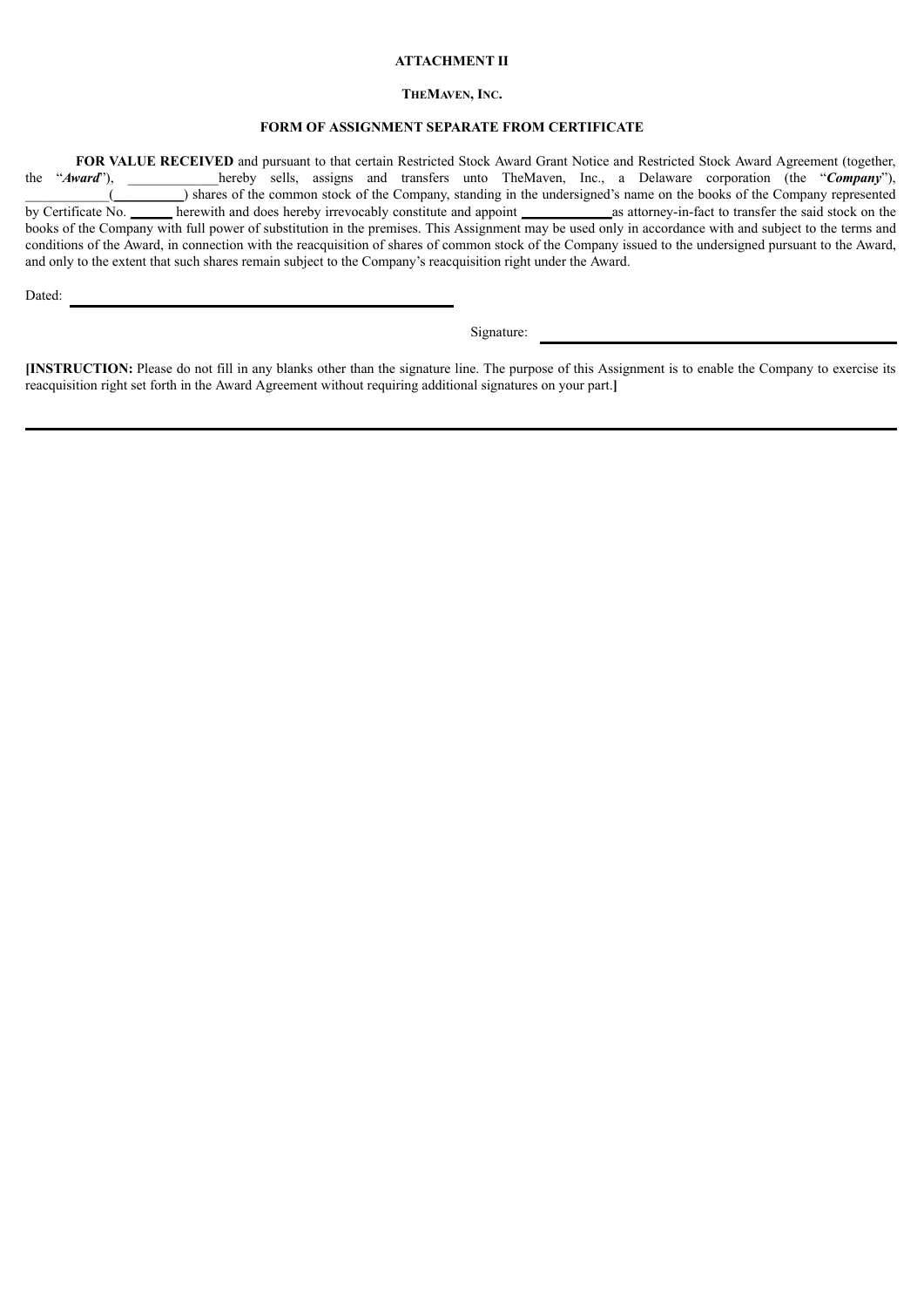# **ATTACHMENT III**

## **THEMAVEN, INC.**

# **ELECTION UNDER INTERNAL REVENUE CODE SECTION 83(B)**

The undersigned hereby elects pursuant to Section 83(b) of the Internal Revenue Code with respect to the property described below and supplies the following information in accordance with the regulations promulgated thereunder:

1. The name, address and taxpayer identification number of the undersigned is:

Name and Address of Taxpayer Name and Address of Taxpayer's Spouse

Taxpayer Identification Number of Taxpayer: Taxpayer Identification Number of Taxpayer's Spouse:

2. Description of property with respect to which the election is made: \_\_\_\_\_\_\_\_\_\_\_\_\_\_\_\_\_\_(\_\_\_\_\_) shares of common stock (the "Shares") of TheMaven, Inc. (the "Company")

3. The property was transferred during the calendar year 2018.

- 4. The nature of the restrictions to which property is subject is as follows: Pursuant to the terms of the Restricted Stock Award Grant Notice and Restricted Stock Award Agreement between the Company and the undersigned dated as of  $\Box$ , the Shares are subject to a vesting schedule as follows: 1/24 of the Shares will vest monthly starting on the first anniversary of the Vesting Commencement Date of  $\qquad \qquad$ , \_\_\_\_\_\_, In addition, pursuant to the terms of the Merger Agreement (as defined in the Restricted Stock Award Agreement) and the Restricted Stock Award Agreement, the Company has the right to cancel a portion of the Shares for no consideration if certain performance measures described in the Merger Agreement are not met.
- 5. The fair market value of the property at the time of initial transfer (determined without regard to any lapse restriction, as defined in Treasury Regulations Section  $1.83-3(i)$  was \$

6. The amount paid for the property was \$0.

7. A copy of this statement was reported to the Company and other persons as required pursuant to Treasury Regulations Section 1.83-2(d).

The undersigned understands that the foregoing election may not be revoked except with the consent of the Commissioner.

Dated:

**Taxpayer** 

Dated:

Spouse of Taxpayer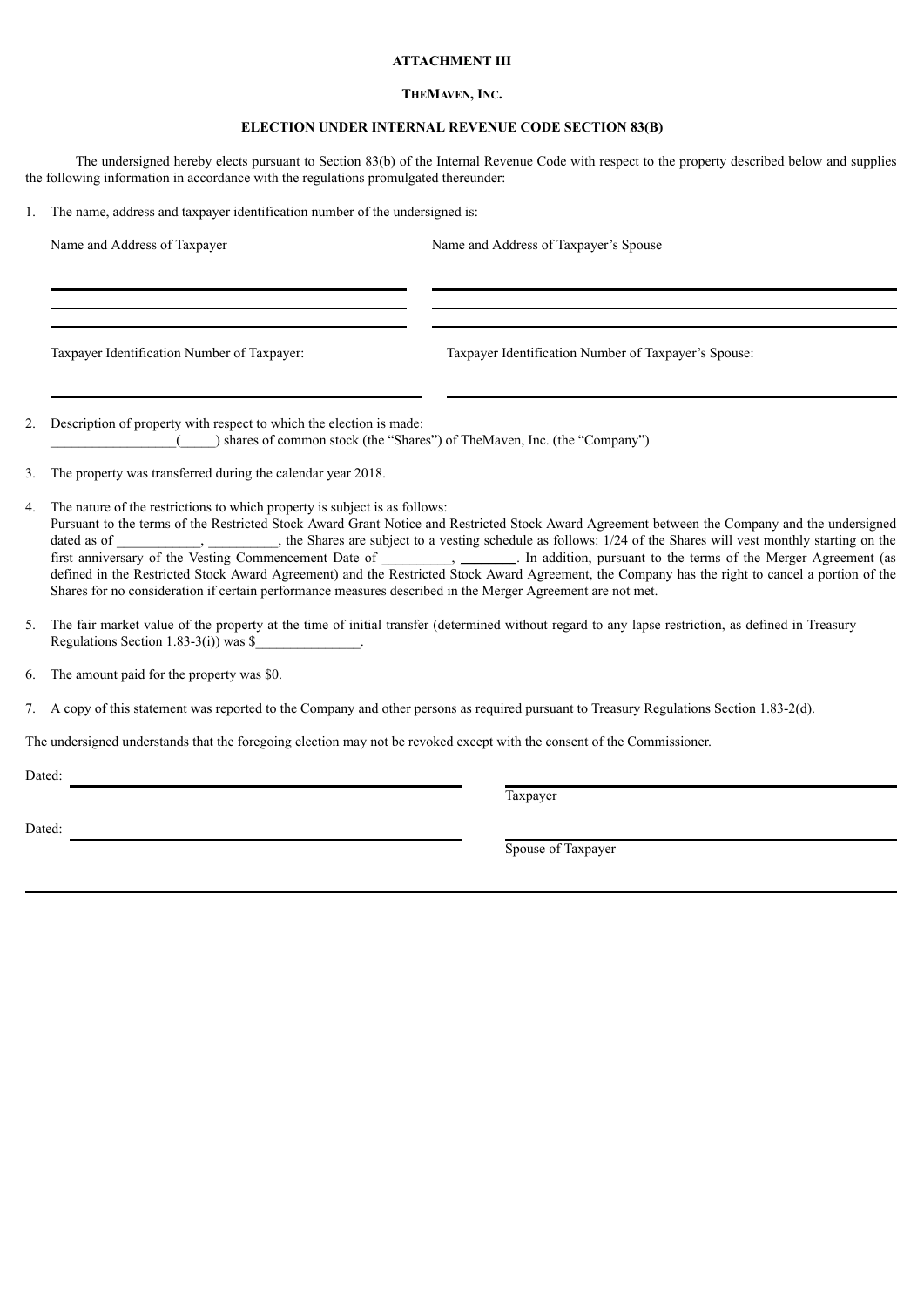#### **THEMAVEN, INC.**

# **STOCK OPTION AWARD AGREEMENT**

<span id="page-37-0"></span>This Stock Option Award Agreement ("Agreement") is made and entered into by and between THEMAVEN, INC., a Delaware corporation (the "Company") and ("Participant"). This Agreement is entered into separate from any equity incentive or similar plan, however the provisions of Sections 2, 6, 7, 8, 9, 10, 11, 12 and 13 of the 2016 Stock Incentive Plan of the Company (the "Plan") are incorporated herein by reference. All capitalized terms not defined in this Agreement have the meanings set forth in the Plan.

1. Grant. Subject to the Plan, the Company grants to the Participant an option ("Option") to purchase shares of the common stock of the Company as follows:

| Participant:                     |  |
|----------------------------------|--|
| <b>Grant Date:</b>               |  |
| <b>Vesting Start Date:</b>       |  |
| Shares:                          |  |
| <b>Shares Subject to Option:</b> |  |
| <b>Exercise Price:</b>           |  |
| <b>Type of Option:</b>           |  |
| <b>Option Expiration Date:</b>   |  |

(subject to early termination in accordance with the terms of the Plan incorporated herein by reference)

#### **Vesting Period:**

THE GRANT OF THE OPTION IS MADE IN CONSIDERATION OF THE SERVICES TO BE RENDERED BY THE PARTICIPANT TO THE COMPANY AND IS SUBJECT TO THE TERMS AND CONDITIONS OF THE PLAN INCORPORATED HEREIN BY REFERENCE. THE OPTION MAY BE EXERCISED ONLY FOR WHOLE SHARES.

#### 2. Option Provisions.

2.1 Termination. (a) Except as follows below, upon the termination of the continuous Service of the Participant with the Company and all Subsidiaries for any reason other than death, Disability, or Retirement, or if Participant's Service is to a Subsidiary and the Subsidiary ceases to be a Subsidiary of the Company (unless the Participant continues to provide Service to the Company or another Subsidiary), then (a) all vesting of the Option shall immediately cease and (b) any and all Options then held by the Participant will, to the extent vested as of such termination of Service, remain exercisable in full for a period of one (1) month after such termination of Service (but in no event after the expiration date of any such Option), unless the termination is for Cause. If termination of continuous Service is for Cause, all Options shall immediately terminate as further provided in the Plan. If the termination of continuous Service is due to Disability or Retirement, then the Option shall be exercisable as provided in the Plan.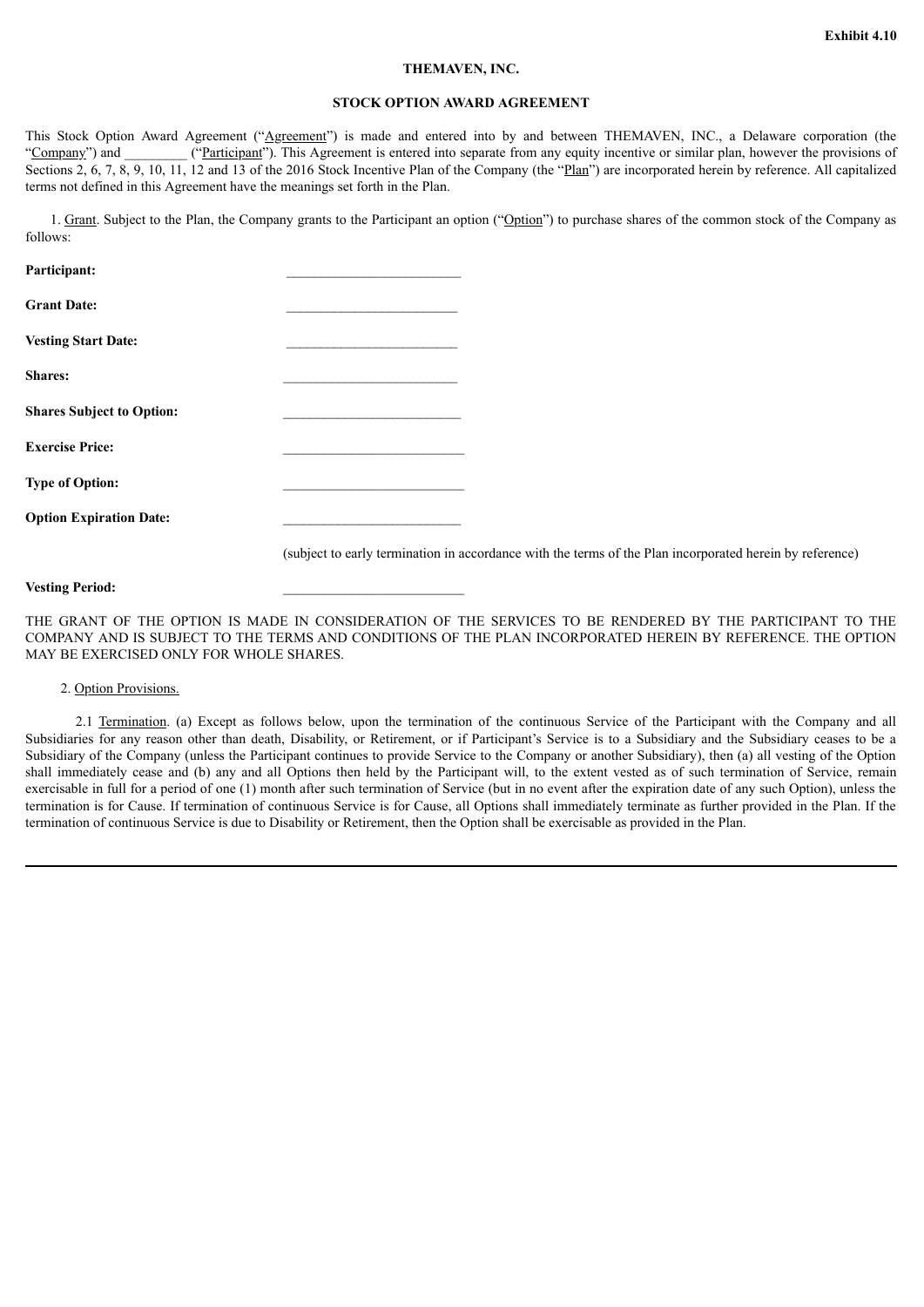#### 2.1 Certain Definitions.

"Cause" (i) shall have the meaning, if any, ascribed such term in the employment or other agreement pursuant to which Participant provides Service to the Company contains a definition or (ii) otherwise, the meaning set forth in the Plan.

"Consultant" means a person, excluding Employees and Outside Directors, who performs bona fide services for the Company, a Parent or a Subsidiary as a consultant or advisor and who qualifies as a consultant or advisor under Rule  $701(c)(1)$  of the Securities Act or under Instruction A.1.(a)(1) of Form S-8 under the Securities Act.

"Employee" means any individual who is a common law employee of the Company, a Parent or a Subsidiary.

"Outside Director" means a member of the Board of Directors who is not an Employee.

"Service" means service as an Employee, Outside Director or Consultant.

2.2 Exercise. To exercise the Option, the Participant (or person then entitled to exercise the Option under the Plan) must deliver to the Company an executed stock option exercise agreement in such form as is approved by the Committee from time to time ("Exercise Agreement"), which shall set forth, inter alia: (a) the Participant's election to exercise the Option; (b) the number of shares of Common Stock being purchased; (c) any restrictions imposed on the shares of Common Stock being purchased; and (d) such representations, warranties, and agreements regarding the Participant's investment intent and access to information as may be required by the Company to comply with applicable securities laws.

The shares that may be issued on exercise of this Option, at the time of the grant hereof, are not authorized and available for issuance, therefore this Option is currently considered an unfunded option. The Participant agrees that no part of this Option may be exercised until the later of the increase in the authorized shares of common stock in sufficient number of shares to permit the exercise from time to time of this Option or the later respective vesting and exercise date as set forth herein.

2.3 Payment of Exercise Price. The Exercise Price of the Option shall be payable in full in cash, or its equivalent at the time of exercise in the manner then designated by the Committee, unless otherwise agreed by the Committee.

2.4 Vesting. All Options not vested will be terminated and forfeited upon the Participant's termination of Service. Any and all Options that have not vested as provided in Section 1 of this Agreement shall terminate immediately upon the termination, for any reason whatsoever, of the Service of the Participant with the Company and all Subsidiaries, or if Participant is in the Service of a Subsidiary and the Subsidiary ceases to be a Subsidiary of the Company (unless the Participant continues in the Service of the Company or another Subsidiary.

#### 3. Taxation.

3.1 Tax Liability and Withholding. Notwithstanding any action the Company takes with respect to any or all income tax, social insurance, payroll tax, or other tax-related withholding ("Tax- Related Items"), the ultimate liability for all Tax-Related Items is and remains the Participant's sole responsibility. The Company makes no representation or undertakings regarding the treatment of any Tax-Related Items in connection with the grant, vesting, or exercise of the Option or the subsequent sale of any shares of Common Stock acquired on exercise and does not commit to structure the Option to reduce or eliminate the Participant's liability for Tax-Related Items.

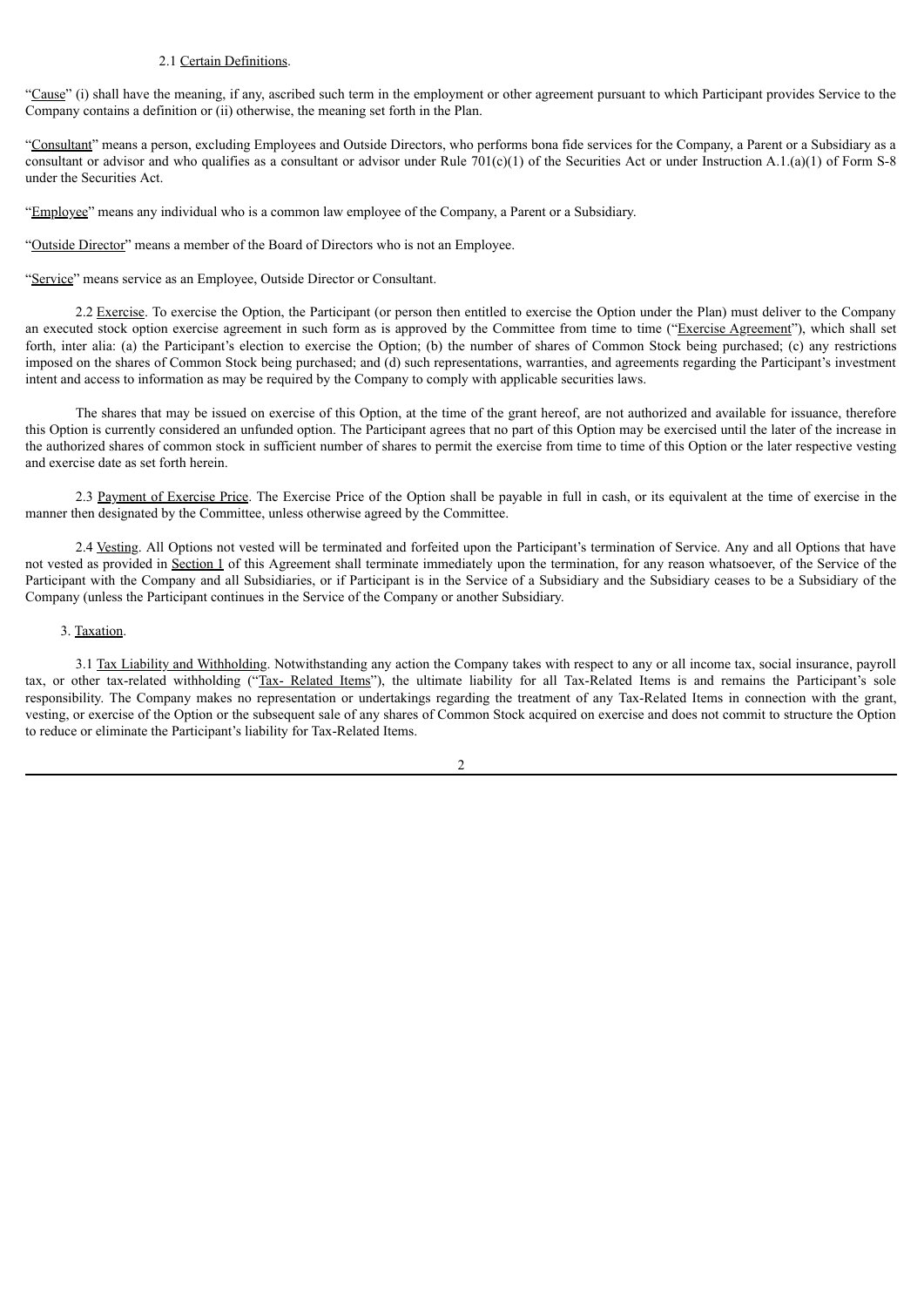3.2 Disqualifying Disposition. If the Option is an ISO and the Participant disposes of the shares of Common Stock prior to the expiration of either two (2) years from the Grant Date or one (1) year from the date the shares are transferred to the Participant pursuant to the exercise of the Option, the Participant shall notify the Company in writing within thirty (30) days after such disposition of the date and terms of such disposition. The Participant also agrees to provide the Company with any information concerning any such dispositions as the Company requires for tax purposes.

4. Compliance with Law. The exercise of the Option and the issuance and transfer of the shares of Common Stock shall be subject to compliance by the Company and the Participant with any and all applicable requirements of federal and state securities laws and with all applicable requirements of any stock exchange on which the Company's shares of Common Stock may be listed. No shares of Common Stock shall be issued pursuant to this Option unless and until any then-applicable requirements of state or federal laws and regulatory agencies have been fully complied with to the satisfaction of the Company and its counsel. The Participant understands that the Company is under no obligation to register the shares with the Securities and Exchange Commission, any state securities commission, or any stock exchange to effect such compliance.

### 5. General Terms.

5.1 Counterparts. This Agreement may be executed in counterparts, each of which shall be deemed an original but all of which together will constitute one and the same instrument. Counterpart signature pages to this Agreement transmitted by electronic means intended to preserve the original graphic and pictorial appearance of a document will have the same effect as physical delivery of the paper document bearing an original signature.

5.2 Discretionary Nature of Plan. The provisions of the Plan incorporated herein are discretionary and may be amended, cancelled, or terminated by the Company at any time, in its discretion. The grant of the Option in this Agreement does not create any contractual right or other right to receive any Options or other Awards in the future. Future Awards, if any, will be at the sole discretion of the Company. Any amendment, modification, or termination of the Plan shall not constitute a change or impairment of the terms and conditions of the Participant's Service with the Company.

5.3 Governing Law. This Agreement will be construed and interpreted in accordance with the laws of the State of Delaware without regard to conflict of law principles.

5.4 Interpretation. Any dispute regarding the interpretation of this Agreement shall be submitted by the Participant or the Company to the Committee for review. The resolution of such dispute by the Committee shall be final and binding on the Participant and the Company.

5.5 No Right to Continued Employment; No Rights as Shareholder. Neither the Plan nor this Agreement shall confer upon the Participant any right to be retained in any position with the Company. Nothing in the Plan or this Agreement shall be construed to limit the discretion of the Company to terminate the Service of Participant at any time, with or without Cause. The Participant shall not have any rights as a shareholder with respect to any shares of Common Stock subject to the Option unless and until certificates representing the shares have been issued by the Company to the holder of such shares, or the shares have otherwise been recorded on the books of the Company or of a duly authorized transfer agent as owned by such holder.

5.6 Options Subject to Plan. In the event of a conflict between any term or provision contained herein and a term or provision of the Plan, the applicable terms and provisions of the Plan will govern and prevail.

5.7 Severability. The invalidity or unenforceability of any provision of the Plan or this Agreement shall not affect the validity or enforceability of any other provision of the Plan or this Agreement, and each provision of the Plan and this Agreement shall be severable and enforceable to the extent permitted by law.

5.8 Successors and Assigns. The Company may assign any of its rights under this Agreement. This Agreement will be binding upon and inure to the benefit of the successors and assigns of the Company. Subject to the restrictions on transfer set forth herein, this Agreement will be binding upon the Participant and the Participant's beneficiaries, executors, administrators and the person(s) to whom this Agreement may be transferred by will or the laws of descent or distribution.

3

#### **[SIGNATURE PAGE TO STOCK OPTION AWARD AGREEMENT TO FOLLOW]**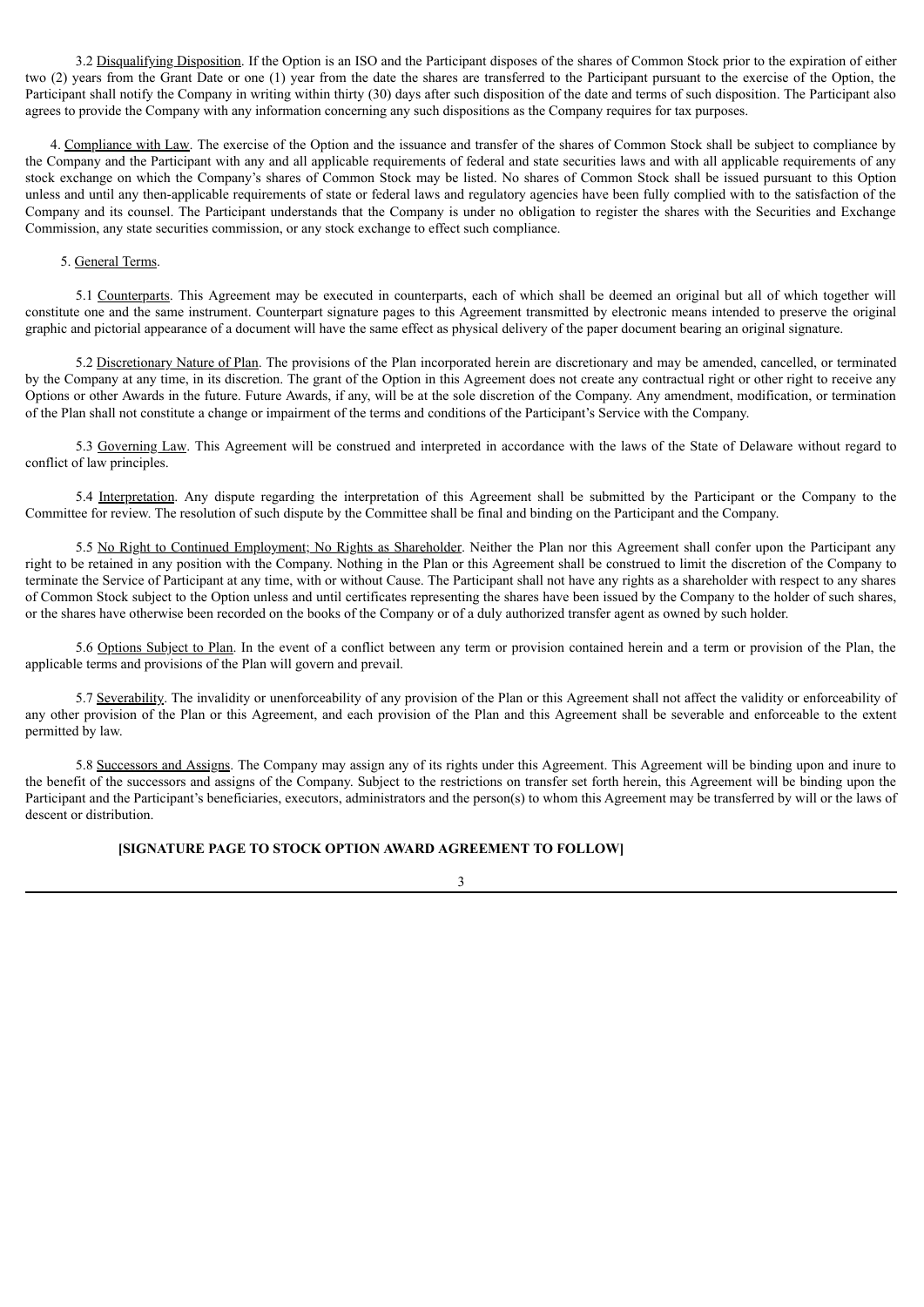# **[SIGNATURE PAGE TO STOCK OPTION AWARD AGREEMENT]**

THEMAVEN, INC.

| By:    |  |
|--------|--|
| Title: |  |
| Date:  |  |

**PARTICIPANT** 

Name: Date:

PARTICIPANT ACKNOWLEDGES RECEIPT OF A COPY OF THE PLAN AND THIS AGREEMENT. PARTICIPANT HAS READ AND UNDERSTANDS THE TERMS AND PROVISIONS THEREOF, AND ACCEPTS THE OPTION SUBJECT TO ALL OF THE TERMS AND CONDITIONS OF THE PLAN THAT ARE INCORPORATED HEREIN BY REFERENCE AND THIS AGREEMENT. PARTICIPANT ACKNOWLEDGES THAT THERE MAY BE ADVERSE TAX CONSEQUENCES UPON EXERCISE OF THE OPTION OR DISPOSITION OF THE UNDERLYING SHARES AND THAT THE PARTICIPANT SHOULD CONSULT A TAX ADVISOR PRIOR TO SUCH EXERCISE OR DISPOSITION.

**Attachments**: **Exhibit 1- Plan**

4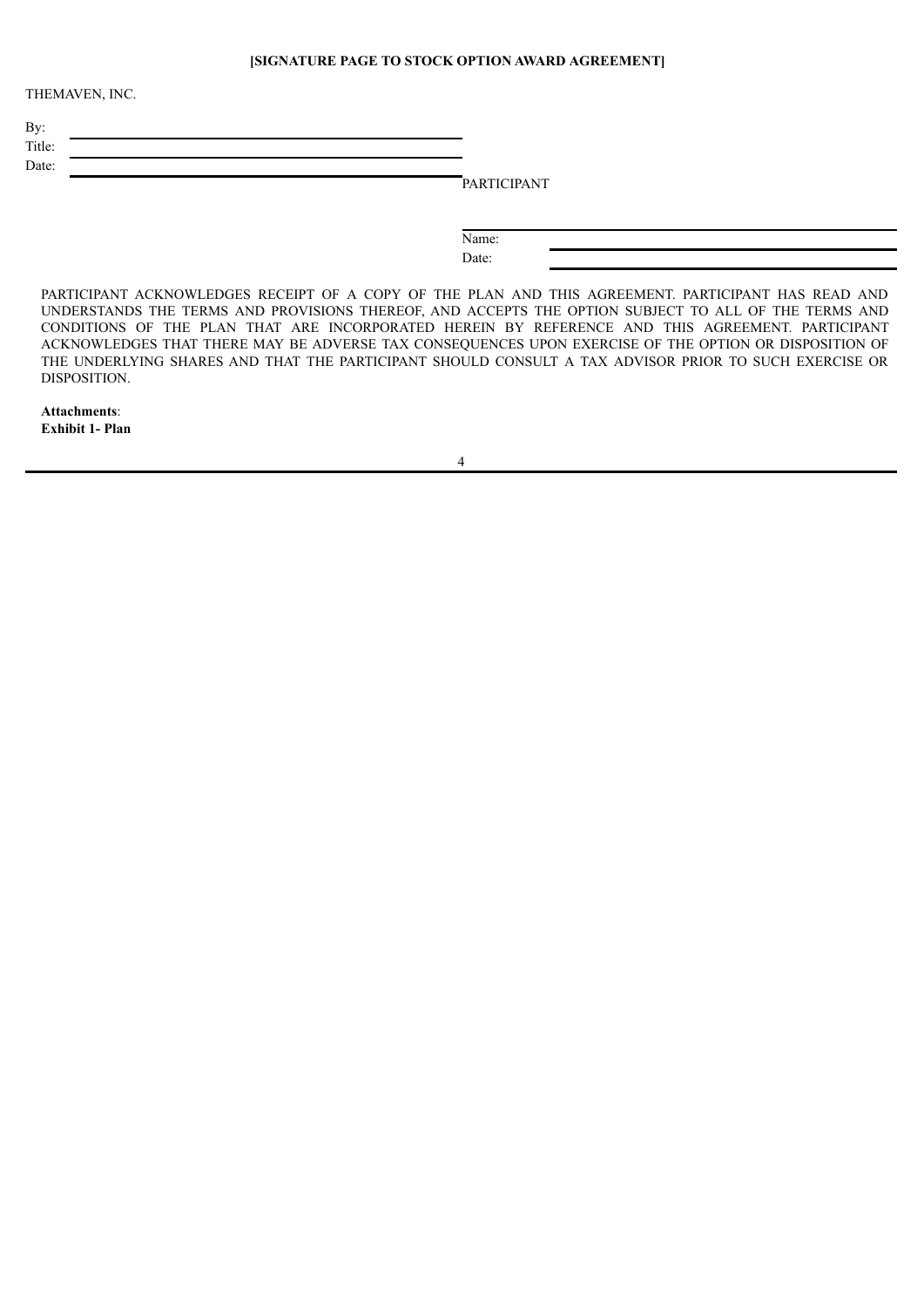See attached.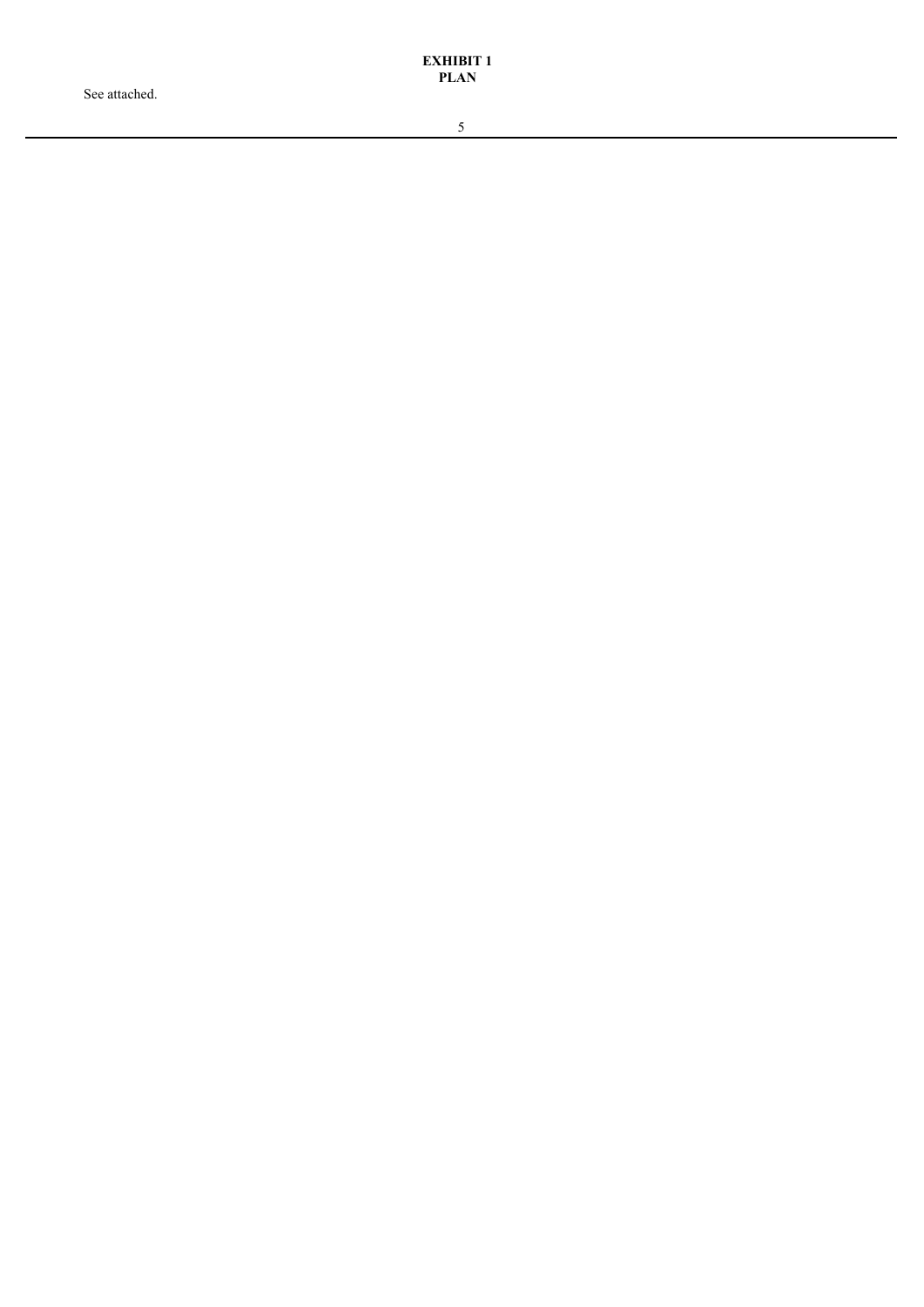## **AMENDMENT TO THEMAVEN, INC. STOCK OPTION AWARD AGREEMENT**

This AMENDMENT (this "*Amendment*"), dated as of January 12, 2022 (the "*Ef ective Date*") to THEMAVEN, INC. STOCK OPTION AWARD AGREEMENT, by and between theMaven, Inc. (the "*Company*") and ("*Optionee*" or "*you*").

#### **RECITALS:**

WHEREAS, the Company and Optionee entered into Stock Option Award Agreements, dated as of \_\_\_\_\_\_\_\_\_ (the "Option Agreements"), issued separate from any equity incentive or similar plan, which sets forth certain terms and conditions related to the option grant made by the Company to you to purchase shares of common stock of the Company.

WHEREAS, the Company and Optionee desire to enter into this Amendment to incorporate certain provisions of the Company's 2016 Stock Incentive Plan (the "*Plan*").

WHEREAS, except as expressly provided herein, all other terms and conditions of the Option Agreements shall be unaffected by this Amendment and shall remain in full force and effect. Capitalized terms not defined in this Amendment shall have the meanings given them in the Option Agreements.

NOW, THEREFORE, in consideration of the mutual agreements herein contained, and other good and valuable consideration, the sufficiency of which is hereby acknowledged, the parties agree as follows:

- 1. Sections 3 and 4.3 of the Plan shall be incorporated herein by reference such that if the Company effects a stock split, the Committee may adjust the number of securities subject to your outstanding Option and the exercise price of your Option.
- 2. This Amendment may be executed in any number of counterparts (including by facsimile, portable document format (.pdf) or other electronic transmission), each of which shall be an original, and which together shall constitute one and the same Amendment.

[*Signatures on Following Page.*]

#### 6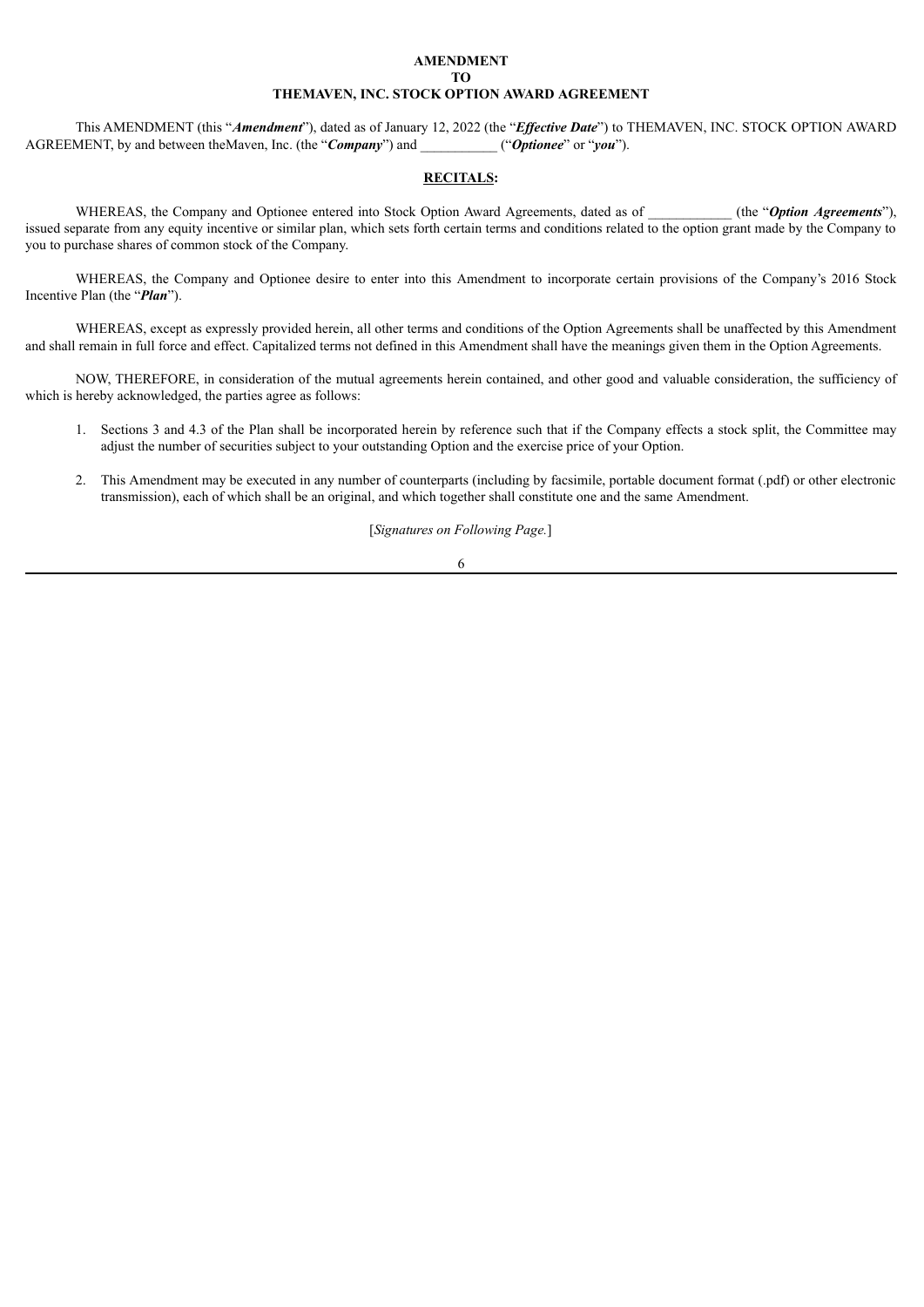IN WITNESS WHEREOF, the parties have caused this Amendment to be executed as of the day and year set forth above.

| THEMAVEN, INC. |   | <b>OPTIONEE</b> |
|----------------|---|-----------------|
| By:            |   |                 |
| Name:          |   |                 |
| Title:         |   |                 |
|                |   |                 |
|                | - |                 |
|                |   |                 |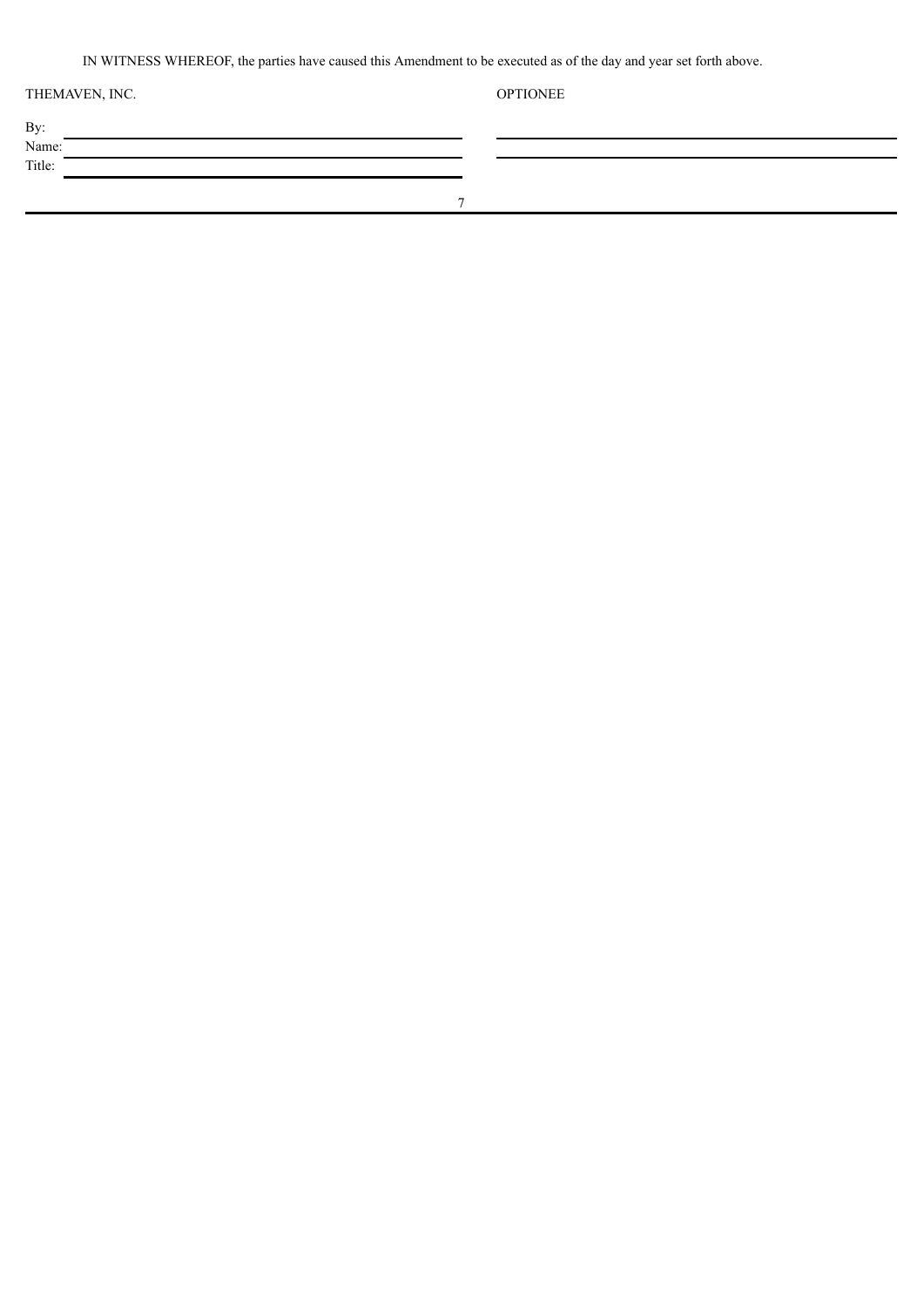# <span id="page-44-0"></span>**BakerHostetler**

# **Baker&HostetlerLLP**

11601 Wilshire Boulevard Suite 1400 Los Angeles, CA 90025-0509 T 310.820.8800 F310.820.8859 www.bakerlaw.com

June 3, 2022

The Arena Group Holdings, Inc. 200 Vesey Street 24th Floor New York, New York 10281

Ladies and Gentlemen:

We have acted as counsel to The Arena Group Holdings, Inc., a Delaware corporation (the "**Company**"), in connection with the filing of a Registration Statement on Form S-8 (the "**Registration Statement**"), with the U.S. Securities and Exchange Commission (the "**Commission**") under the Securities Act of 1933, as amended (the "**Securities Act**"). The Registration Statement relates to the registration of the following shares of common stock, \$0.01 par value (the "**Common Stock**"): (i) 308,076 shares of Common Stock issuable upon the exercise of stock options (the "**2016 Plan Options**") previously granted under the Company's 2016 Stock Incentive Plan (the "**2016 Plan**"); (ii) 5,306,725 shares of Common Stock issuable upon the exercise of stock options (the "**2019 Plan Options**") previously granted under the Company's 2019 Equity Incentive Plan (the "**2019 Plan**"); (iii) 138,644 shares of Common Stock issuable upon the exercise of stock options granted to certain employees pursuant to options agreements (collectively, the "**Option Agreements**") outside of the 2016 Plan and the 2019 Plan (collectively, the "**Outside Plans**"); (iv) 1,800,000 shares of Common Stock reserved for issuance under the Company's 2022 Equity Incentive Plan (the "**2022 Plan**"; and, together with the 2016 Plan, the 2019 Plan, and the Outside Plans, the "**Plans**") (such shares in (i), (ii), (iii), and (iv), the "**Primary Shares**"); (v) 7,779,612 shares of Common Stock (collectively, the "**Resale Shares**"), which includes shares previously issued under the 2016 Plan and the 2019 Plan, shares of Common Stock issued to certain employees pursuant to restricted stock award agreements under the Outside Plan, and shares of Common Stock issuable upon exercise of the 2016 Plan Options, the 2019 Plan Options, and the Option Agreements, the Company is registering for resale on behalf of certain selling stockholders described in the prospectus included in the Registration Statement (the "**Prospectus**"); and (vi) the associated preferred stock purchase rights (the "**Rights**") to be issued pursuant to the Amended and Restated Rights Agreement, dated May 2, 2022, between the Company and American Stock Transfer & Trust Company, LLC, as rights agent, which includes the Form of Certificate of Designations, the Form of Right Certificate, and the Summary of Rights to Purchase Preferred Shares attached thereto as Exhibits A, B, and C, respectively (collectively, the "**Rights Agreement**").

In rendering this opinion, we have assumed without independent verification: (i) the genuineness and authenticity of all signatures on original documents; (ii) the authenticity of all documents submitted to us as originals; (iii) the conformity to originals of all documents submitted to us as copies; (iv) the accuracy, completeness and authenticity of certificates of public officials; (v) that each natural person signing any document reviewed by us had the legal capacity to do so; and (vi) the due authorization, execution, and delivery of all documents where authorization, execution, and delivery are prerequisites to the effectiveness of such documents. As to various questions of fact relevant to this opinion, we have relied, without independent investigation, upon the documents we have reviewed, certificates of public officials, the representations, warranties, and statements of fact of the Company in the Registration Statement and a Secretary's Certificate of an officer of the Company, all of which we assume to be true, correct and complete.

> Atlanta Cincinnati Cleveland Columbus Chicago Costa Mesa Dallas Denver Houston New York Washington, DC Los Angeles Orlando Philadelphia San Francisco Seattle Wilmington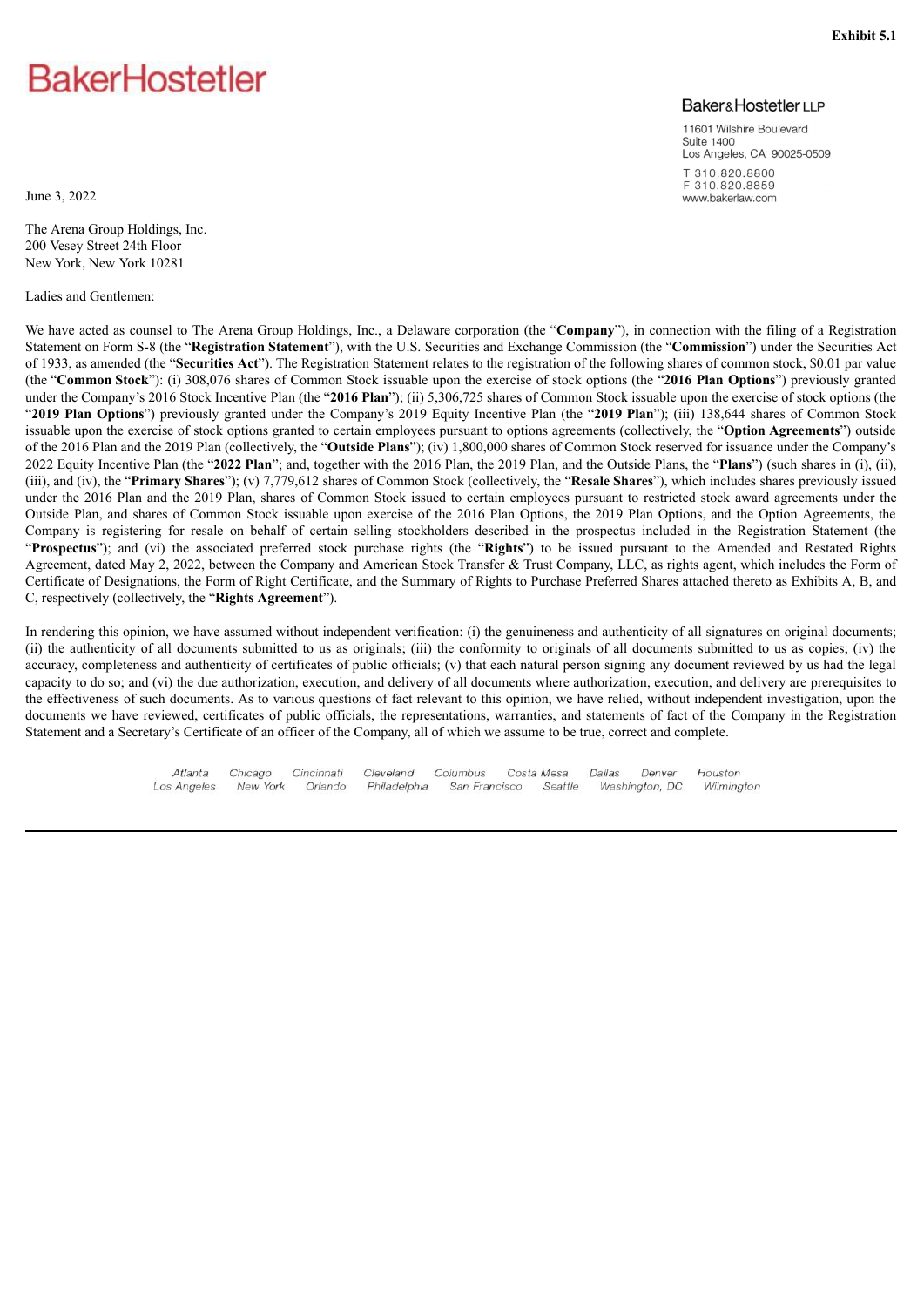June 3, 2022 Page 2

Based on the foregoing, and subject to the further limitations, qualifications and assumptions set forth herein, we are of the opinion that:

1. The Primary Shares have been duly authorized for issuance and sale pursuant to the Plans by all necessary corporate action of the Company, and when issued as provided by the applicable provisions of the Plans, and pursuant to the agreements that accompany the Plans, such Primary Shares will be validly issued, fully paid, and nonassessable.

2. The Resale Shares have been duly authorized and are validly issued, fully paid, and nonassessable.

3. When issued in accordance with the Rights Agreement, the Rights will constitute the valid and binding obligations of the Company.

Our opinion herein is expressed solely with respect to the laws of the State of Delaware. Our opinion is based on these laws as in effect on the date hereof. We express no opinion as to whether the laws of any other jurisdictions are applicable to the subject matter hereof.

In addition, the foregoing opinion with respect to the Rights is qualified to the extent that enforceability may be limited by and be subject to general principles of equity, regardless of whether such enforceability is considered in a proceeding in equity or at law (including, without limitation, concepts of notice and materiality), and by bankruptcy, insolvency, reorganization, moratorium and other similar laws affecting creditors' and debtors' rights generally (including, without limitation, any state or federal law in respect of fraudulent transfers). In addition, no option is expressed herein as to compliance with or the effect of federal or state securities or blue sky laws.

We have assumed that the Rights Agreement was duly authorized, executed, and delivered by the rights agent and that the Company's board of directors acted in a manner consistent with their fiduciary duties as required under applicable law in adopting the Rights Agreement. With respect to the Rights, our opinion does not address the determination a court of competent jurisdiction may make regarding whether the board of directors would be required to redeem or terminate, or take other action with respect to, the Rights at some future time based on the facts and circumstances existing at that time. The opinions expressed herein address the Rights and the Rights Agreement in their entirety and not any particular provision of the Rights or the Rights Agreement, and it should be understood that it is not settled whether the invalidity of any particular provision of a rights agreement or of purchase rights issued thereunder would result in invalidating such rights in their entirety. The Rights exist by virtue of and are subject to the Rights Agreement and the terms and conditions thereof, and it should be understood that the Rights Agreement and the Rights may be terminated or amended at the Company's option pursuant to the terms set forth therein.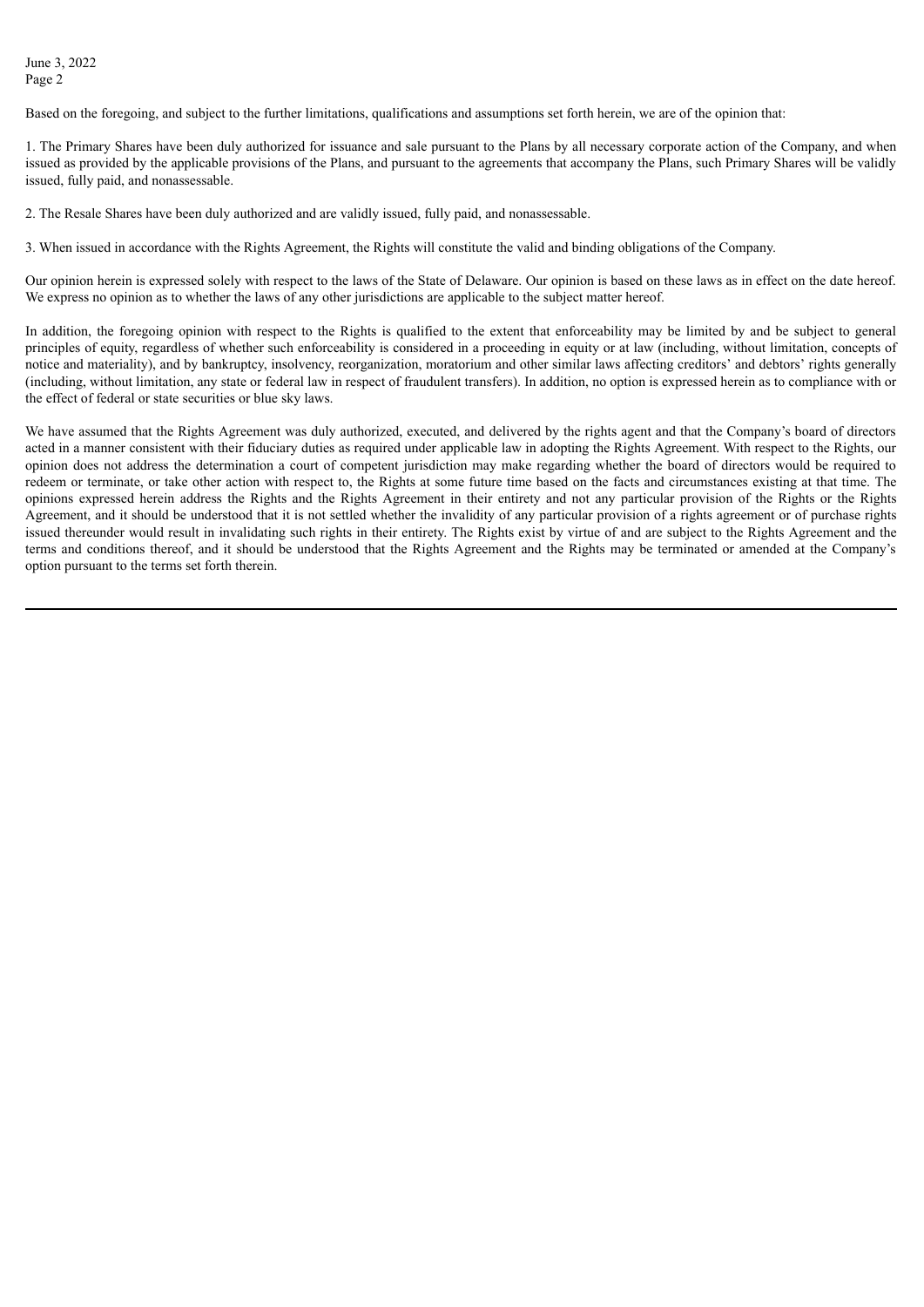This opinion letter and the opinion expressed herein are for your benefit in connection with the Registration Statement and may be relied upon by you and by persons entitled to rely upon it pursuant to the applicable provisions of the Securities Act. We hereby consent to the filing of this opinion as an exhibit to the Registration Statement and to the reference to our firm under the caption "Legal Matters" in the Prospectus. In giving such consent, we do not thereby admit that we are experts with respect to any part of the Registration Statement or the Prospectus, within the meaning of the term "expert," as used in Section 11 of the Securities Act, or the rules and regulations promulgated thereunder, nor do we admit that we are in the category of persons whose consent is required under Section 7 of the Securities Act, or the rules and regulations of the Commission promulgated thereunder. Our opinions are expressly limited to the matters set forth above, and we render no opinion, whether by implication or otherwise, as to any other matters relating to the Company, the Primary Shares, the Resale Shares, or the Registration Statement. The opinions are expressed as of the date hereof, and we disclaim any undertaking to advise you of any subsequent changes in the facts stated or assumed herein or of any subsequent changes in applicable law.

Very truly yours,

*/s/ Baker & Hostetler LLP*

Baker & Hostetler LLP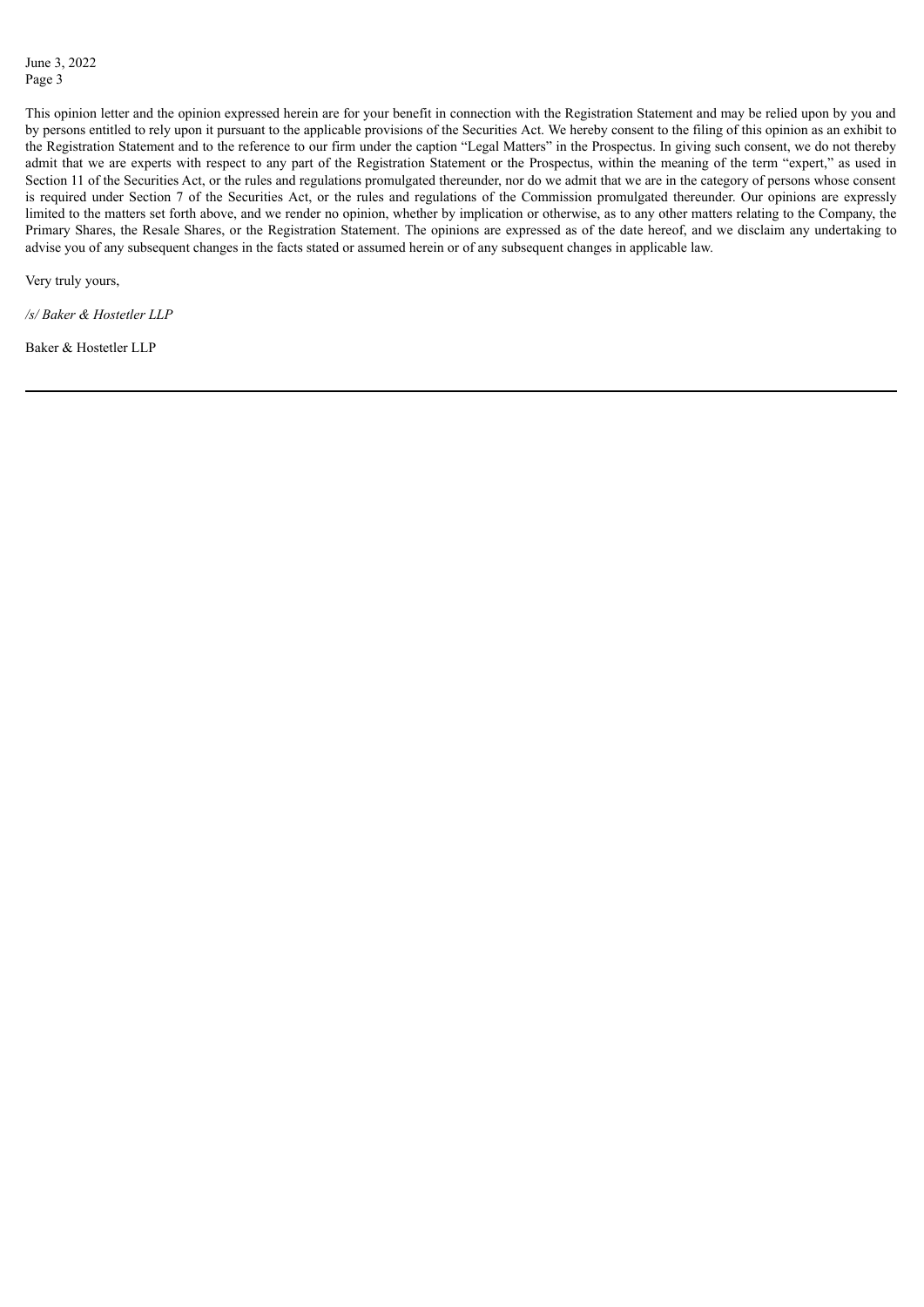# INDEPENDENT REGISTERED PUBLIC ACCOUNTING FIRM'S CONSENT

<span id="page-47-0"></span>We consent to the incorporation by reference in this Registration Statement of The Arena Group Holdings, Inc. on Form S-8 of our report dated March 31, 2022 with respect to our audits of the consolidated financial statements of The Arena Group Holdings Inc. as of December 31, 2021 and 2020 and for the years ended December 31, 2021 and 2020 appearing in the Annual Report on Form 10-K of The Arena Group Holdings, Inc. for the year ended December 31, 2021. We also consent to the reference to our firm under the heading "Experts" in the Prospectus, which is a part of this Registration Statement.

*/s/ Marcum llp*

Marcum LLP Los Angeles, CA June 3, 2022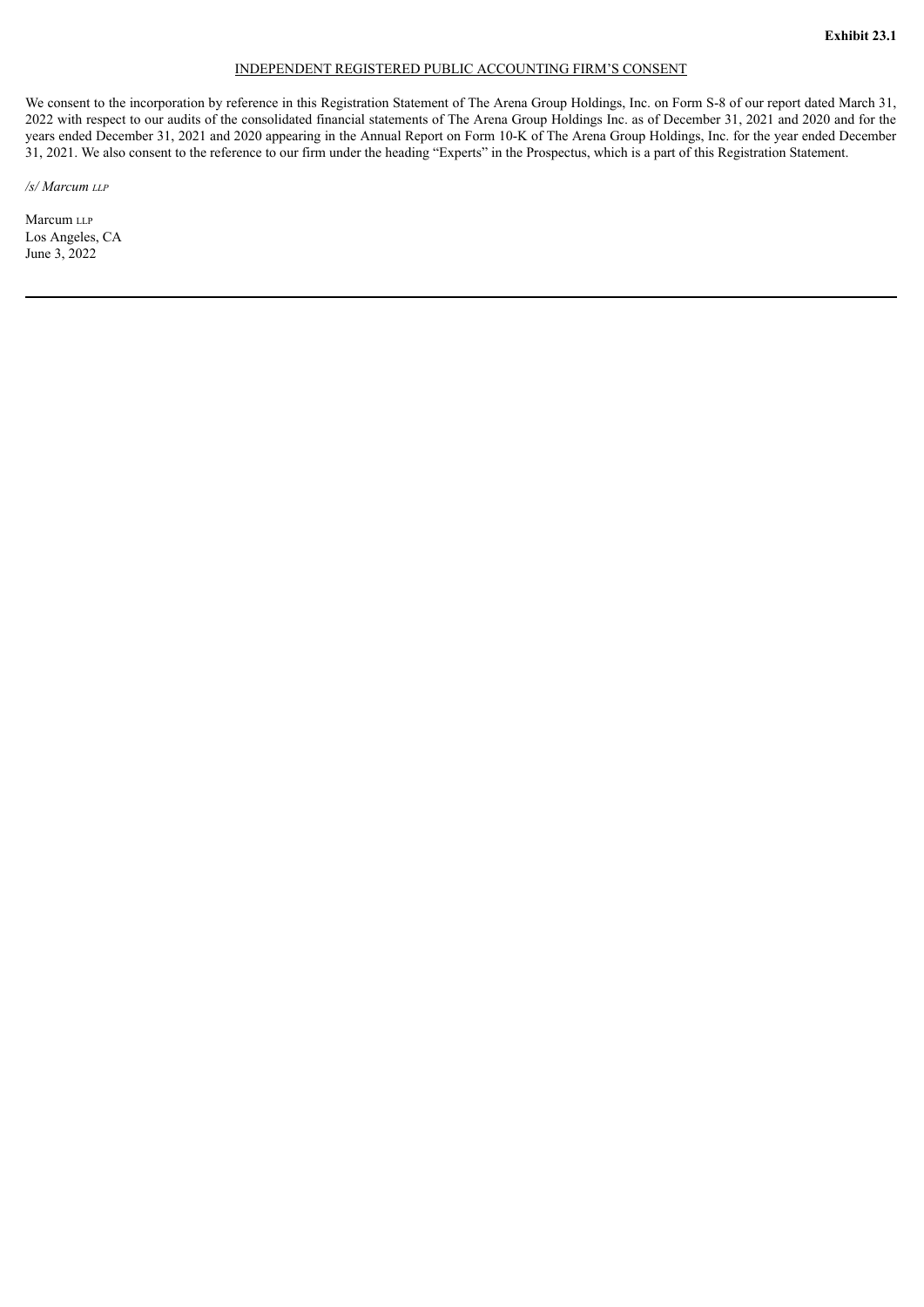#### **Calculation of Filing Fee Tables**

## **Form S-8**

(Form Type)

**The Arena Group Holdings, Inc.**

(Exact Name of Registrant as Specified in its Charter)

#### **Table 1 – Newly Registered Securities**

<span id="page-48-0"></span>

| <b>Security</b><br><b>Type</b> | <b>Security Class</b><br>Title  | Fee<br><b>Calculation</b><br>Rule | Amount<br><b>Registered</b><br>$\left(1\right)$ | <b>Proposed</b><br><b>Maximum</b><br><b>Offering Price</b><br>per<br><b>Share</b> | <b>Maximum</b><br>Aggregate<br><b>Offering Price</b> | <b>Fee Rate</b> | <b>Amount of</b><br>Registration<br>Fee |
|--------------------------------|---------------------------------|-----------------------------------|-------------------------------------------------|-----------------------------------------------------------------------------------|------------------------------------------------------|-----------------|-----------------------------------------|
|                                | Common Stock, par value \$0.01  |                                   |                                                 |                                                                                   |                                                      |                 |                                         |
| Equity                         | per share                       | Other $(2)$                       | 308,076(4)                                      | \$15.920688                                                                       | \$4,904,782                                          | \$0.0000927     | \$454.67                                |
|                                | Common Stock, par value \$0.01  |                                   |                                                 |                                                                                   |                                                      |                 |                                         |
| Equity                         | per share                       | Other $(2)$                       | 5,306,725(5)                                    | \$9.175368                                                                        | \$48,691,157                                         | \$0.0000927     | \$4,513.67                              |
|                                | Common Stock, par value \$0.01  |                                   |                                                 |                                                                                   |                                                      |                 |                                         |
| Equity                         | per share                       | Other $(3)$                       | 1,800,000(6)                                    | \$10.99                                                                           | \$19,782,000                                         | \$0.0000927     | \$1,833.79                              |
|                                | Common Stock, par value \$0.01  |                                   |                                                 |                                                                                   |                                                      |                 |                                         |
| Equity                         | per share                       | Other $(3)$                       | 2,026,167(7)                                    | \$10.99                                                                           | \$22,267,575                                         | \$0.0000927     | \$2,064.20                              |
|                                | Common Stock, par value \$0.01  |                                   |                                                 |                                                                                   |                                                      |                 |                                         |
| Equity                         | per share                       | Other $(2)$                       | 138,644(8)                                      | \$8.25080                                                                         | \$1,143,924                                          | \$0.0000927     | \$106.04                                |
|                                | Preferred Stock Purchase Rights |                                   |                                                 |                                                                                   |                                                      |                 |                                         |
| Equity                         | $(9)$ Stock                     |                                   |                                                 |                                                                                   |                                                      |                 |                                         |
|                                | <b>Total</b>                    |                                   | 9,579,612                                       |                                                                                   | \$96,789,438.33                                      |                 | \$8,972.37                              |

- (1) Pursuant to Rule 416(a) under the Securities Act of 1933, as amended (the "Securities Act"), this registration statement shall also cover any additional shares of common stock, par value \$0.01 per share (the "Common Stock") of The Arena Group Holdings, Inc. (the "Company" or the "Registrant") that may become issuable under the terms of the 2016 Stock Incentive Plan (the "2016 Plan"), the 2019 Equity Incentive Plan (the "2019 Plan"), the 2022 Equity Incentive Plan (the "2022 Plan"), or other equity awards granted outside the 2016 Plan and 2019 Plan (the "Outside Plans"), as applicable, by reason of any share split, share dividend, recapitalization or other similar transaction effected without the Company's receipt of consideration which results in an increase in the number of the outstanding shares of Common Stock.
- (2) Estimated solely for the purpose of calculating the registration fee pursuant to Rule 457(h) under the Securities Act based on the exercise price of the outstanding options. The Proposed Maximum Offering Price per Share is stated as a single price derived from the information stated in footnote 4 for the 2016 Plan, footnote 5 for the 2019 Plan, and footnote 9 for the Outside Plans, in each case by multiplying the number of shares corresponding to a single exercise price by that exercise price and then dividing the result by the total number of options corresponding to all options so multiplied for the plan in question, where the quotient stated is rounded to the nearest cent. The Maximum Aggregate Offering Price, however, multiplies the applicable Amount Registered by the Proposed Maximum Offering Price per Share before any rounding is applied.
- (3) Estimated solely for the purpose of calculating the registration fee pursuant to Rules 457(c) and (h) under the Securities Act based on the average of the high and low sales prices of the Common Stock listed on the NYSE American on May 31, 2022, which is during the five business day period preceding June 3, 2022.